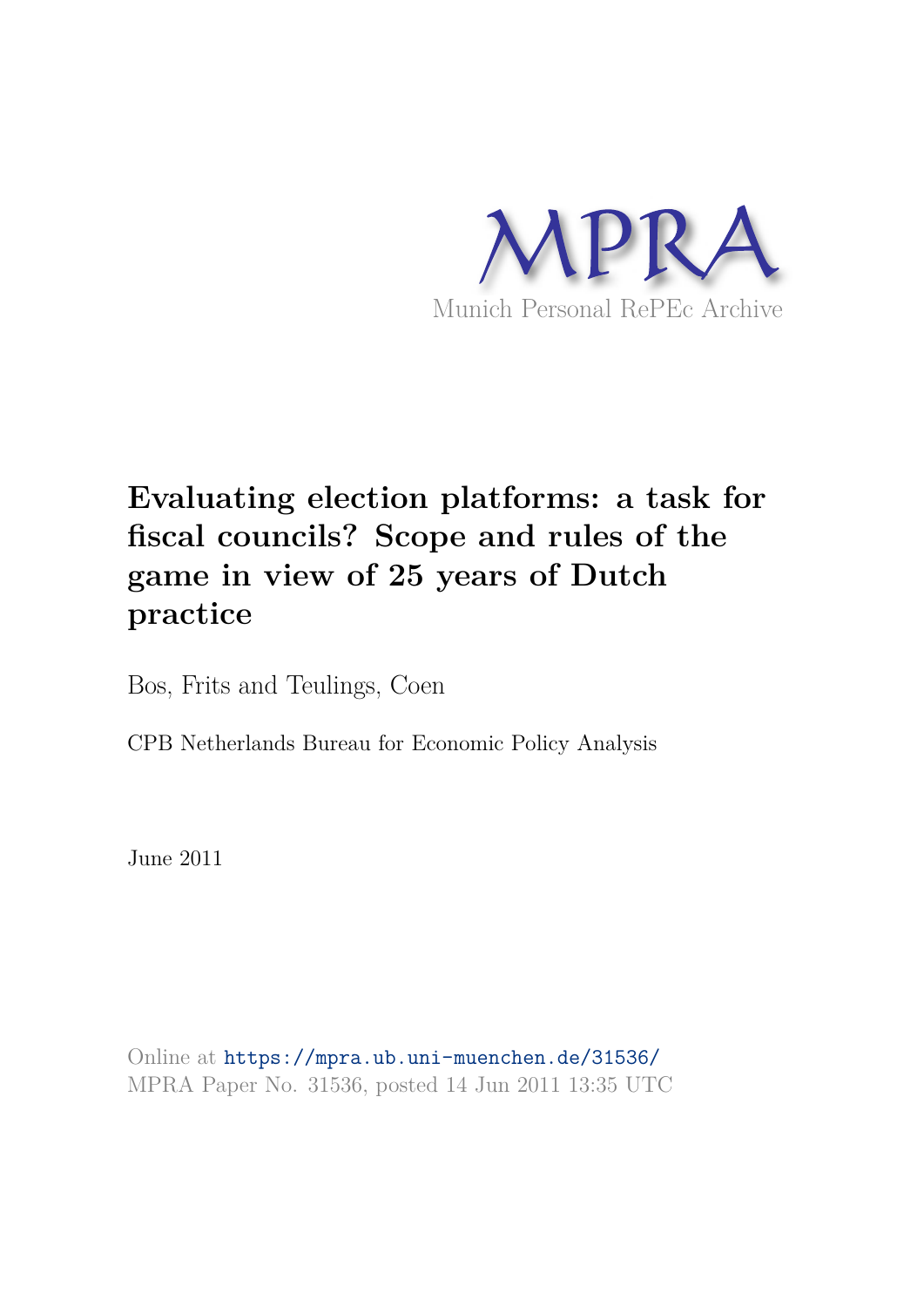*Paper to be published in the Proceedings of the Banca d'Italia Fiscal Policy Workshop on Rules and Institutions for Sound Fiscal Policy after the Crisis Perugia, 31 March - 2 April 2011*

# **Evaluating election platforms: a task for fiscal councils? Scope and rules of the game in view of 25 years of Dutch practice**

Frits Bos and Coen Teulings<sup>1</sup>

## **Abstract**

In some countries - the Netherlands, UK and USA - the expected economic implications of election platforms of political parties are evaluated by independent economic institutions prior to the election. This paper analyzes the merits and limitations of this process, taking 25 years of Dutch experience as a point of reference. In particular in times of financial crisis and unsustainable public finance, evaluation of election platforms can serve as a disciplining device for unrealistic or (time) inconsistent promises by politicians. More in general, it can help political parties to credibly inform voters about the implications of their platforms, to design more efficient policies and to reach consensus on them. It can also create a level playing field for political parties not represented in the government, in particular those with limited resources for economic information and expertise. However, there may be adverse effects, in particular when trade-offs are presented in an unbalanced way or when the rules of the evaluation provide too much room for gaming and free lunches.

*Key words: Evaluation of election platforms, Fiscal watchdogs* 

*JEL code: A11, D7, E02, E61, E62, H0*

<sup>&</sup>lt;sup>1</sup> The authors would like to thank Peter Dekker, Bas Jacobs and Wim Suyker for comments on an earlier draft.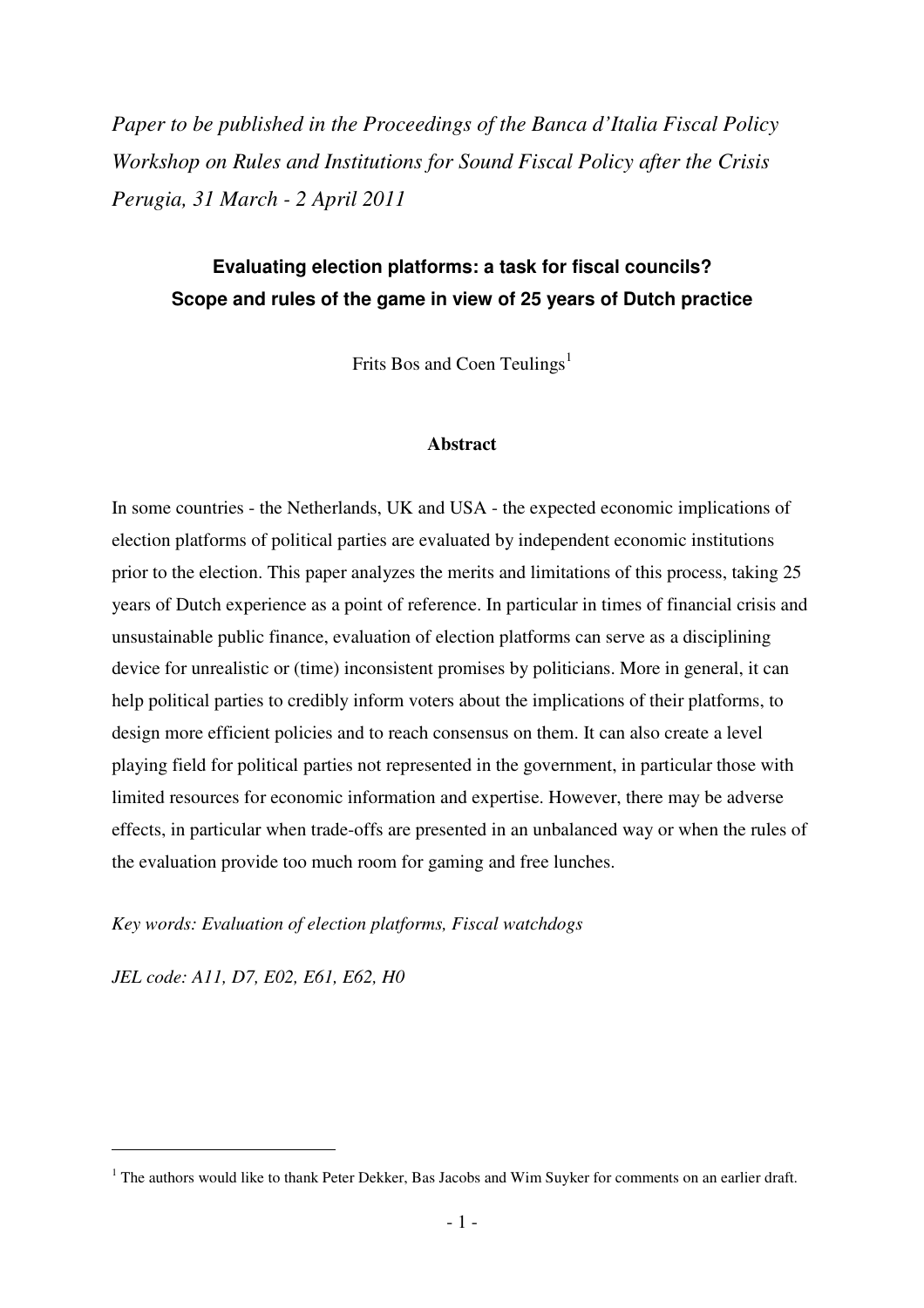## **1. Introduction**

 $\overline{a}$ 

In some countries - the Netherlands, UK and USA - the expected economic implications of election platforms of political parties are evaluated by independent economic institutions prior to the election. We analyze the merits and limitations of this process, taking the Dutch experience as a point of reference<sup>2</sup>.

 In the Netherlands, some months before the elections, on request of the political parties, CPB Netherlands Bureau for Economic Policy Analysis (CPB) publishes an economic evaluation of their election platforms. For example, what are the consequences of the platforms for the government budget, economic growth, employment, the purchasing power of various types of households and the environment? In March 2010, CPB compared the election plans of nine Dutch political parties (see CPB, 2010). This comparison and analysis was the seventh evaluation of election platforms in twenty-five years.

In the UK, since the election of 1997, the Institute for Fiscal Studies  $(IFS)^3$  publishes policy briefings during election time. These policy briefings review the policies advocated by the three main UK political parties in their 'manifestos'. They also discuss the track record of current and previous government and the sustainability of public finance without any change in policy. A wide range of policy issues is covered, like 'pensions and retirement', 'environment', 'living standards, inequality and poverty' and 'families and children'. The latter includes policy proposals about education, parental leave, child care and relevant taxes and benefits. According to one of the major UK-newspapers, these IFS policy briefings are a great service to voters: "Many voters will have asked themselves why the main parties have been so vague about what they intend to do about the crisis in public finances. But it took the IFS to launch a blunt, impartial and authoritatively damning attack on all three parties, accusing them of not being straight with voters" (The Independent, 6 May 2010).

 $2^2$  Previous assessments of the Dutch experience with the economic evaluation of election platforms are Haffner and Van Bergeijk (1994), Don (2003) and the papers in Graafland and Ros (2003).

 $3$  The IFS is an independent economic research institute funded by public and private grants. It produces academic and policy related findings on UK taxation and public policy. It was launched in 1971 in order to improve UK tax policy and to make the UK tax debate more informed and rational by bringing together political, legal, accounting and economic arguments. Its first major success was the Meade report published in 1978. This report by a committee chaired by Professor James Meade, winner of the Nobel Prize in economics in 1977, evaluated the UK tax system as a whole, what are the objectives, to what extent are these objectives met by the current UK tax system and what reforms should be undertaken?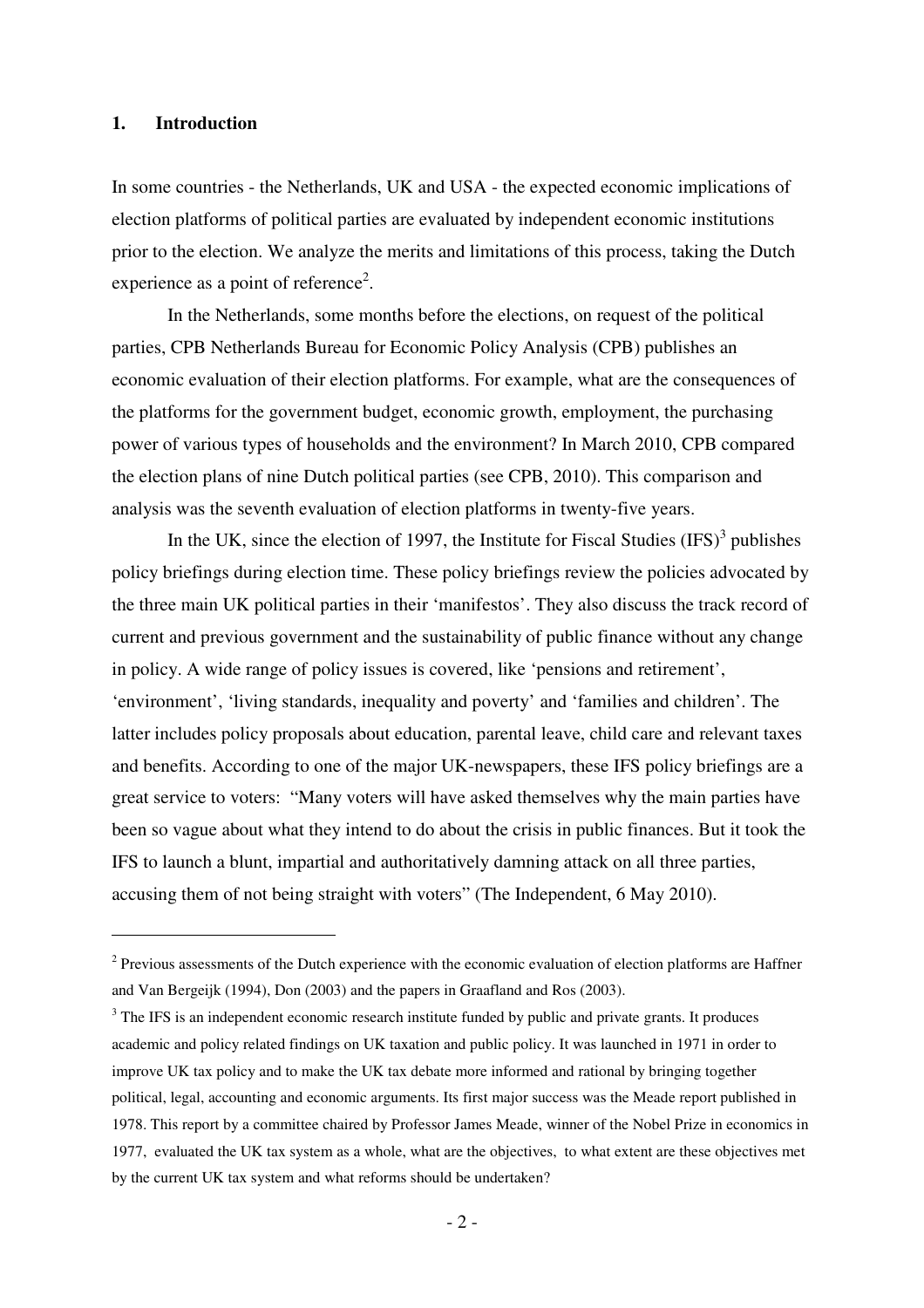In the USA, the estimates by the Congressional Budget Office (CBO) of budgetary costs and savings of some major policy proposals, e.g. on health care reform, play a major role in elections for president, the house and the senate<sup>4</sup>. CBO traditionally focuses on static scoring of such policy proposals, i.e. including the direct effects and their behavioral responses but without macroeconomic effects. However, since 2003, also the consequences of different macro-economic assumptions are shown ('dynamic scoring').

Though evaluation of election platforms by independent economic institutes is quite rare, calculating the budgetary costs of major policy proposals or analyzing their macroeconomic consequences are very common all over the world. Such analyses are used in political decision-making in many countries. Also international organizations, like OECD, IMF, the European Commission and the World Bank, make similar analyses. So, introducing independent evaluation of election platforms will generally imply two types of changes. Firstly, such methods currently often used for analyzing official government policy proposals are to be applied to the election platforms of government parties and opposition parties. Secondly, these analyses should be conducted by independent institutions instead of government units subject to political interference, e.g. a Ministry of Finance or research institutes with a clear political signature. This second type of change may turn out to be the most difficult. The abrupt end of the new Hungarian fiscal council shows that independent fiscal watchdogs are most useful when their advice bites most, but then they are also politically most vulnerable.

 Economic theory on decision making in a democracy provides a rationale for independent evaluation of election platforms (see Swank, 2003). Decision making under direct democracy is likely based on too little information, because information is an (impure) public good. Collecting such information is costly and when collected also many others can benefit from this information. This raises a free rider problem. An alternative solution to ensure sufficient information for voters is to delegate the making of policy to a number of agents, i.e. introduce representative democracy instead of direct democracy. However, parties are inclined to provide incorrect information. They will adopt a view of the economy that is

<sup>&</sup>lt;sup>4</sup> The CBO was established in 1974 to serve the American Congress and plays a major role in measuring the budgetary impact of new legislation and other policy proposals: "CBO's score can doom legislation or smooth the way to passage; it can compel committees and members to modify pending legislation, even after political deals have been negotiated; and it can complicate or thwart the president's legislative ambitions" (Schick, 2007, p. 133).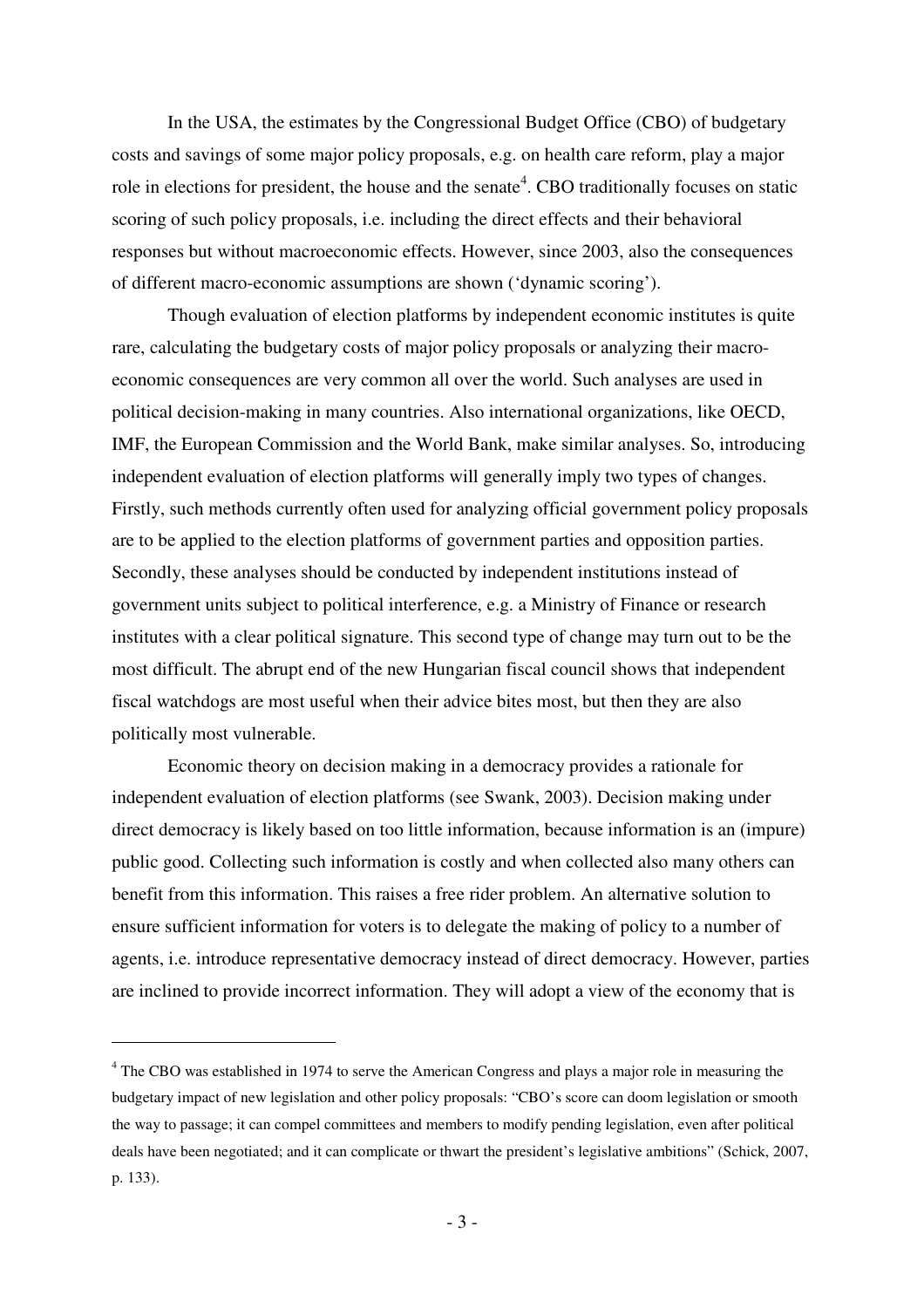meant to increase their chances of winning the elections. Voters may also distrust this information for being politically biased, even when it is actually objective. Financing independent institutions for analyzing the economy and policy proposals may help to solve this information problem.

 The first ideas for an economic analysis of election platforms in the Netherlands date back to 1972<sup>5</sup>. A national economic journal asked all major political parties to specify their proposals for five policy issues: wage and price policy, redistribution of income, employment, economic growth and spatial planning. Each issue was illustrated with questions, e.g.:

- How should the government fight inflation? Should the wages of civil servants be frozen or should all price increases be forbidden?
- Are you in favour of a maximum income and how high should this be?
- How to avoid that young people do not find a job in line with their education? Should foreign employees continue to work in the Dutch economy?
- Should economic growth be reduced in order to limit pollution and exhaustion of natural resources?
- Should economic growth be reduced in the urban agglomeration in the Western part (the Randstad) and be stimulated in the Northern and Southern part of the Netherlands?

The seven major political parties wrote an essay on these issues and these essays were published three weeks before the elections. The editorial motivated this interrogation of political parties: "Dutch political parties fail continuously in being frank and transparent about their political preferences and policy proposals. For problems like the environment, transport, spatial planning and inflation only ad hoc measures are taken that avoid hurting the voters. ... Political parties try to seduce voters by vague promises instead of by being honest and clear about how to fight inflation and reduce the negative effects of economic growth' (p. 1057).

In this editorial, the idea of an independent evaluation of election platforms is related to the credibility and commitment problem of politics. Since voters have a hard time to evaluate the costs of policy proposals, politicians are tempted to make more promises than is financially viable. Furthermore, politicians are tempted to spend money on specific interest groups today, as to achieve their electoral support, leaving the distribution of the tax burden

<sup>&</sup>lt;sup>5</sup> See ESB, Dutch Journal on Economics and Statistics, No 2874, pp. 1057-1079.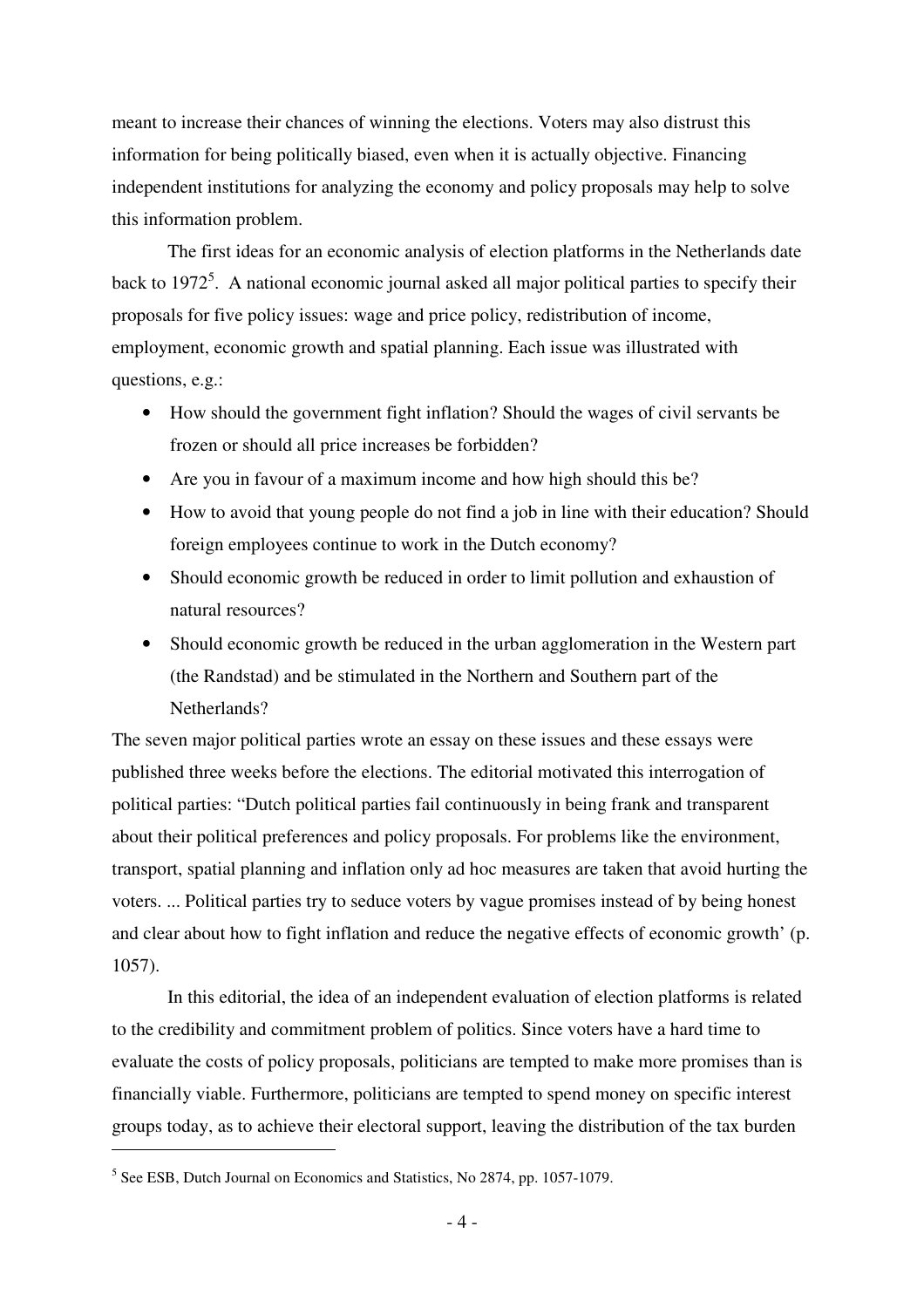to finance this spending open for future decision making. All kind of institutions have been designed to resolve these problems<sup>6</sup>, fiscal councils being a rather recent new branch on this tree. Fiscal councils are supposed to provide an independent analysis of the governments' fiscal policy on a regular basis (see Hagemann, 2010, Calmfors, 2011 and Calmfors and Wren-Lewis, 2011 for an overview). The evaluation of election platforms can be interpreted as another branch of this tree or just a new task for fiscal councils.<sup>7</sup>

 A major merit of evaluating election platforms is the timing. For a fiscal watchdog to be effective, providing information and policy advice at a very early stage of decision-making is important. This maximizes the time for interaction with policy makers, reduces conflicts with policy makers (in particular when such information comes as an unhappy surprise) and reduces the likelihood that policy advice is ignored simply because it conflicts with earlier political statements. According to the IFS "With public attention more focused on policy debates than usual, the election campaign is one of the best opportunities we have to ensure that the sort of rigorous, evidence-based social science research that we undertake has a high impact on policy development and discussion" (IFS Policy Briefings for the General Election, 2010).

 The structure of this paper is as follows. Section 2 describes the history of the evaluation of election platforms in the Netherlands. Section 3 provides an overview of various approaches to the evaluation of election platforms, varying in scope from just an overview of direct budgetary effects to full-fledged welfare analysis including their general equilibrium effects. Section 4 discusses in greater detail the rules of the 'game' in the Netherlands. For example: How do you ensure the quality and neutrality of the evaluation? And how to avoid political parties will manipulate the game? Section 5 concludes.

 $6$  Calmfors and Wren-Lewis (2011) distinguish six reasons for deficit bias: informational problems (e.g. due to over-optimism among voters or politicians about future economic growth), impatience, exploitation of future generations, electoral competition, common-pool problems and time inconsistency.

 $7$  Calmfors (2011) distinguishes six tasks for fiscal councils: 1. Provision of 'objective' macro economic forecasts on which government budget proposals can be based. 2. Costing of various government policy initiatives. 3. Ex ante evaluation of whether fiscal policy is likely to meet its medium-term targets. 4. Ex post evaluation of whether fiscal policy has met its targets. 5. Analysis of the long-run sustainability of fiscal policy and 6. Normative recommendations on fiscal policy. . The evaluation of election platforms should be added as a seventh task.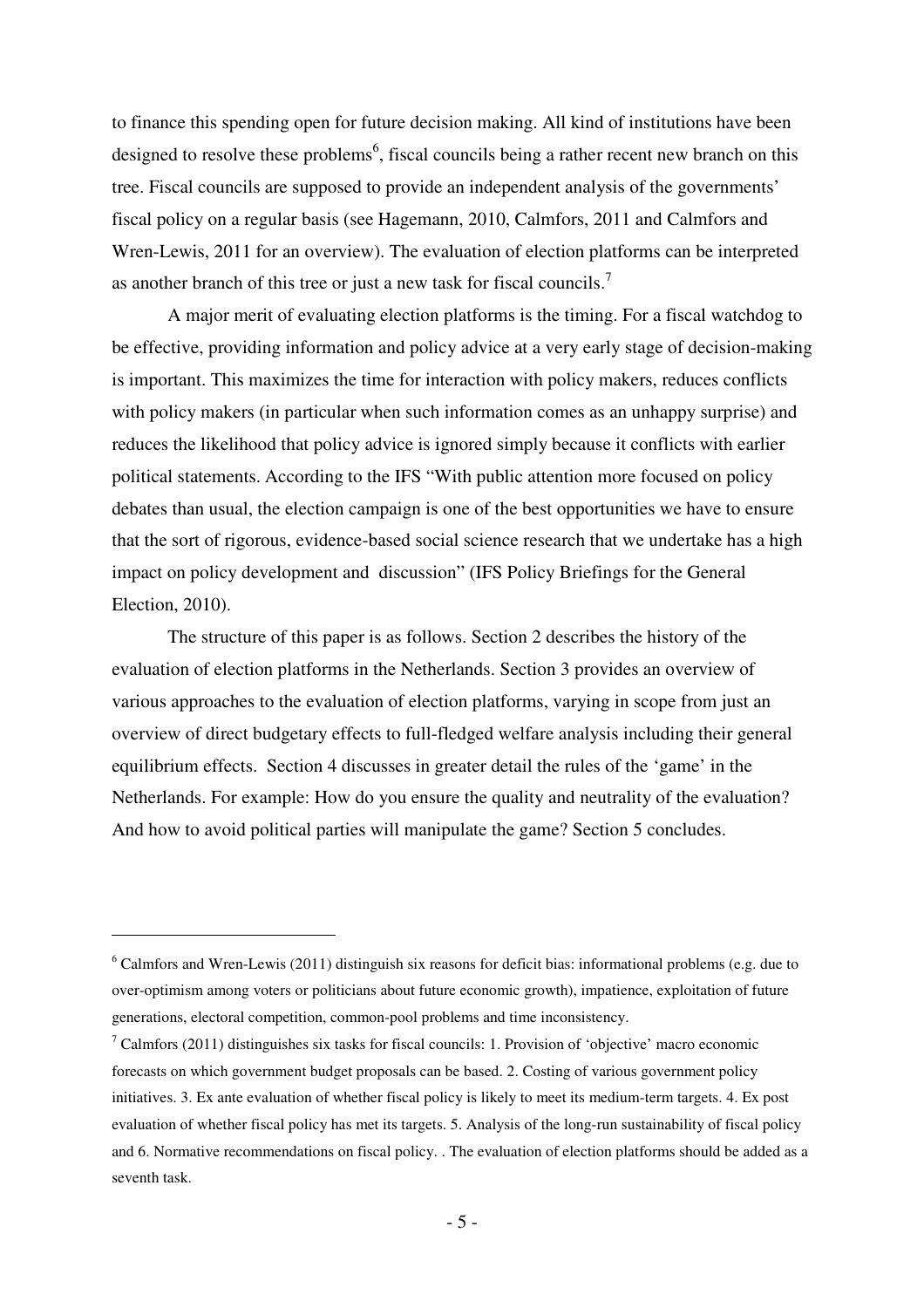# **2. The Dutch history of evaluating election platforms**

The evaluation of election platforms in the Netherlands started in 1986. The CPB<sup>8</sup>, the government's economic expert institute, had just published the new official macro-economic forecasts for the new period of government. The three major political parties asked then to investigate the economic consequences of their election platforms. To what extent would these proposals help to increase economic growth and improve public finance? And what would be the consequences for unemployment and the purchasing power of various groups of households? CPB prepared for each party a separate paper. These three papers were published jointly after the election.

 Three years later, four political parties requested an evaluation of their election platforms and the results were jointly published a month before the election. As a consequence, since 1989 the results of the evaluation of election platforms have played an explicit role in Dutch elections.

<sup>&</sup>lt;sup>8</sup> CPB Netherlands Bureau for Economic Policy Analysis (CPB) is the oldest fiscal council in the world. It was founded in 1945. CPB is fully independent as far as the contents of its work are concerned. It is publicly funded and part of the Ministry of Economic Affairs, Agriculture and Innovation. Research is carried out on CPB's own initiative, or at the request of the government, parliament, trade unions or employers' federations. Forecasts and analyses by CPB play a major role in the official decision-making process of Dutch economic and fiscal policy (see Bos and Teulings, 2010).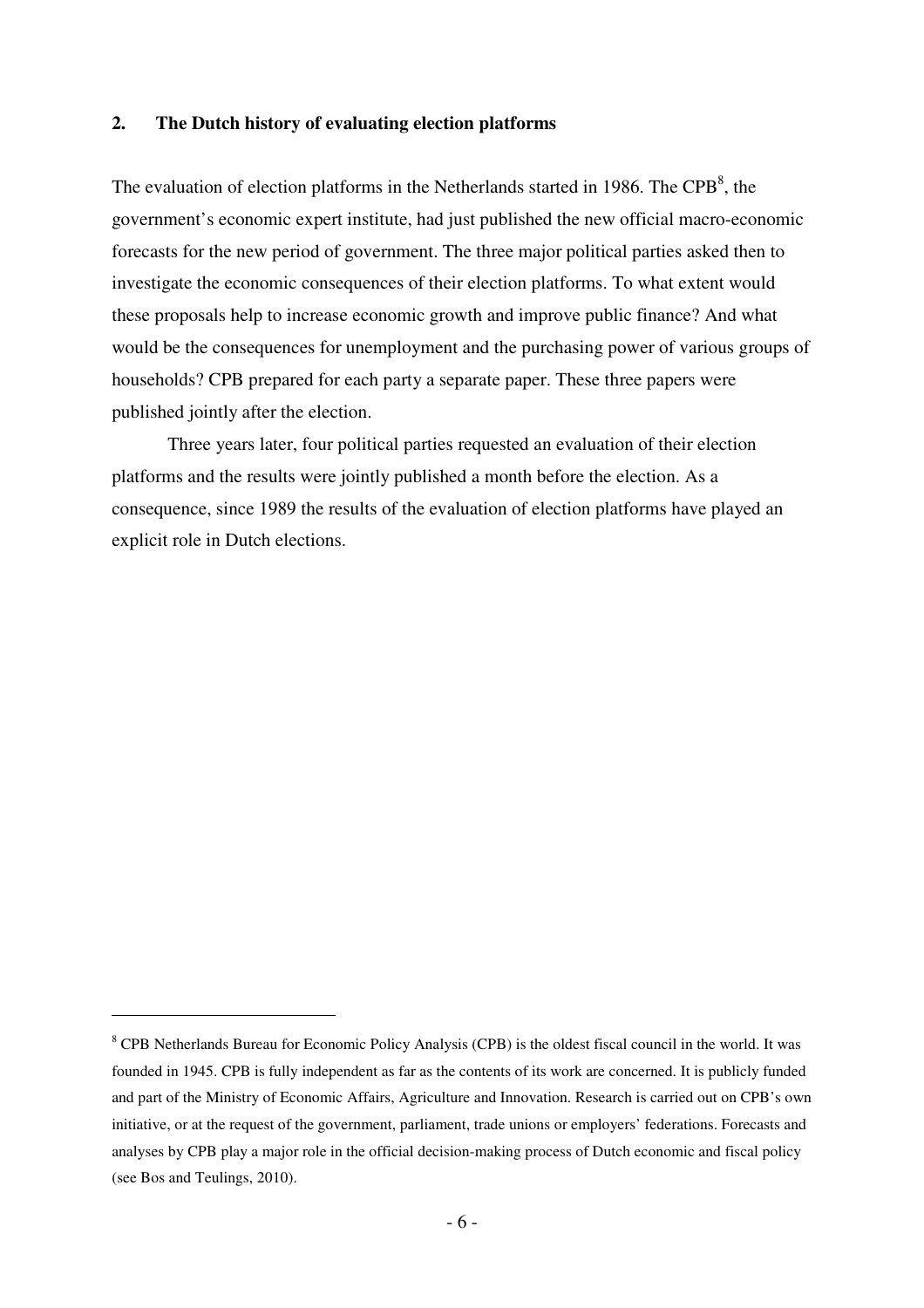#### **Table 1. Evaluation of election platforms in the Netherlands (1986-2010)**

|                                                                          | 1986           | 1989             | 1994                      | 1998             | 2002         | 2006                      | 2010           |
|--------------------------------------------------------------------------|----------------|------------------|---------------------------|------------------|--------------|---------------------------|----------------|
| Number of political parties                                              | $\overline{3}$ | 4                | 5                         | 5                | 8            | 8                         | 9              |
| Seats in parliament prior to elections                                   | 133            | 137              | 131                       | 137              | 123          | 139                       | 148            |
| A. Direct budgetary effects during the next election cycle               |                |                  |                           |                  |              |                           |                |
| - Overview of budget cuts,                                               | $\mathsf{x}$   | $\pmb{\times}$   | $\pmb{\times}$            | $\pmb{\times}$   | $\mathsf{x}$ | $\boldsymbol{\mathsf{x}}$ | $\pmb{\times}$ |
| expenditure and taxes                                                    |                |                  |                           |                  |              |                           |                |
| - Detailed overview of policy                                            |                |                  | $\mathsf{x}$              | $\boldsymbol{x}$ | $\mathsf{x}$ | $\mathsf{x}$              | $\mathsf{x}$   |
| measures                                                                 |                |                  |                           |                  |              |                           |                |
| - Overview of policy measures by                                         |                |                  |                           |                  | X            | $\boldsymbol{\mathsf{x}}$ | $\mathsf{x}$   |
| function                                                                 |                |                  |                           |                  |              |                           |                |
| - Effect on government deficit and                                       | $\pmb{\times}$ | $\pmb{\times}$   | $\pmb{\mathsf{x}}$        | $\pmb{\times}$   | $\mathsf{x}$ | $\boldsymbol{\mathsf{x}}$ | $\mathsf{x}$   |
| debt                                                                     |                |                  |                           |                  |              |                           |                |
| - Effect on employment in the                                            |                |                  |                           |                  | $\mathsf{x}$ | $\mathsf{x}$              | $\mathsf{x}$   |
| government and healthcare sector                                         |                |                  |                           |                  |              |                           |                |
| B. Economic feedbacks on budget,                                         | $\mathsf{x}$   | $\mathsf{x}$     | $\boldsymbol{\mathsf{x}}$ | $\boldsymbol{x}$ | $\mathsf{x}$ | $\boldsymbol{\mathsf{x}}$ | (a)            |
| labour market and bbp during the                                         |                |                  |                           |                  |              |                           |                |
| next cycle                                                               |                |                  |                           |                  |              |                           |                |
| C. Long term effects on labour market                                    |                | $\mathsf{x}$     | $\mathsf{x}$              | $\mathsf{x}$     | $\mathsf{x}$ | $\mathsf{x}$              | $\pmb{\times}$ |
| and bbp                                                                  |                |                  |                           |                  |              |                           |                |
| D. Effects on purchasing power of                                        | $\mathsf{x}$   | $\pmb{\times}$   | $\boldsymbol{x}$          | $\pmb{\times}$   | $\mathsf{x}$ | $\boldsymbol{x}$          | (a)            |
| various groups of households                                             |                |                  |                           |                  |              |                           |                |
| E. Long term effects on budget                                           |                |                  |                           |                  | $\mathsf{x}$ | $\pmb{\times}$            | $\mathsf{x}$   |
| F. An analysis of the impact on specific sectors                         |                |                  |                           |                  |              |                           |                |
| - Environment and mobility                                               |                |                  | $\mathsf{x}$              | X                | $\mathsf{x}$ | (a)                       | $\mathsf{x}$   |
| - Education and innovation                                               |                |                  |                           |                  |              | $\boldsymbol{x}$          | $\mathsf{x}$   |
| - Health Care                                                            |                | $\boldsymbol{x}$ |                           |                  | X            |                           | X              |
| G. An analysis of the impact on                                          |                |                  |                           |                  |              |                           | $\mathsf{x}$   |
| specific sectors using a welfare<br>criterion                            |                |                  |                           |                  |              |                           |                |
| (a) Absent due to time restrictions following the fall of the government |                |                  |                           |                  |              |                           |                |

Table 1 provides an overview of the seven evaluations of election platforms in the Netherlands. We report the number of political parties that participate and the number of seats in parliament these parties cover. Furthermore, we report the scope of the evaluation, using exactly the same categories as will be applied in our theoretical discussion in the next section.

 Three conclusions can be drawn straight away. First, the number of parties that participate in the evaluation has steadily increased from three to nine. During the past 25 years, the political landscape in the Netherlands has become fragmented. More and more parties participate in the election and more and more parties gain access to the parliament. In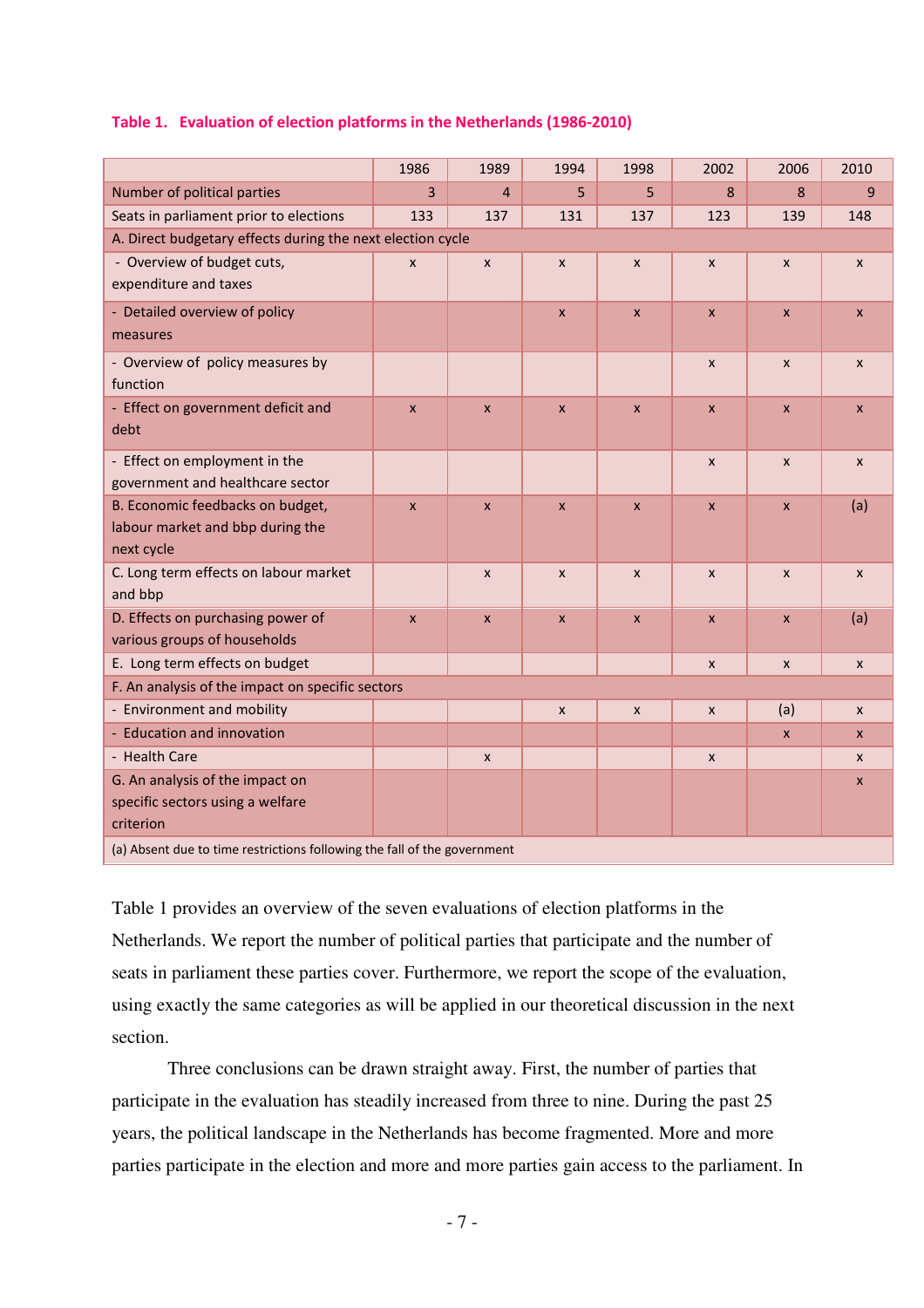1968, the three major parties had 90% of the seats in Parliament; at present, this been reduced to 55%. Despite this fragmentation, the number of seats in parliament covered in the evaluation has been rather stable and covers now even 99% of all seats. This is remarkable, since CPB only evaluates a program on request of a political party. Hence, parties can refuse to participate in the evaluation. Nevertheless, almost all parties choose to do so.

 Apparently, the revelation principle is at work here. Given that the institution of the evaluation of election platforms has obtained a vested position in the Dutch political system, new parties find it indispensable to participate, since non-participation would inevitably send a signal to the voters that the party's election platform is economically unsound. Though the great majority of the voters will not spend a minute in reading the evaluation, many journalists do, and they report extensively on the evaluation in the newspapers and politicians refer repeatedly to the evaluation during their television performances. Moreover, the evaluation plays a major role in the negotiations on a new government that start immediately after the election. Not all parties participate in these negotiations, but a party of which the platform has not been evaluated would become less attractive as a coalition partner and will start the negotiation process with a backlog.

 This revelation principle is well illustrated by the participation of the GreenLeft Party since 1994, the Socialist Party and SGP since 2002 and the PVV since 2010. The decision to participate by the GreenLeft Party and the Socialist Party was part of an official change in strategy. Their new strategy was to become regarded as a serious opposition party with a high quality program and to increase their chances for participating in a new coalition government. Following this strategy, it does not suffice to say no to policy proposals by the government. Each time, a realistic and financially sound alternative should be presented. Independent evaluation of their election platform fitted well in this new strategy. The SGP (a small rightwing Christian party) was very reluctant to participate, but felt forced to do it because a direct political opponent (ChristenUnie, another small Christian party) decided to join (see van Liedekerke, 2003, p. 142). Since 2005, there is a major new political party: PVV (an anti-Islam party). Last year, it also decided to request for evaluation of its election platform. This party has now become the official supporter of the current minority government. Its success in the elections and its important role in current Dutch government would have been unlikely without such evaluation of its election platform.

 A second conclusion is that over time the description of policy proposals and their direct budgetary effects became much more detailed, extended and comparable. In the first decade, only an overview was provided of the major budget cuts, extra government

- 8 -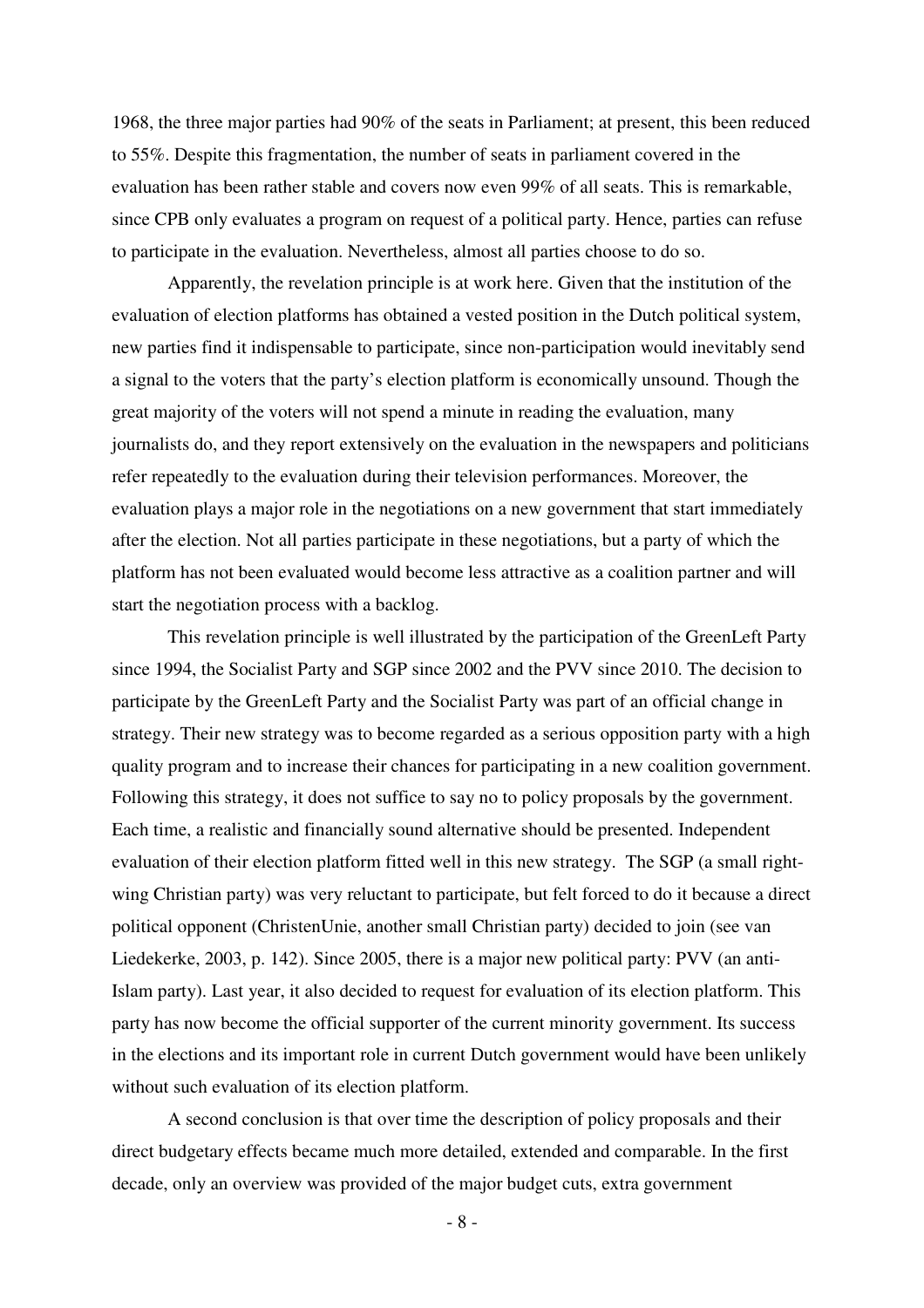expenditure and tax measures. Since mid 1990s, also a more detailed description of policy measures is provided. Since 2002, changes in government expenditure or taxes are broken down by function, e.g. public administration, defense, education, health care, social security and transfers to corporations. As a consequence, the policy measures of political parties can now be compared by function.

 A third conclusion that can be drawn from Table 2 is that the scope of the analysis has increased gradually. The core part of the Dutch evaluation of election platforms consist of four components, all pertaining to the next period of government<sup>9</sup>:

• Description of policy measures.

 $\overline{a}$ 

- Direct budgetary effects of the policy proposals, i.e. what are direct effects on the government deficit and debt in billion euro and as percentage of GDP without taking into account interactions with the national economy. In practice, this may include some behavioural effects, e.g. evasion of taxes or effects on the labour supply not incorporated in the macro-economic model.
- Analysis with a macro-model showing feedback effects for a core set of macrovariables, like economic growth, inflation, employment and the government budget. The direct budgetary effects of the policy proposals are used as inputs for this analysis.
- Analysis of the change in purchasing power of various groups of households. This includes the direct effects of policy proposals on household income plus the macroeconomic effects on purchasing power, e.g. via changes in prices and wage rates.

Over the years, the core set of four components has been supplemented with other information. Since 2002, the analysis of direct budgetary effects has been extended with information on the employment effects for the government sector (broken down into e.g. central government, local government, safety, defense and education) and health care. A major purpose of many policy proposals is to establish long term effects that become only

 $9<sup>9</sup>$  In 2010, due to the unexpected fall of government, time constraints implied that of this core-part of the evaluation only the description of proposals and their direct budgetary effects could be presented. Most of the political parties were not very happy with the absence of effects on purchasing power and medium-term macroeconomic effects. For two parties, next time such absence of a politically very important part of effects of might be a reason not to participate.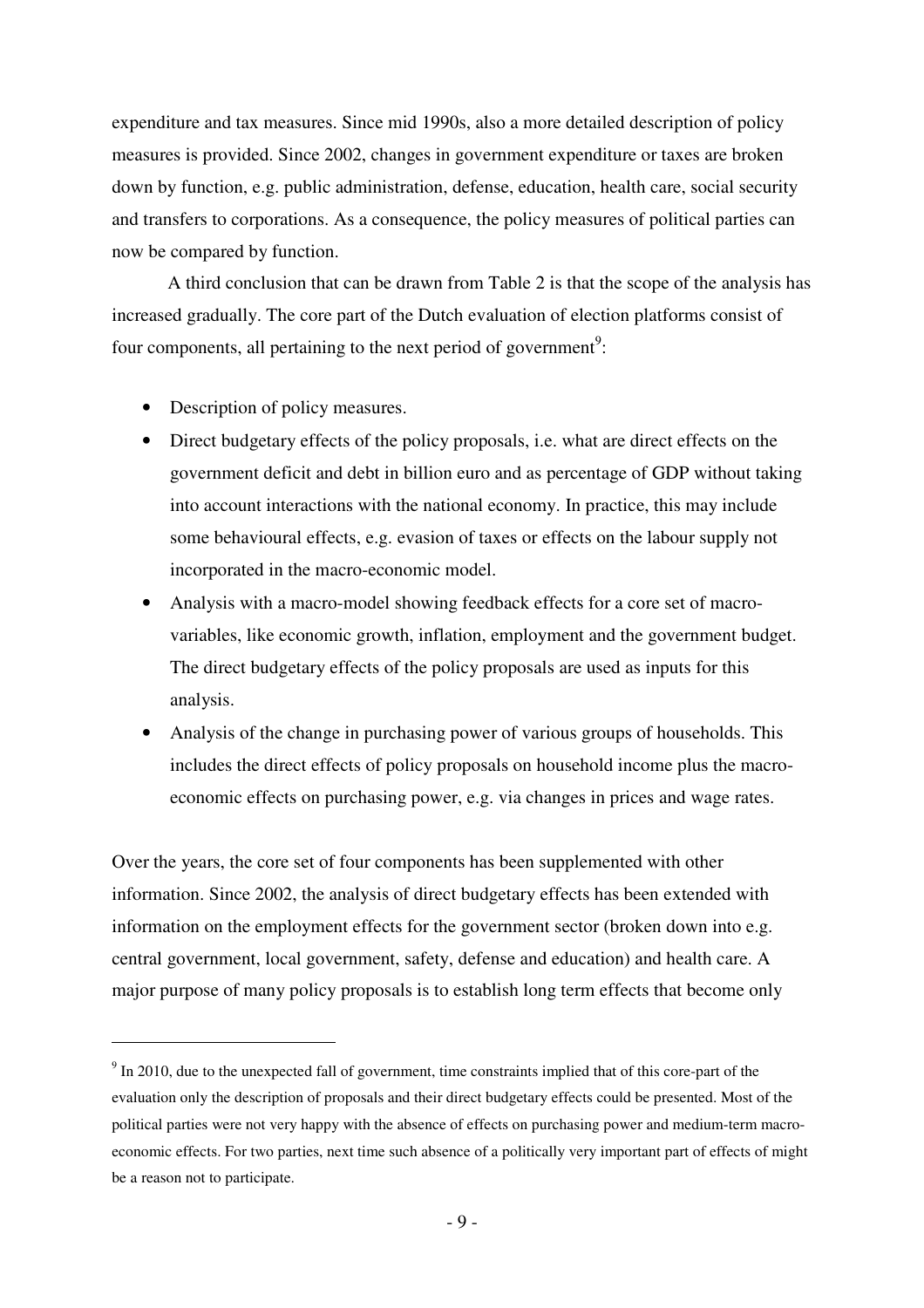visible after the next period of government. Long run labor market effects have been discussed since 1989. The scope of such long analyses has been extended each time. The analysis of the effects on environment, congestion and mobility was included since  $1994$ .<sup>10</sup> Long term effects on government finance have been included since 2002. Since 2006, also the long run effects of proposals with respect to education and innovation are being assessed and last year an analysis of the housing market has been added. Last year, an innovation of the analysis of education and innovation was the link with long term economic growth. A specific feature of the housing market analysis and the analysis of mobility was that an estimate of welfare effects was included. Reform of health care was often a major issue in Dutch policy. Analyses of the major issues involved have therefore been included in 1989, 2002 and 2010. As a consequence of all these extensions, the evaluation provides a very broad overview of the consequences and trade-offs of the policy platforms of Dutch political parties.

| Table 2                          | The consequences of the election platforms of 2 Dutch political parties in 2010: Summary<br>overview (changes relative to basis, unless otherwise mentioned; Dutch GDP in 2010 about 600 |                                   |                |  |
|----------------------------------|------------------------------------------------------------------------------------------------------------------------------------------------------------------------------------------|-----------------------------------|----------------|--|
|                                  | bln euro)                                                                                                                                                                                |                                   |                |  |
|                                  |                                                                                                                                                                                          | <b>SP</b>                         | <b>VVD</b>     |  |
|                                  | Improvement EMU-balance 2015 (euro bn; ex                                                                                                                                                |                                   |                |  |
| ante)                            |                                                                                                                                                                                          | 10 <sup>°</sup>                   | 20             |  |
|                                  | Sustainability of public finances (euro bn)                                                                                                                                              | 16                                | 39             |  |
|                                  | Purchasing power of households 2015 (euro                                                                                                                                                |                                   |                |  |
| bn, ex ante)                     |                                                                                                                                                                                          | $+1\frac{1}{4}$ - 1 $\frac{1}{2}$ |                |  |
|                                  | Profits of companies 2015 (including housing                                                                                                                                             |                                   |                |  |
| corporations) (euro bn, ex ante) |                                                                                                                                                                                          | $-4\frac{1}{4}$ $-1\frac{1}{4}$   |                |  |
|                                  | Structural employment (% point)                                                                                                                                                          | $-1$                              | $5\frac{3}{4}$ |  |
|                                  | Accessability by public or private transport                                                                                                                                             |                                   |                |  |
| (welfare gain, bn euro)          |                                                                                                                                                                                          | $-1/4$                            | $\frac{1}{4}$  |  |
| Car usage (2020, in %)           |                                                                                                                                                                                          |                                   |                |  |
|                                  |                                                                                                                                                                                          | $\mathbf 0$                       | 0              |  |
|                                  | Public transport usage (2020, in %)                                                                                                                                                      |                                   |                |  |
|                                  |                                                                                                                                                                                          | $+5$                              | 0              |  |
|                                  | Reduction of greenhouse gases (Mton Co2)                                                                                                                                                 | 21                                | $\overline{2}$ |  |
| Quality of nature (2020)         |                                                                                                                                                                                          | $\ddot{}$                         |                |  |
| Quantity of nature (2020)        |                                                                                                                                                                                          | $0/-$                             |                |  |
|                                  | GDP effect education (structural, %)                                                                                                                                                     | $\frac{1}{4}$                     | 4              |  |

 $\overline{a}$ 

 $10$  In 2006 this was not possible due to time constraints resulting from an unexpected fall of government. In 2002, three of the eight participating parties, i.e. 71 seats in parliament, opted out for such analysis. In the evaluation of 2010, such opting out was not allowed anymore: political parties were given the choice either to participate on all issues or not to participate (see section 4).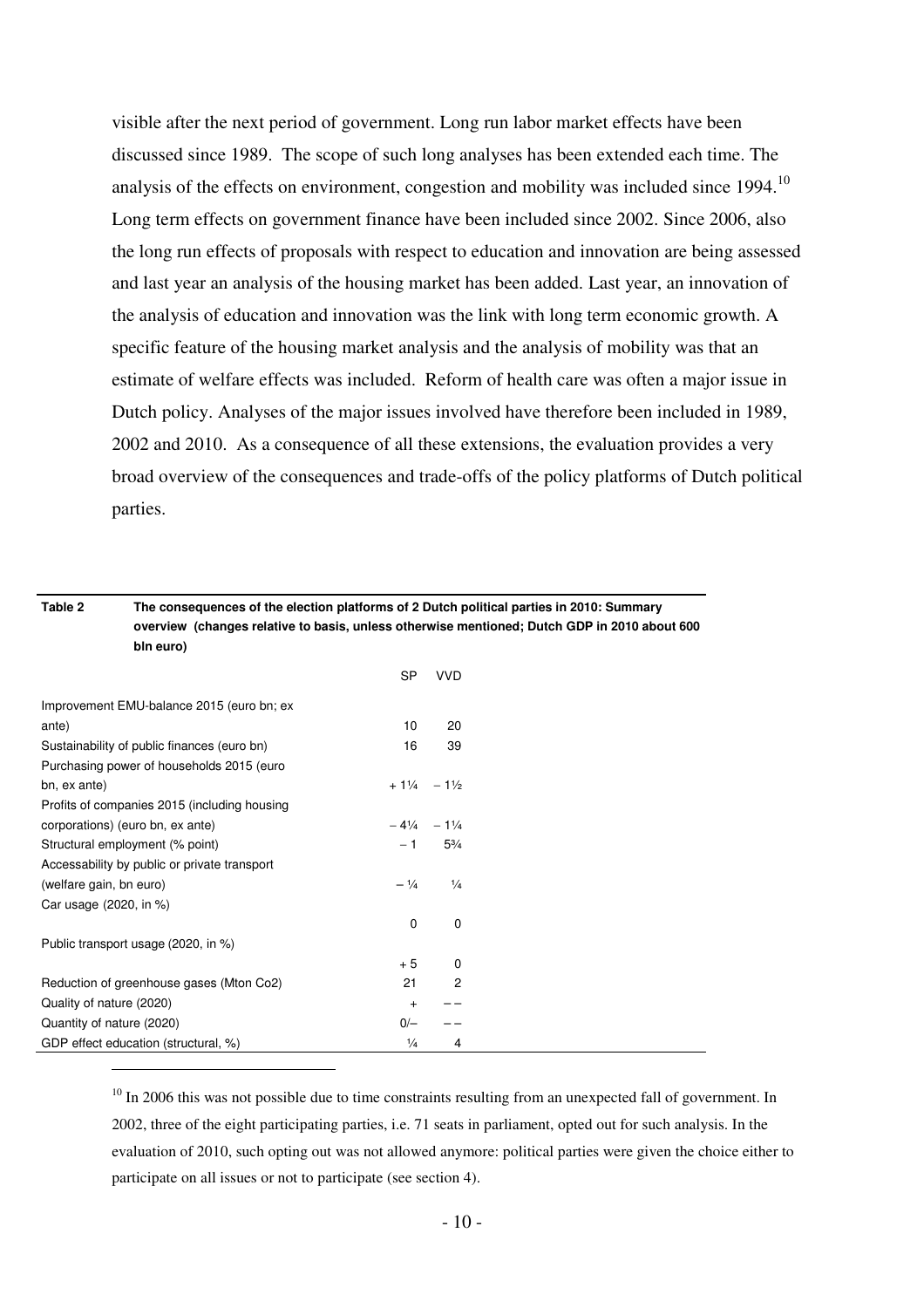| Science/innovation 2015 (budget, mld        |         |         |
|---------------------------------------------|---------|---------|
| euro)                                       | $-0.06$ | $-0.1$  |
| Housing market (welfare gains % gdp)        | 0.4     | 0.3     |
| Change in house prices (2015, %)            | - 6     | $-2$    |
| Change in net rent (2015, %)                | - 3     | 10      |
| Health care, employment, 2015, thsnd)       | $+15$   | $-50$   |
| Own risk health insurance (2015, level,     | 0       | 300     |
| euro)                                       |         |         |
| More $(+)$ or less $(-)$ market forces cure |         | $^{++}$ |

This is illustrated by table 3, which presents a summary of the outcome of the evaluation in 2010 for the two parties with the most special election platforms, the Socialist Party (SP) and the Liberal Conservatives (VVD). The differences in the platforms are clearly visible. The Socialist Party has a much more lenient position regarding the reduction of the budget deficit than the Liberal Conservatives, both by the end of the election cycle in 2015 and in the long run sustainability gap. Obviously, cutting public expenditure more heavily as done by the Liberal Conservatives implies that purchasing power is reduced more strongly. The Socialist Party cares less about profits and more about the environment and Health Care than the Liberal Conservatives. Liberal Conservatives want to raise housing rents and private contributions in health care and want to introduce market forces in the organization of healthcare. The evaluation of the election platforms offers therefore a clear overview of two entirely different policy views.

 There are several mechanisms underlying the gradual increase in scope (see also section 3). First, a partial evaluation has loopholes. Parties seek the weak points in the evaluation by making proposals of which the benefits are communicated clearly in the evaluation, but of which the cost fall outside the scope of the evaluation, in particular for budgetary cost beyond the end of the next election cycle. An attempt to cover these loopholes leads to a gradual trend towards an increasing scope of the evaluation. Second, political parties have diverging preferences regarding the topics on which they want to focus the election campaign. Green parties want to focus on environmental problems, conservative parties stress issues of law and order, liberal parties put most attention on education. Each party feels set at a backlog by not including (or: treating less extensively) their favorite topic. This yields a strong pressure to cover ever more special topics in the evaluation.

 The evaluation of election platforms is fully embedded in the official decision-making process for the next period of government, i.e. in deciding on the new policy plans and new fiscal framework (see Bos, 2008 and Bos and Teulings, 2010). After the election, the

- 11 -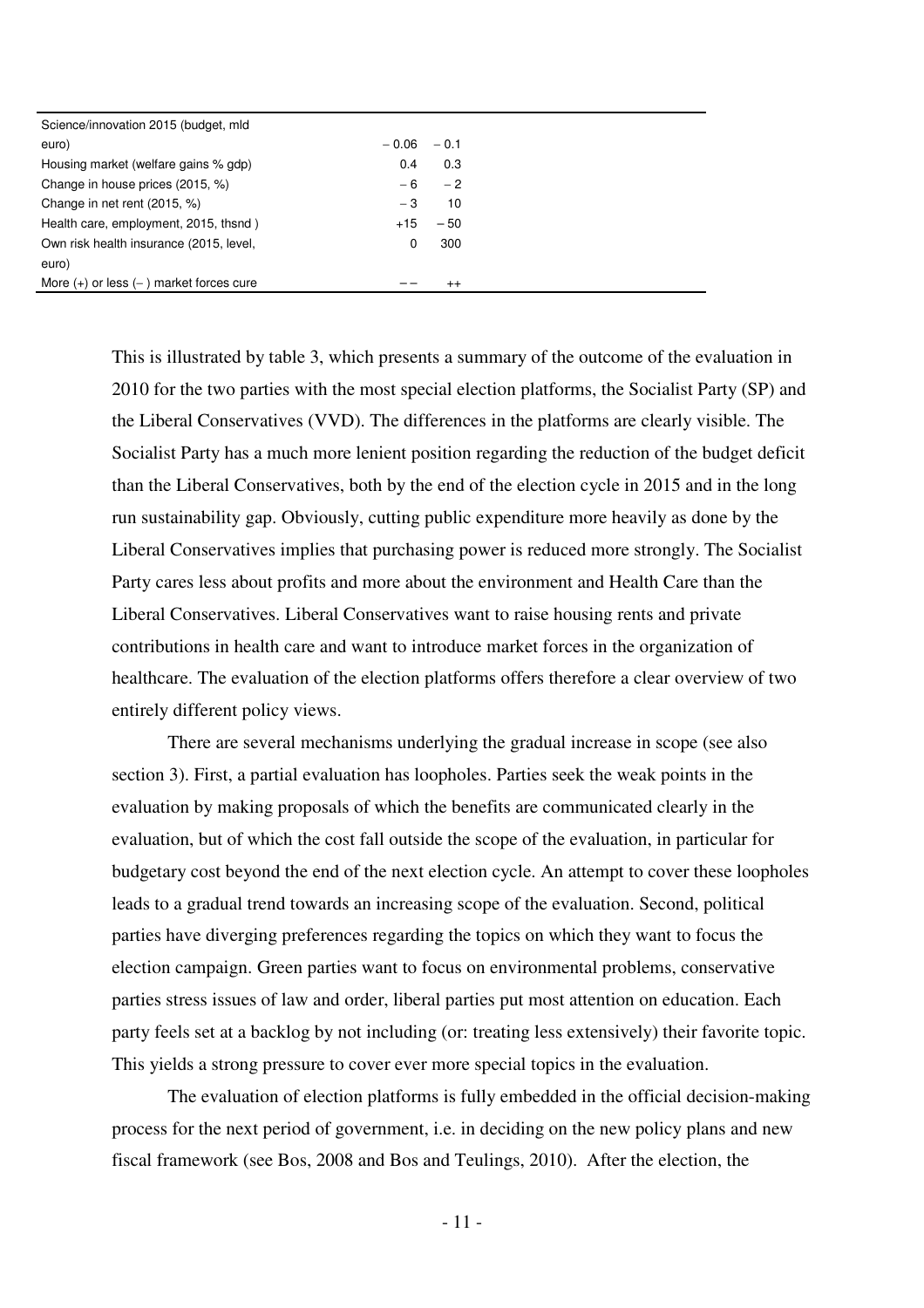evaluation plays a major role during the formation of a new coalition agreement<sup>11</sup>. The evaluation offers an initial overview of the economic and financial implications of the parties' proposals. It is therefore a good starting point for negotiating the terms of a coalition agreement<sup>12</sup>. This applies not only to the proposals of parties involved in the coalition agreement. In practice, the evaluation serves as a data base on all kinds of policy measures that could be considered during the negotiations; in particular the budget cuts and extra revenue generating measures by other parties are a popular source of inspiration. On request of the political parties involved, CPB commonly provides also analyses of provisional and final coalition agreements.

 Measuring the actual impact in the Netherlands of evaluating election platforms is difficult. Its impact should be assessed by comparison to a non-observable counterfactual, i.e. what would have happened without such evaluation? Would the political platforms have been different, would voters have voted differently and would coalition-agreements and actual policy practice have been different? At the start of the 1980s, already before the start of evaluating election platforms, major political parties agreed on drastic fiscal consolidation and restructuring of the Dutch economy. So, what would have been at that time the value added of evaluating election platforms, e.g. when CPB would have decided unilaterally to start such evaluation and publish the results before the elections? Similarly, what would have been the most recent political platforms and coalition agreement without any evaluation of the election platforms?

 However, Dutch politicians agree that evaluating election platforms makes a substantial difference. For example, after the unexpected fall of the previous government, the most recent election date was set in such a way to leave just sufficient time for an evaluation of election platforms. According to Dutch politicians, the direct benefits for the general public at large must not be exaggerated (see Liedekerke, 2003). Few voters will read the evaluation report, but fall back upon media analysis of the report. But press reports magnify certain results, sometimes completely forget others that might be just as interesting and could

 $11$  In the Netherlands, parties usually form governments on the basis of wide-ranging coalition agreements. The coalition agreement plays an exceedingly important role during the government's term in office. It sets out the result of the give and take among the coalition partners on many policy issues.

 $12$  So, for this purpose, the overview of the policy proposals by political parties in the evaluation is preferred to the officially platforms published by the political parties themselves. The latter may differ in content and detail substantially from that used in the evaluation, see section 4.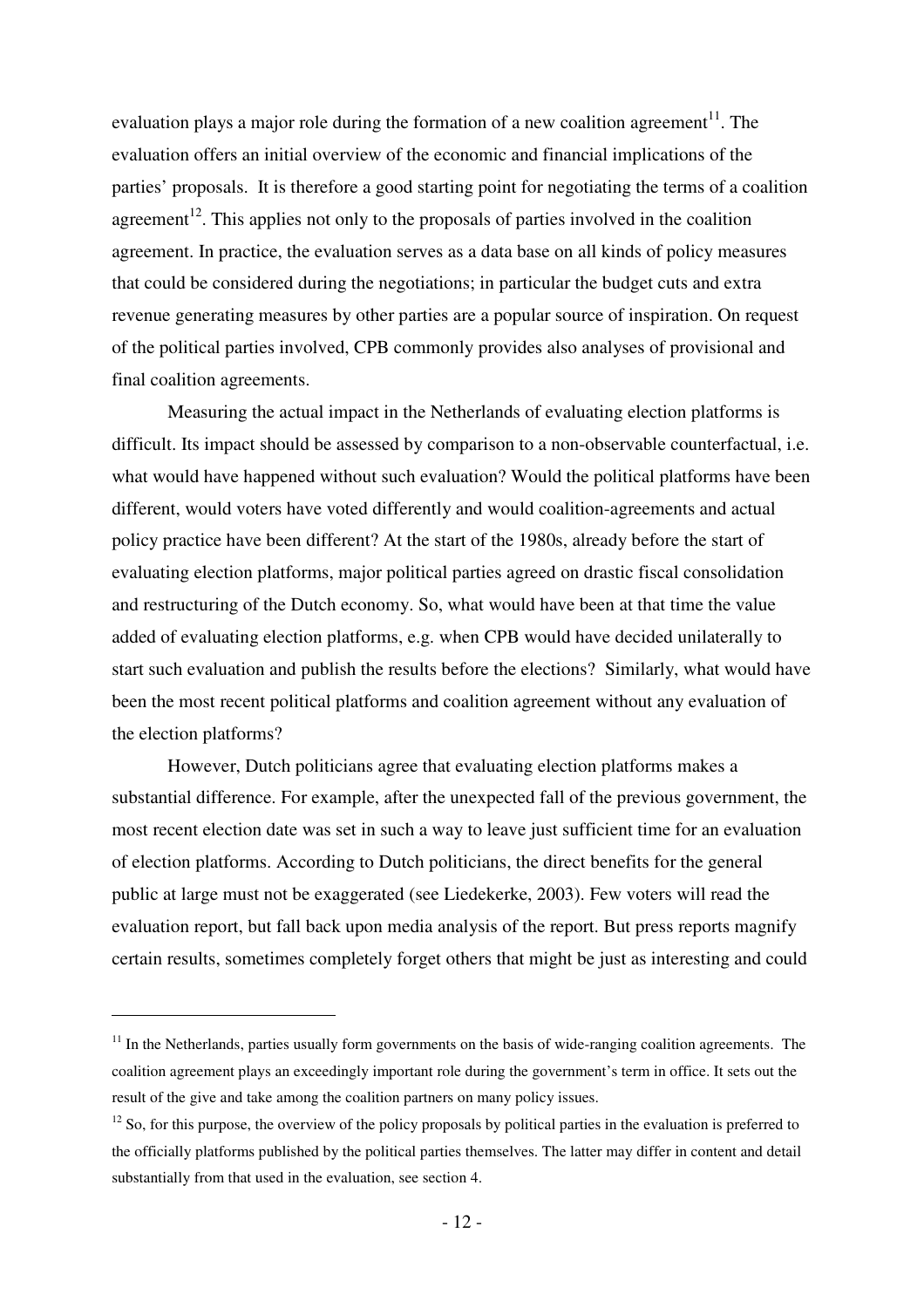even be seriously flawed. Political parties can play a role in this by framing and spinning the results.

 Dutch political parties seem to agree that the major and direct beneficiaries of the evaluation are the political parties themselves. "The calculation effort pushes parties to be clear about their political programme and final options; it confronts them with hard choices that might be left unnoticed if not for the CPB involvement. In short: the calculation disciplines parties and precludes that wishful thinking turns into party politics. ... the content of the political programme cannot be made up of elusive promises.. it pushes the discussion within the political party itself to a higher level, in which people have to think twice before introducing a proposal. Wild politics is weeded out.... cross-party discussion will become smoother, because everybody is constrained by the same analytical framework and used to the same types of ever returning arguments (what will this proposal cost, how effective can it be, et cetera). Political discussion civilizes through the exposure to the calculation effort. ... [It] brings political programmes closer together and therefore simplifies the cabinet formation process" (Liedekerke, 2003, p. 138).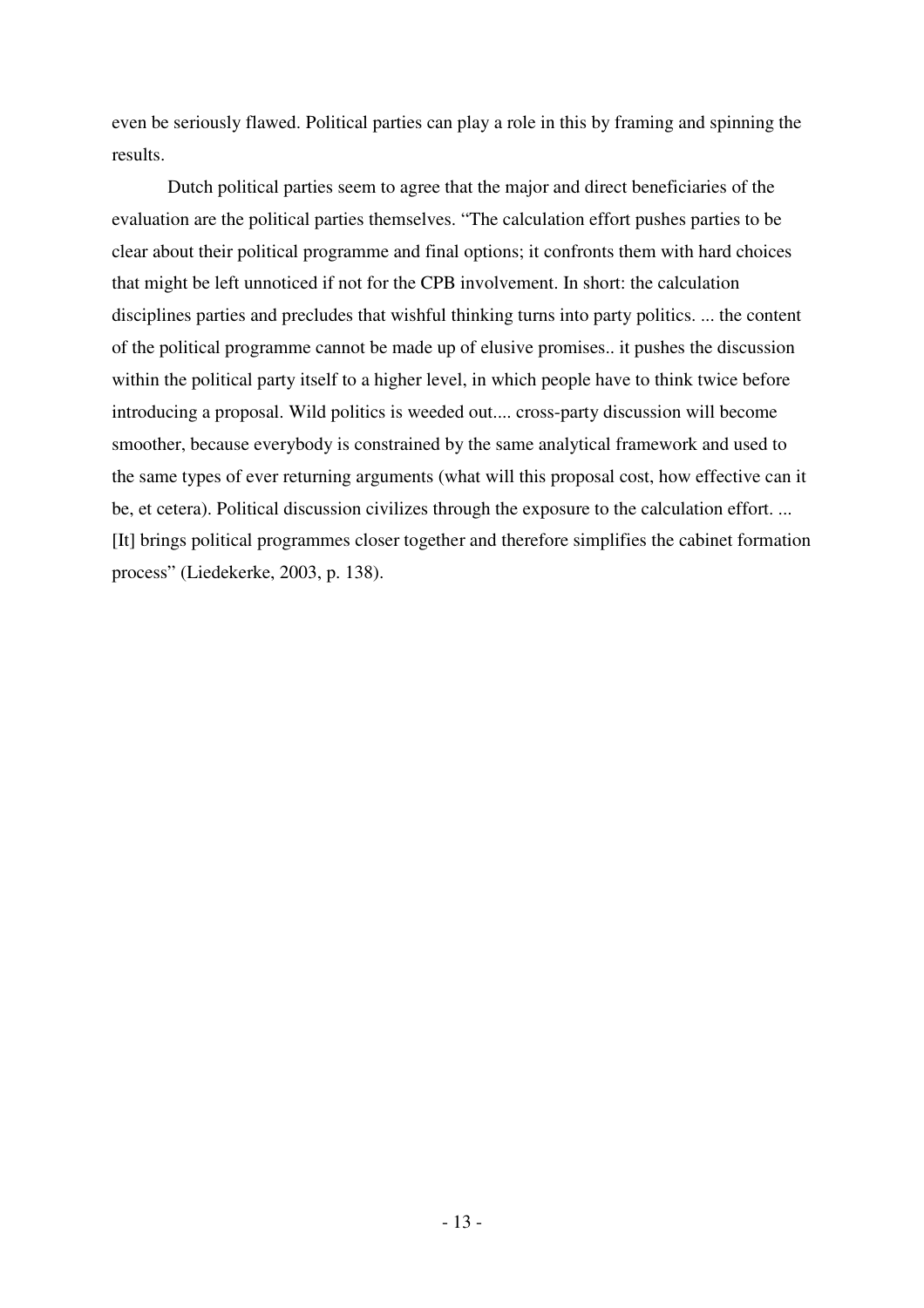#### **3. What is the proper scope of the evaluation?**

From a pure economic theory perspective, the platform of a political party only has to make statements about the preferred welfare distribution within and between generations, since these statements are normative. Conditional on this preferred distribution of income/welfare, the Pareto criterion allows ranking all alternatives according to their efficiency (since income is just one aspect of welfare, we refer to the distribution of welfare rather than income in what follows). This ranking belongs to the domain of positive analysis and can therefore in principle be done by scientists. Since society can be classified in large number of subgroups, each with different attributes and interests, even this relatively simple objective of a preferred distribution of welfare is a multidimensional problem. Since any change of institutions always affects both efficiency and the distribution of welfare and since instruments to redress the distributional effects of institutional change are usually missing, the debate on the appropriate distribution of welfare inevitably spills over into the debate on the efficiency. Hence, even when politicians focus strictly on the welfare distribution, the decision problem remains highly complicated.

 However, reducing politics to the problem of a preferred welfare distribution constrains the domain of politics too much. Politicians have views on a much wider set of issues than just the welfare distribution. For example, whether or not healthcare should be privatized invokes a political debate that cannot be reduced to distributional issues alone. Ranking both sides of the debate on a welfare criterion would probably be a misperception of the political content of that debate. Alternatively, one could sketch the effects of various policy options and the tradeoffs that it involves which go beyond the traditional fundamental trade off, that between equity and efficiency. These observations raise the question how to set up an meaningful evaluation of election platforms. If constraining politics to a statement on the proper welfare distribution does not work, what else can be a defendable position about the scope of an economic/scientific evaluation of election platforms without the evaluation itself becoming a political statement?

 Table 3 provides an overview of various topics that can be included in the evaluation. The topics are ranked in the order of an increasing scope: an evaluation should at least include topic A and can be gradually extended by including further options, starting from option B. The table provides a summary of the main arguments pro and contra the extension of the evaluation with that topic. Below, each option will be discussed in greater detail. In our discussion of the pros and cons of very alternatives we draw upon the Dutch experience. The

- 14 -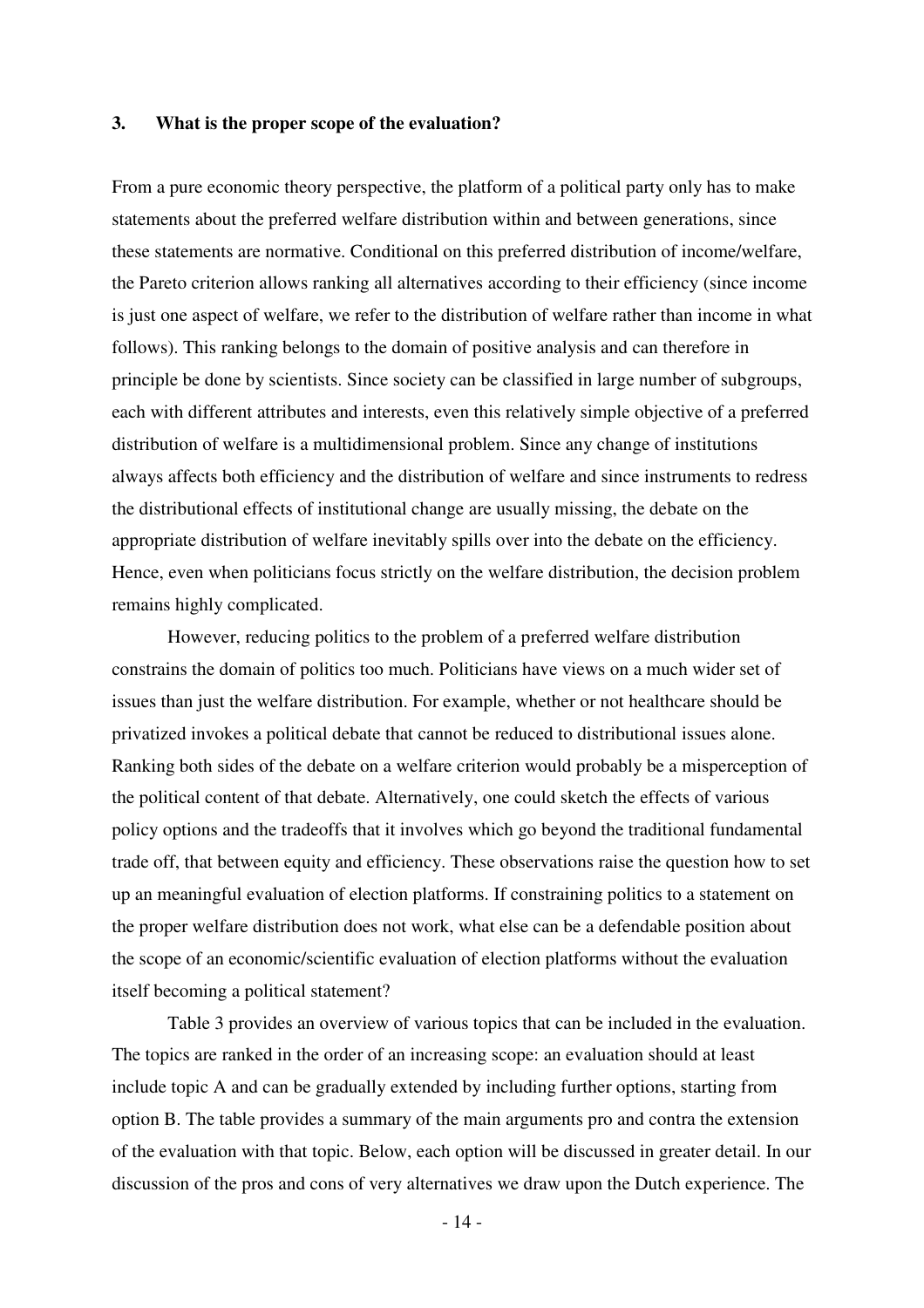first evaluation in 1986 covered the topics A, B, and D. The last evaluation in 2010 covered all topics A till G, except for topic B and D, which were omitted for lack of time (the elections were held prematurely due to the collapse of the previous government).

| <b>Topic</b>                                   | Advantage                                                                                                | <b>Drawback</b>                                                                                                                                                                                                                                                                                                                                                                                 |  |  |
|------------------------------------------------|----------------------------------------------------------------------------------------------------------|-------------------------------------------------------------------------------------------------------------------------------------------------------------------------------------------------------------------------------------------------------------------------------------------------------------------------------------------------------------------------------------------------|--|--|
| A. Direct budgetary effects during             | 1. simplicity                                                                                            | 1. no trade offs shown                                                                                                                                                                                                                                                                                                                                                                          |  |  |
| the next election cycle                        | 2. close alignment to the role of<br>fiscal watchdog                                                     | 2. implications for deficit in later cycles ignored                                                                                                                                                                                                                                                                                                                                             |  |  |
| B. Economic feedbacks on budget,               | 1. shows medium run economic                                                                             | 1. overrates expansionary policies and                                                                                                                                                                                                                                                                                                                                                          |  |  |
| labour market and bbp during the<br>next cycle | effects of policies                                                                                      | underrates structural reform                                                                                                                                                                                                                                                                                                                                                                    |  |  |
| C. Long term effects on labour                 | 1. shows implications for a                                                                              | 1. ignores changes in socio economic status                                                                                                                                                                                                                                                                                                                                                     |  |  |
| market and bbp                                 | snapshot of the welfare<br>distribution<br>2. provides insight in the tradeoff<br>political parties face | 2. ignores lifecycle effects                                                                                                                                                                                                                                                                                                                                                                    |  |  |
| D. Effects on purchasing power of              | 1. avoids the trap of overrating                                                                         | 1. puts a high burden of proof on the                                                                                                                                                                                                                                                                                                                                                           |  |  |
| various groups of households                   | the short run effect on effective<br>demand                                                              | assessment of long run effects                                                                                                                                                                                                                                                                                                                                                                  |  |  |
| E. Long term effects on budget                 | 1. avoids burden shifting to future<br>governments                                                       | 1. raises a commitment issue: what is the value<br>of early announcement of future policies?<br>2. how to deal with issues where nobody has a<br>serious plan regarding the future?<br>3. if combined with alternative D: how to deal<br>with variations in future growth rates?<br>4. trade off between long term government<br>finance and long term household<br>income/profits is not shown |  |  |
| F. An analysis of the impact on                | 1. provides a broader overview of                                                                        | 1. choice of sectors to include is arbitrary                                                                                                                                                                                                                                                                                                                                                    |  |  |
| specific sectors, e.g. education               | the effect of platforms                                                                                  | 2. requires detailed knowledge of these sectors                                                                                                                                                                                                                                                                                                                                                 |  |  |
|                                                | 2. helps creating consensus on the                                                                       | 3. not only of first order, but also of second                                                                                                                                                                                                                                                                                                                                                  |  |  |
|                                                | economic impact of policies                                                                              | order effects                                                                                                                                                                                                                                                                                                                                                                                   |  |  |
|                                                |                                                                                                          | 4. prior communication with political parties                                                                                                                                                                                                                                                                                                                                                   |  |  |
|                                                |                                                                                                          | required                                                                                                                                                                                                                                                                                                                                                                                        |  |  |
|                                                |                                                                                                          | 5. risk of gaming                                                                                                                                                                                                                                                                                                                                                                               |  |  |
| G. An analysis of the impact on                | 1. allows an integral evaluation of<br>costs and benefits of e.g. market                                 | 1. limits the role of political preference beyond                                                                                                                                                                                                                                                                                                                                               |  |  |
| specific sectors using a welfare<br>criterion  | distortions of taxes and subsidies                                                                       | what politicians view as their area of<br>competence                                                                                                                                                                                                                                                                                                                                            |  |  |
|                                                |                                                                                                          | 2. marginal utilities (prices) to tradeoff various                                                                                                                                                                                                                                                                                                                                              |  |  |
|                                                |                                                                                                          | inputs are not always available                                                                                                                                                                                                                                                                                                                                                                 |  |  |
|                                                |                                                                                                          |                                                                                                                                                                                                                                                                                                                                                                                                 |  |  |

# **Table 3. A summary of pros and cons of various approaches to the evaluation of election platforms**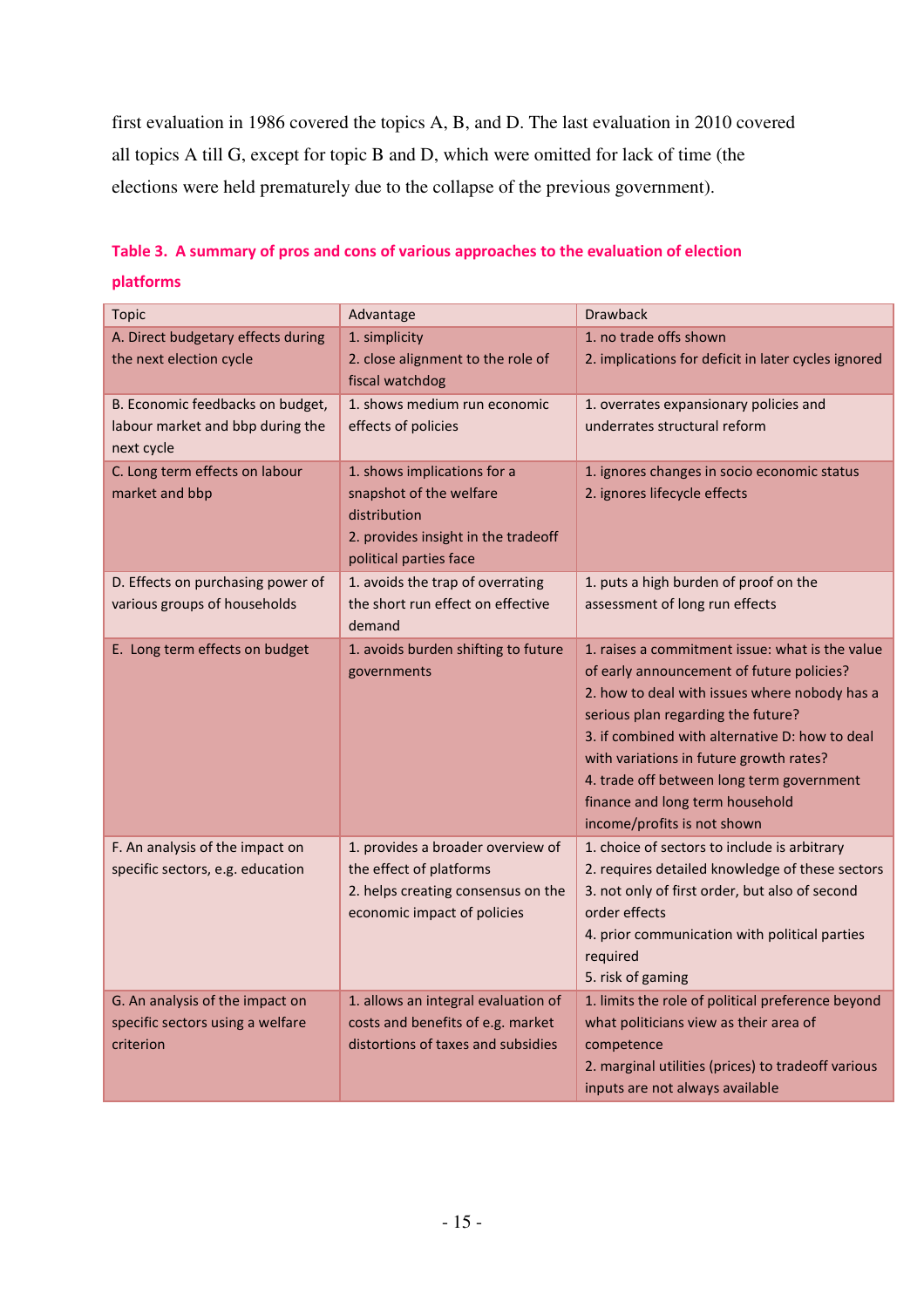#### **Topic A. Direct budgetary effect for the next election cycle**

The simplest evaluation is just an analysis of the effects of the proposed election platform on the government budget by the end of the next election cycle (each election cycle coincides with the term of a cabinet, which lasts 4 years, unless the cabinet looses confidence in parliament during the cycle). This position links directly to the role of fiscal watchdogs. Parties are evaluated by the effect of their program on the government budget. Anything else is left over to the marketing skills of the political parties and to the imagination of the voters. The advantage of this position is that its modesty is easily defendable. However, the evaluator does not provide the voter any help in grasping the implications of the proposed policies. More seriously, by focusing on the consequences for the budget by the end of the next election cycle, one runs the risk that political parties seek proposals that provide means for the next government and shift the burden for the budget to future governments. For example, parties have proposed to change the fiscal treatment of pension premiums. Currently, pension contributions are tax deductible, while benefits are taxed. Reversing that rule reduces the budget deficit at the end of the current election cycle, but raises it in the future.

# **Topic B. Economic feedbacks on budget, (un)employment, and GDP**

One further step is to include the indirect effects of the election platforms for the budget, the labour market, and GDP by the end of the election cycle. This provides information on the impact of an election platform on the economy. The caveat of including these economic feedbacks at the end of the election cycle is that they are likely to be dominated by medium run effects of policies on effective demand. For example, suppose that the budget deficit and unemployment have gone up during the past election cycle due to a recession. Suppose one party wants to counter these adverse effects by reducing the replacement rates. In the short run this reduces effective demand due to the reduction in purchasing power for the unemployed. The positive effect of lower benefits on the budget deficit might therefore be offset by lower consumption taxes. In the long run the lower benefits and the effect of a lower replacement rate lead to a reduction of the deficit. Similarly, expenditure cuts might reduce the deficit, but raise unemployment due to their effect on effective demand. Since these cuts have to be made anyway to keep the budget balanced, this is merely an issue of timing. As long as the evaluation does not provide the voter a shadow price of a lower deficit by the end of the election in terms of future GDP and future (un)employment, the voter will find it hard to weight short run benefits agains long run cost. Establishing this shadow price is therefore a mayor challenge for economic theory, which has not been solved till today.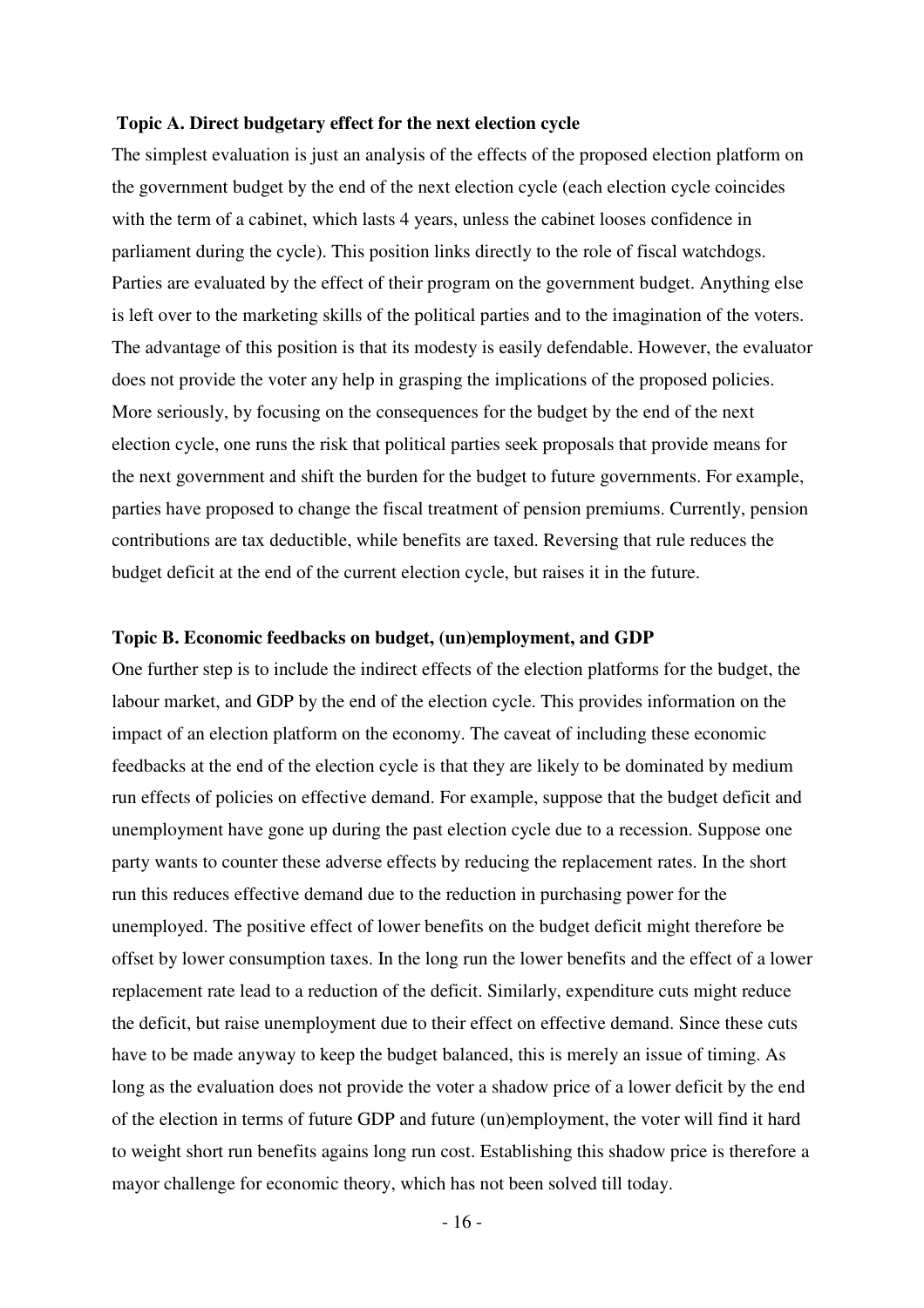Summarizing, structural policies proposals are underrated by including only an evaluation of the economic impact during the next election cycle, since the evaluation is dominated by medium run effects on effective demand, while the structural effects tend to take longer before they are fully realized. For example, according to the evaluation of the election platforms of 2006, the greatest difference in unemployment rate between two parties was 0.4 %-point. One party proposed a reduction of the replacement rate by 2.5% point. The main positive effect of this measure on labor supply and GDP is realized only after the end of the next election cycle. For this reason, some observers/economists prefer leaving out the medium run economic effects and concentrating on the structural effects.

# **Topic C. Long term effects on (un)employment and GDP**

An obvious solution to the problem of overrating the medium term effects of policies on effective demand is to include an analysis of their structural or long terms effects in the evaluation. However, this puts a large burden of proof on the estimates of long run equilibrium effects of policies. Moreover, the public find it a hard to believe these long run effects, while the short run effects on effective demand have larger credibility in the eyes of the public. From an insider point of view, these judgments are highly debatable. For example, recent studies of the CPB on the effects tax reforms on labour supply reveal that the estimates of their effects are highly reliable, while the effects on effective demand are might be far more debatable. These conclusions are in line with similar evidence of the Institute of Fiscal Studies for the United Kingdom.

# **Topic D. Effects on purchasing power of various groups of households**

One step further is to include the effect of policy proposals on the purchasing power of various subgroups in society during the next period of government. From the point of view that politics most important role is to decide on the welfare distribution, this is obviously meaningful information for the voter. The combination of this topic and topic D. gives a handle on the tradeoff between equity and efficiency.

 However, there is a major caveat here. The tradeoff between equity and efficiency stems from policy makers' inability to distinguish between effort and ability. Hence, redistributive taxation undermines the incentives for providing effort, or equivalently, it reduces labour supply. A positive evaluation of this trade off requires a broadly shared view on the elasticity of labor supply and the effect of the replacement rate on unemployment. Such an agreement might be hard to achieve.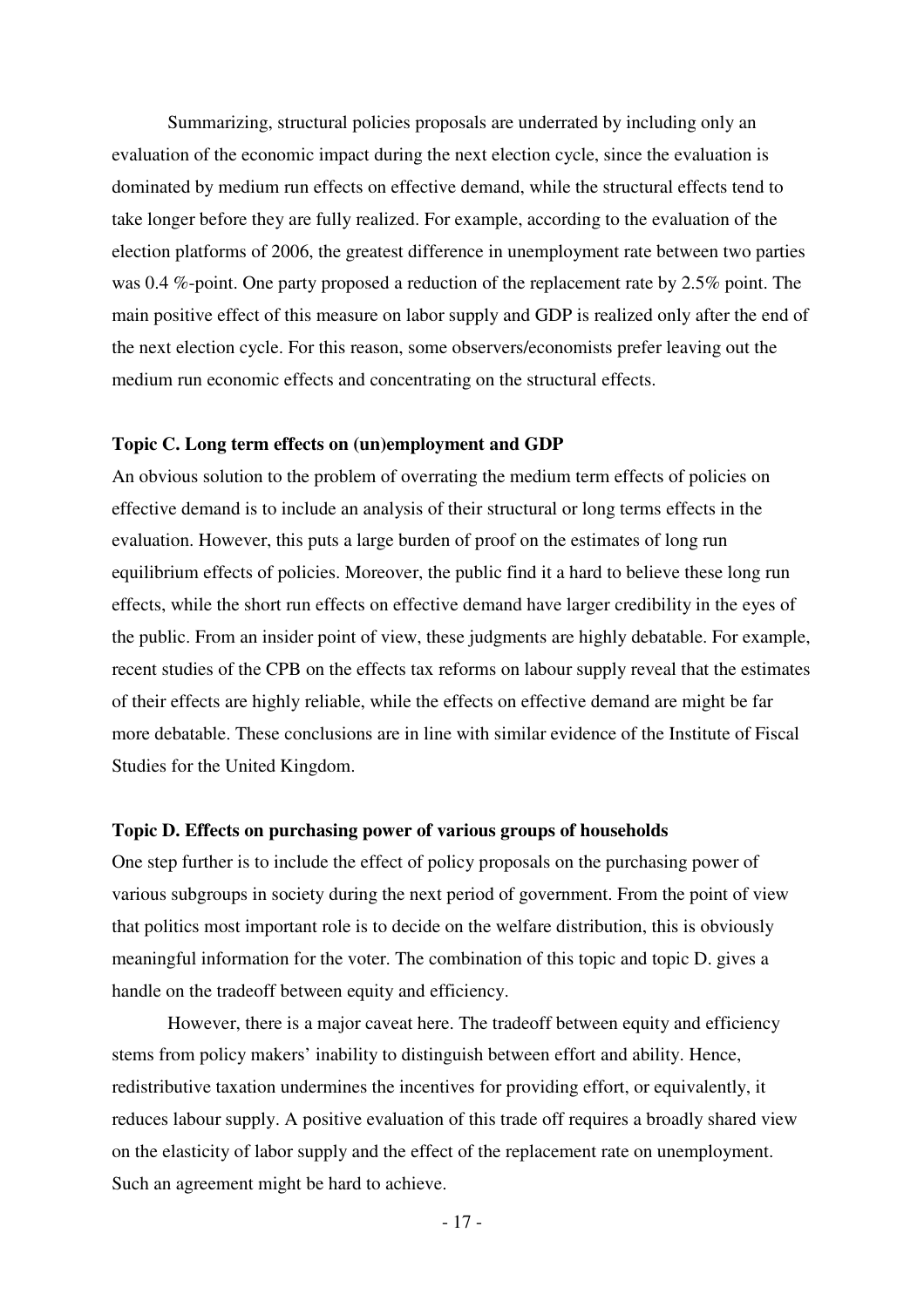As argued by Piketty (1995), political parties might be deeply divided on this issue for perfectly understandable reasons. Effort, social background, and income are positively correlated. Left wing parties might explain these positive correlations by arguing that income is determined social background determines income, while right wing parties might stress the role of effort. Since left wing people usually have a lower social background than right wing people, they provide less effort since they think it does not matter anyway, while right wing people think the opposite and therefore provide a lot of effort. These beliefs and the behaviour they induce generate exactly the correlations that we find in the data. Therefore, an econometrician might have a hard time to provide convincing evidence on the benefit of either side. This shows why the classical distinction between positive statements on efficiency and normative statement on the distribution of welfare is not that clear cut in practice.

 Remarkably, a generally accepted view on this issue has emerged in the Netherlands. The CPB has modeled the labor market in its MIMIC model (see Gelauff and Graafland, 1994, Donders and Graafland, 2000 and Folmer, 2009). This exercise has generated a view on the relevant elasticities that is broadly accepted by all political parties.

 Focusing on the direct effect of policies for purchasing power keeping constant the socio economic status of a person ignores an important aspect of the tradeoff between equity and efficiency. Reducing the replacement rate lowers the purchasing power of an unemployed, but raises the probability for that person to get reemployed. By keeping constant the socio economic status, this aspect is ignored. From the point of view of individual households (see Di Tella et.al. 2001 and 2003), losing one's job has much larger implications for well being than slight policy changes regarding tax brackets or replacement rates. Ignoring these implications overstates the negative effects of this type of policies.

 A further drawback of this analysis of purchasing power is that it focuses on the current status and ignores future effects. This is a serious limitation when analyzing for example the intergenerational impact on lifetime welfare of increasing the retirement age.

## **Topic E. Long term effects on budget**

When an economy is approximately in a steady state, there is little need for a separate analysis of the effect of election platforms on future government budgets. As long as a policy leads to a balanced budget today, it will also do so in the future. However, the economies of all OECD countries are not at all in steady state. The ageing of society is a major risk for the long run sustainability of the public finances. Any policy increasing public pensions or health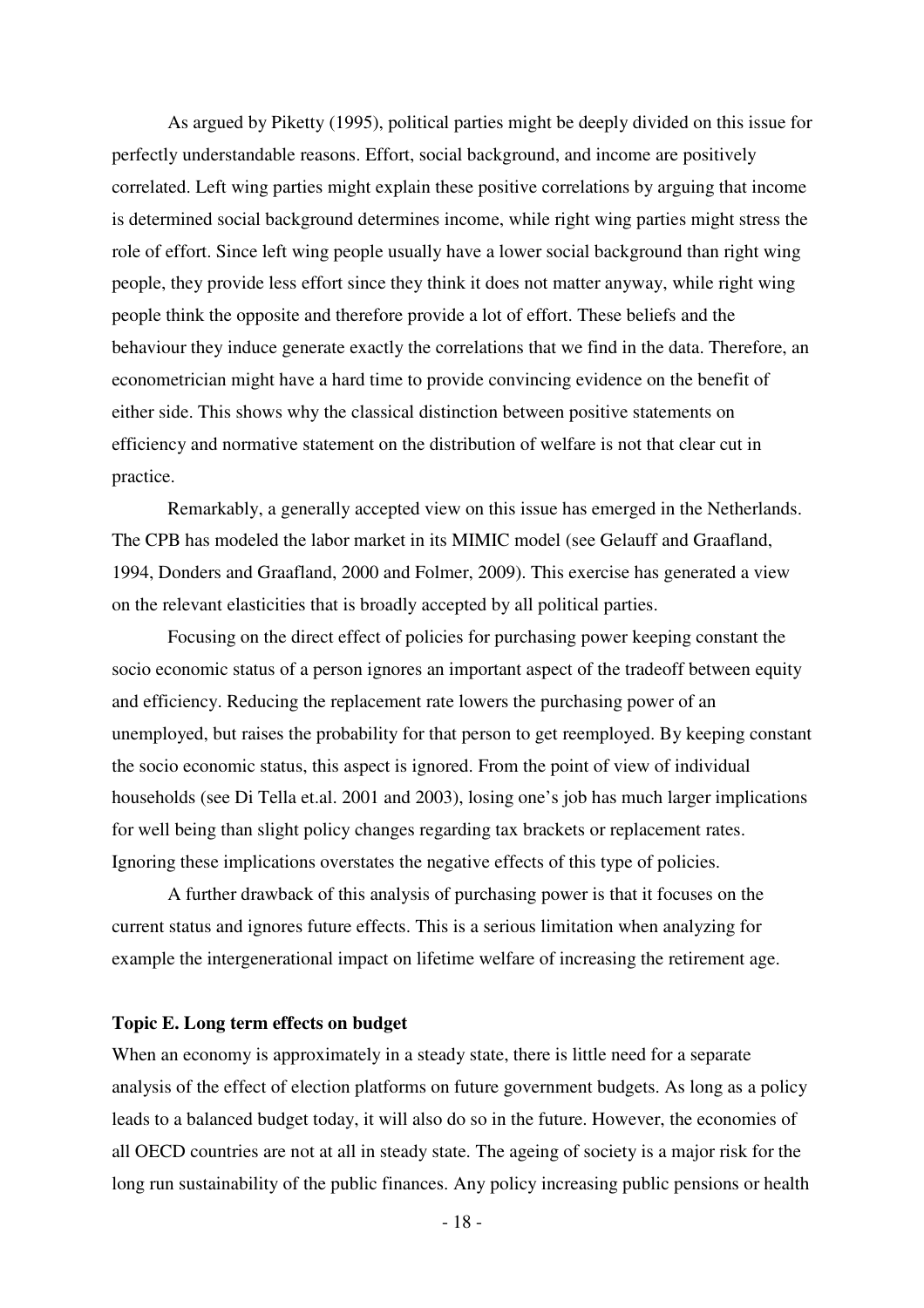care for elderly is currently affordable, but might be a nightmare in the future. Hence, it is useful to include a long term perspective in the evaluation of election platforms. This approach is particularly useful for an evaluation of the level of public debt at the end of the next election cycle. As noted before, the economic discipline has not agreed on a proper shadow price for public debt. In a long term framework, the intertemporal budget constraint solves this issue. The requirement not to let public debt explode provides a meaningful constraint.

 Inspired by generational accounting developed by Auerbach, Gokhale and Kotlikoff (1991), CPB has worked out a set of rules for the long term evaluation of public finance. We summarize the main lines below<sup>13</sup>. The growth of labour productivity is assumed to be exogenous and a series of policy parameters are fixed at their current level, like the ratio of the public elderly pension to wages, health care expenditure per person of a particular age divided by the real wage, and tax revenues and public consumption, the latter two as a share of GDP. Using the expected evolution of the demographic composition of the population (accounting for the expected increase in life expectancy), we can calculate the evolution of the primary surplus and public debt. It would be accidental if the debt ratio would converge to a stable path. The expenditure cut required to let the debt ratio converge is called the sustainability gap. The platforms of political parties are evaluated by their effect on the sustainability gap and the distribution of purchasing power across generations. When a party submits a platform that does not close the gap, the CPB arbitrarily closes the gap, e.g. in 2040, by raising the tax rate. In that case, future generations will bear a disproportional share of the burden of implicit public debt. This provides an objective shadow price for public debt: the purchasing power of future generations $^{14}$ .

 Although this approach is quite effective in dealing with the long term budget constraint of the government, this approach faces a number of hairy problems. In the simple set up of scenario A that started the whole exercise, the CPB allowed parties to submit proposals that could be implemented during the next election cycle and evaluated these proposals solely by their effect on the deficit by the end of that cycle. Parties were not allowed to submit proposals that had an effect only after the end of the next election. The

 $13$  For a more detailed description, see Draper and Armstrong (2009) and Horst et al. (2010).

<sup>&</sup>lt;sup>14</sup> The interest rate could also be regarded as a shadow price of public debt. However, business cycle effects, specific market circumstances and central bank policies to keep interest rates close to zero in order to stimulate economic growth can invalidate the interest rate as a shadow price of public debt.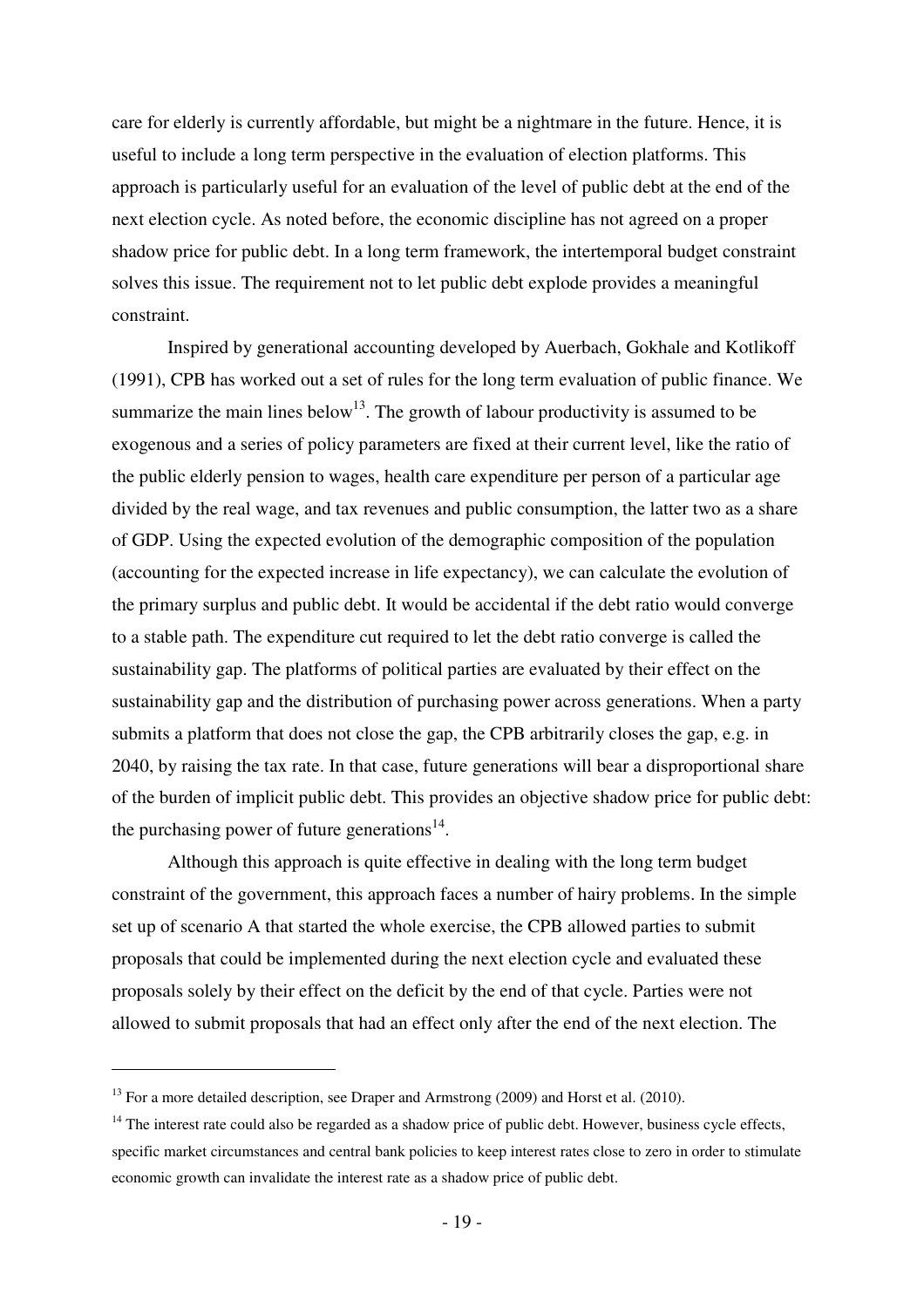sustainability analysis opened the way for proposals that were relevant only for their effects on the long run. But what is the credibility of a proposal that is only going to have real effects 20 years from now? Is such a proposal credible in the first place? Fundamentally, politics is not able to commit itself, because there is no outside power that can force politics to live up to its promises, see Acemoglu (2003). Moreover, the politicians that rule 20 years from now are different from those who rule today. Why would future politicians consider themselves to be committed to the proposals done by their predecessors? Hence, the CPB has imposed a number of constraints for a long term policy proposal to be included in the evaluation of election platforms for the current election cycle. We return to this issue in section 4 when discussing the rules of the game.

 Further complications arise when these long term projections for the budget are combined with topic D., the long term effects of policies on (un)employment and GDP. Suppose a party wants to raise future GDP by investing in education. Since many policy parameters are expressed as a share of GDP (or: real wages), an increase in productivity does not have as beneficial an effect on sustainability, since an increase in productivity raises expenditure one-for-one. Here, the stylized representation of policies as a fixed share of GDP, without taking into account the fact that a higher GDP implies more of the policy being available, disrupts the analysis. When these issues arise special attention is required to avoid bizarre conclusions.

#### **Topic F. Including extended analysis of specific sectors**

A further option is to include the analysis of the economic effects of policy proposals on specific sectors, and whenever possible also the spillover of these sectors to GDP and (un)employment. The problem is that the choice of what sectors to include is arbitrary. Sectors with a large public involvement are obviously the first candidates. However, the last evaluation of the CPB included education, highways/road pricing, and environment, but did not include the effects of changes in the police force and confined the analysis of health care mostly to summarizing the direct budgetary effects. Policy proposals with respect to education were classified into three groups: promising, not promising or neutral. A proposal is promising if its social benefits exceed the social costs. Proposals for which not sufficient empirical studies are available are put in the group 'Effects not known". Also a link was made with long term economic growth. Policy proposals regarded as promising or not promising are then quantified in terms of their effect on long term GDP volume growth.

In practice, three criteria determine whether or not or how a sector is included: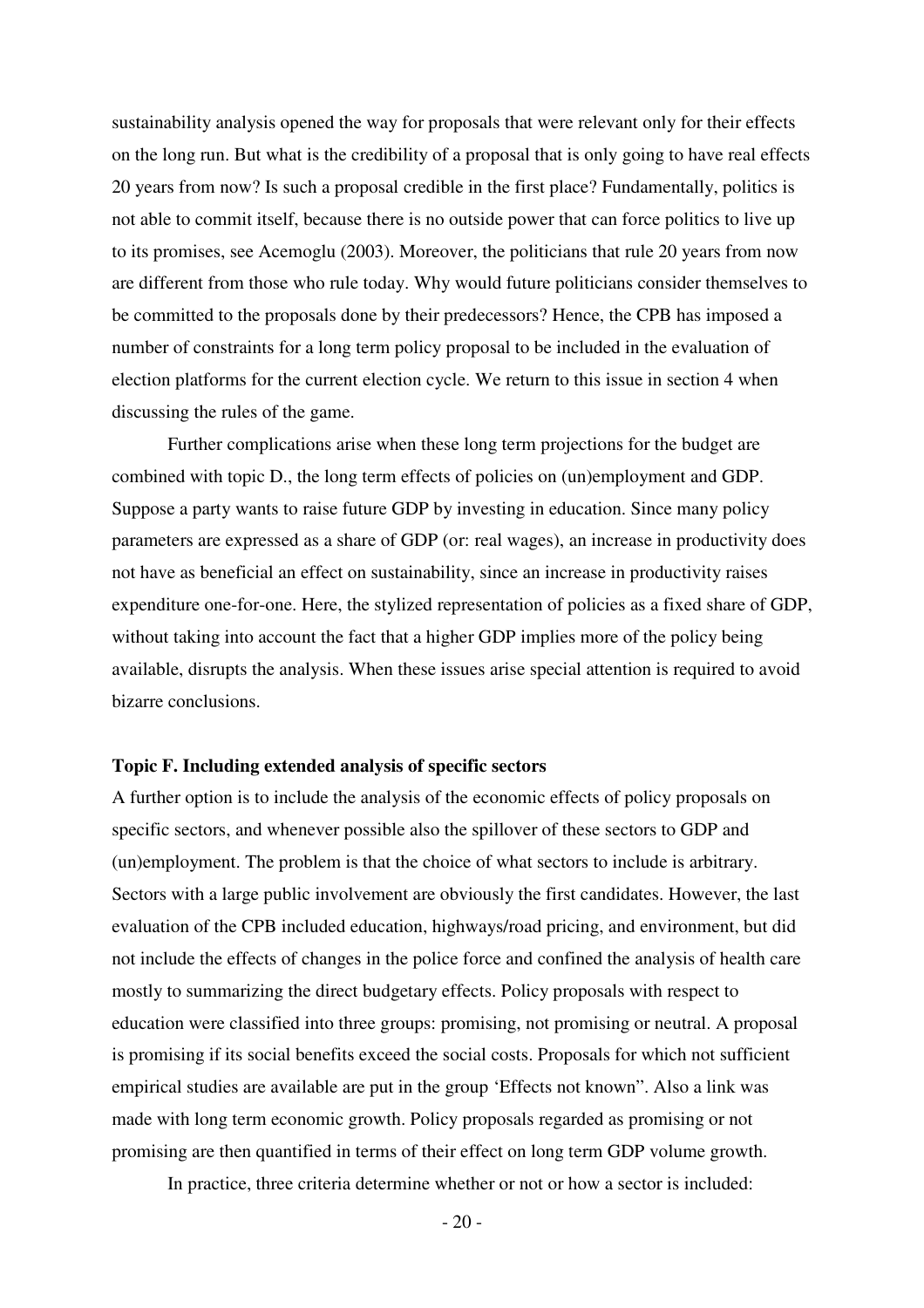- An intensive public debate on a sector raises the likelihood of it being included.
- Following up on the first criterion, when many political parties have announced proposals for that sector, a sector is likely to be included.
- Finally, a sector can only be included when economic science has a well established body of knowledge about it.

The latter criterion is quite important in practice. For example, the economic discipline has spent enormous resources to the analysis of education. This research has provided in great deal of broadly shared insights into the impact of education on the economy. Health care plays a larger role in the current political debate than education, not the least due to the ageing of the society. However, there is no generally accepted body of knowledge on the effect of competition policies for the health care system. Hence, a serious analysis of this issue in an evaluation of the election programs is hazardous. The evaluator can hardly avoid taking a political stance.

 Here, the second and the third criterion contradict. Political parties demand the CPB to include healthcare in its evaluation of election platforms, because only by including health care, parties can credibly communicate their policy proposals to the voters. Since health care is at the political front line, it is quite understandable that political parties express this preference. At the same time, the CPB must restrain its judgments on this issue since there is no shared body of knowledge.

 A serious complication in the analysis of specific sectors is that one needs to know not only the first order effect of a particular proposal, but also the second order effect. The reason for this necessity is simple. Suppose that a particular proposal has a positive net discounted value per euro spend and can be scaled up to any level. A typical example is raising the skill level of the workforce. Calculations by Hanushek and Woessman (2010) have shown that the net discounted value of investments in human capital is enormous. How should a proposal by a political party to double the expenditure on education be evaluated? Or to triple it, for that matter? Clearly, there must be a limit beyond which further investments no longer have a positive discounted value, the standard economic concept of diminishing returns. But what is that limit? As another example, most research suggests that reducing class size has a negative net discounted value, since it is costly and not very effective (see e.g. Dobbelsteen et al. 2002 and Woessman and West, 2006). Reversing the argument, increasing class size must have a positive discounted value. What to do when a political party proposes to raise class size to a 1000 pupils? In most cases, the discipline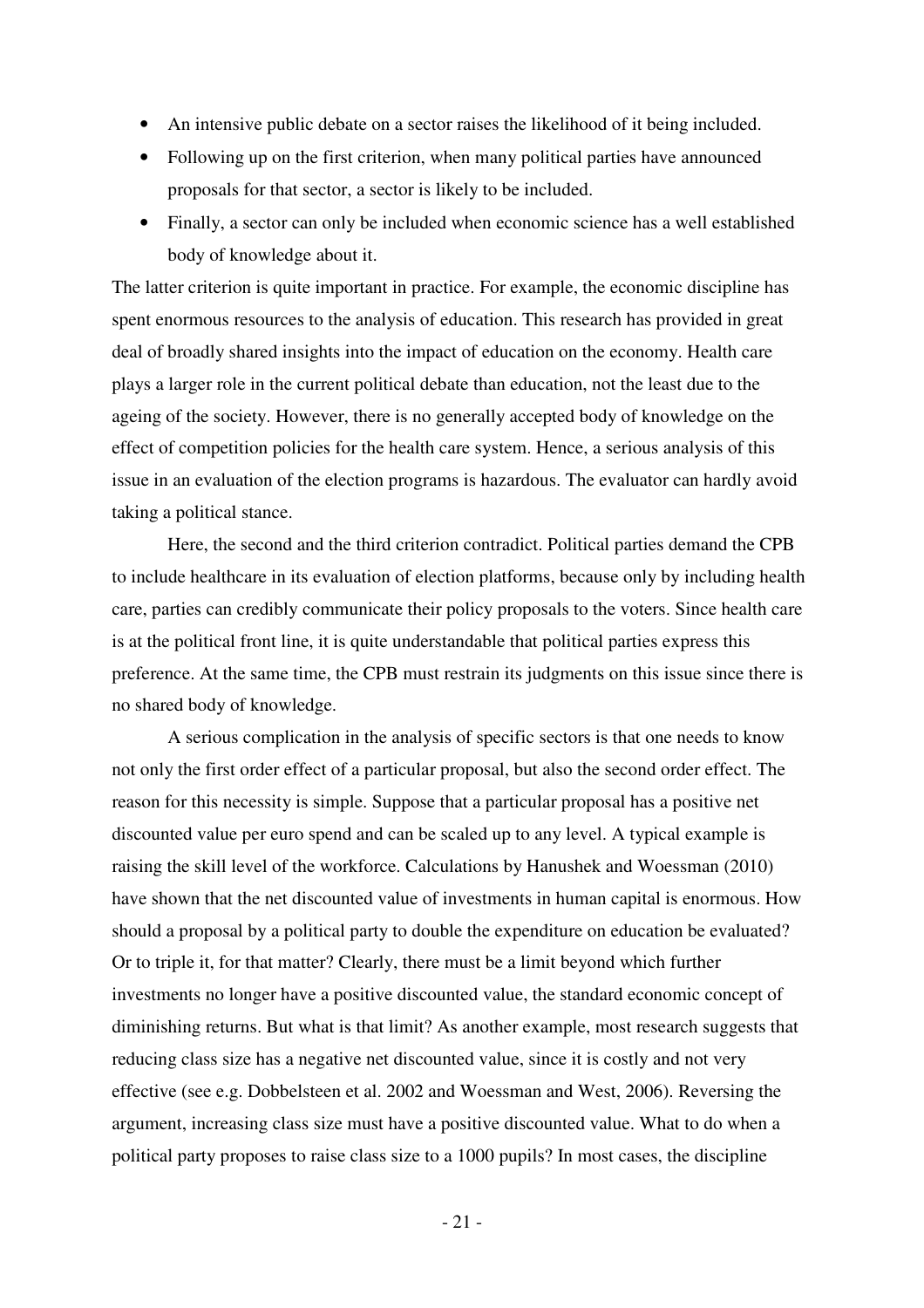spends a decade to decide on the magnitude of first order effect. Establishing the second order effect is likely to take at least another decade, see Teulings and Van Rens (2008) for a first attempt for investing in human capital.

 There is a further reason for worry. If the argument regarding the importance of second order effects is correct, then using cross country evidence on the first order effect is inappropriate for the evaluation of the first order effect in particular country. The magnitude of the first order effect of an investment in education depends crucially on the initial state of a country's education system. The effect of an improvement is likely to be much higher if the system is in a state of disarray than if the system is already functioning perfectly.

 Ultimately, the issue is about the proper role of economists. Is their role to give a best judgment on what is a fruitful direction for policy makers to go, without claiming to have an idea about the optimum, or is their role to classify political parties on how close their proposals correspond to a hypothetical optimum? Given uncertainty on the first question, some restraint in answering the second might be appropriate. Remarkably, political parties press for answering the second, as this is a way for them to communicate the sincerity of their proposals to the voters. For example, the unwillingness of the CPB to assess the effect of a more market oriented organization of health care lead to an uproar among some political parties who made proposals in this area.

 The positive way to view this process is that it is a reflection of the gradual emergence of a political consensus on what is an efficient policy. Similar to the way all political parties use the results of the Mimic model as a "true" representation of the tradeoff between equity and efficiency with regard to marginal tax rates, the pressure to include an economic analysis of the education system in the evaluation of election platforms can be interpreted as a process towards a shared view on the effect of education on the economy. This makes clear that the evaluation of election platforms along these lines is only feasible if there is public/scientific debate on the evaluation standards to be applied.

 A final issue regarding the evaluation of specific sectors is the question whether political parties should be informed a priori about the evaluation-methods that will be applied. Not informing parties a priori makes the evaluation like a gambling game, where political parties have to guess about the methodology and hence the type of proposals that "score" best. In this way, the evaluation process is unlikely to contribute to sound economic policy. Moreover, the evaluation is allegedly based on scientific and hence reproducible knowledge. It is hard to square the presumption of reproducibility with not informing parties a priori about the methodology that is going to be applied.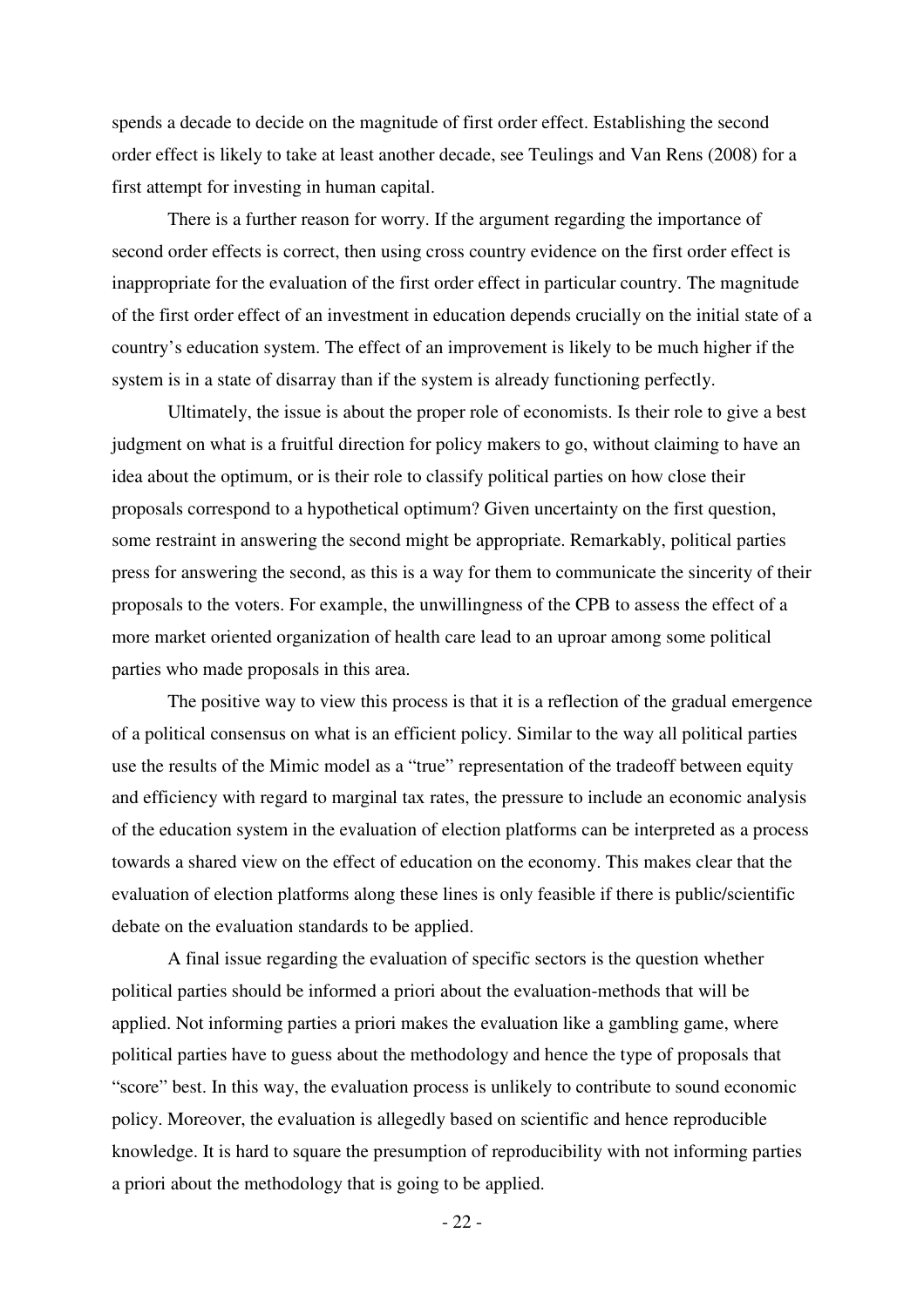However, prior information will induce parties to try to game the system, finding loopholes in the announced methodology that yield an artificially positive evaluation. An escape clause for this type of practices is a minimum requirement for the credibility of the evaluation. However, there is a further complication. Making available the evaluation methodology implies that all parties have equal access to the effects attributed by the evaluator to all kind of policy proposal. What to do if a particular party comes up with a unique proposal not considered by other parties. Should other parties be informed about this proposal and the way in which it is evaluated? Or should this proposal be excluded from the evaluation on the grounds that the methodology for the evaluation of this proposal was not common knowledge among all parties? Stated differently: is a politician only involved in making normative choices on the proper distribution of welfare distribution, or is he also an entrepreneur who gets rewarded on the electoral market for coming up with Pareto improvements? In practice, the CPB has chosen to provide prior information on the methodology, but to allow political parties an advantage who come up with Pareto improvements themselves by not revealing these proposals to other parties.

# **Topic G. Extended with a welfare criterion**

The evaluation under topic F. is restricted to some sector specific outcome, like health status (for health care), congestion (for infrastructure), or skill measures (for the education system) and effects on GDP and (un)employment. One can generalize the evaluation by using welfare criterion instead. The Hicks-Kaldor criterion -just adding up the monetary value of all relevant aspects, whether traded or not- is most convenient. Moreover, it is the only criterion that has an objective legitimate provided offsetting transfers can be implemented or that there are no a priori reasons that the existing welfare distribution is better justifiable than the alternative distribution. The latter might apply for institutional reforms in small sectors, where small groups of insiders capture large rents. The advantage of using a welfare criterion is that it provides an easy way of aggregating various aspects of people's well being into a single statistic, in particular aspects that tend to be ignored when taking GDP as a criterion. Leisure is an obvious example. An evaluation of proposals according to their effect on GDP implicitly sets the value of a change in leisure equal to zero. A welfare criterion uses the net wage rate as the valuation/price of a change leisure. Using welfare allows a positive integral evaluation of all aspects that are shown to be relevant by applying people's revealed preference for each of these aspects.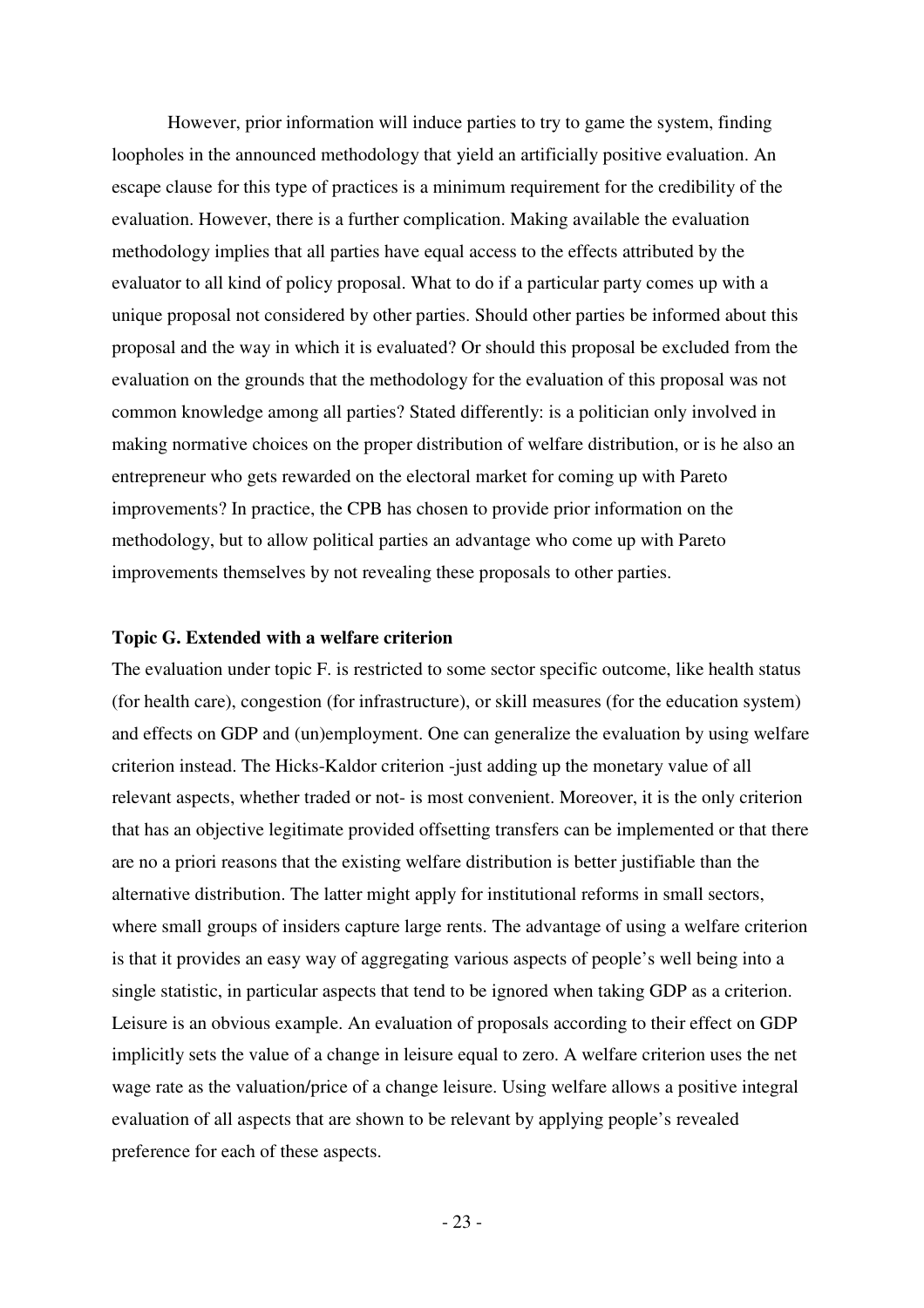However, the logic of the valuation of different aspects of well being by market prices is not easily communicated to the wider public. The paradox of the public perception of economics is that it blames economics for focusing on monetary GDP only and ignoring other aspects of well being. However, at the same time it views the standard approach of economics for including these aspects as an inappropriate intervention in the domain of other social sciences. Economists are imprisoned in the cave of the concept of GDP while at the same time being accused of not willing to leave the cave. It is reflected in the conviction of politicians that increasing hours worked is economically beneficial, irrespective of the value of a reduction of leisure. Though unsatisfactory from an economist' point of view, this is the way it is. One interpretation is that we allow consumers to decide in the tradeoff between for example butter and milk on the basis of market prices, but that we want politicians to decide in the tradeoff between leisure and other consumption, based on politicians' rather than consumers' relative valuations of leisure versus other consumption. One might wonder why, but that being the case, the only option for an evaluation of election platforms is to provide separate information on the effects on GDP and leisure, and leave aggregation of both aspects to the voters/politicians.

 In practice, using the welfare concept is therefore appropriate only in small number of special cases. The CPB has applied the concept when evaluating proposals to the reform of the housing market. This market is heavily distorted, both its rental and its private ownership segment. The CPB designed a method to evaluate the cost of these distortions, using the concept of a Harberger triangle (see Hines jr., 1999). In this way, reforms could be evaluated both on their effect on "aggregate" welfare as on the welfare distribution. The welfare concept is the only way to give voters a handle on the size of the distortions implied by prevailing institutions.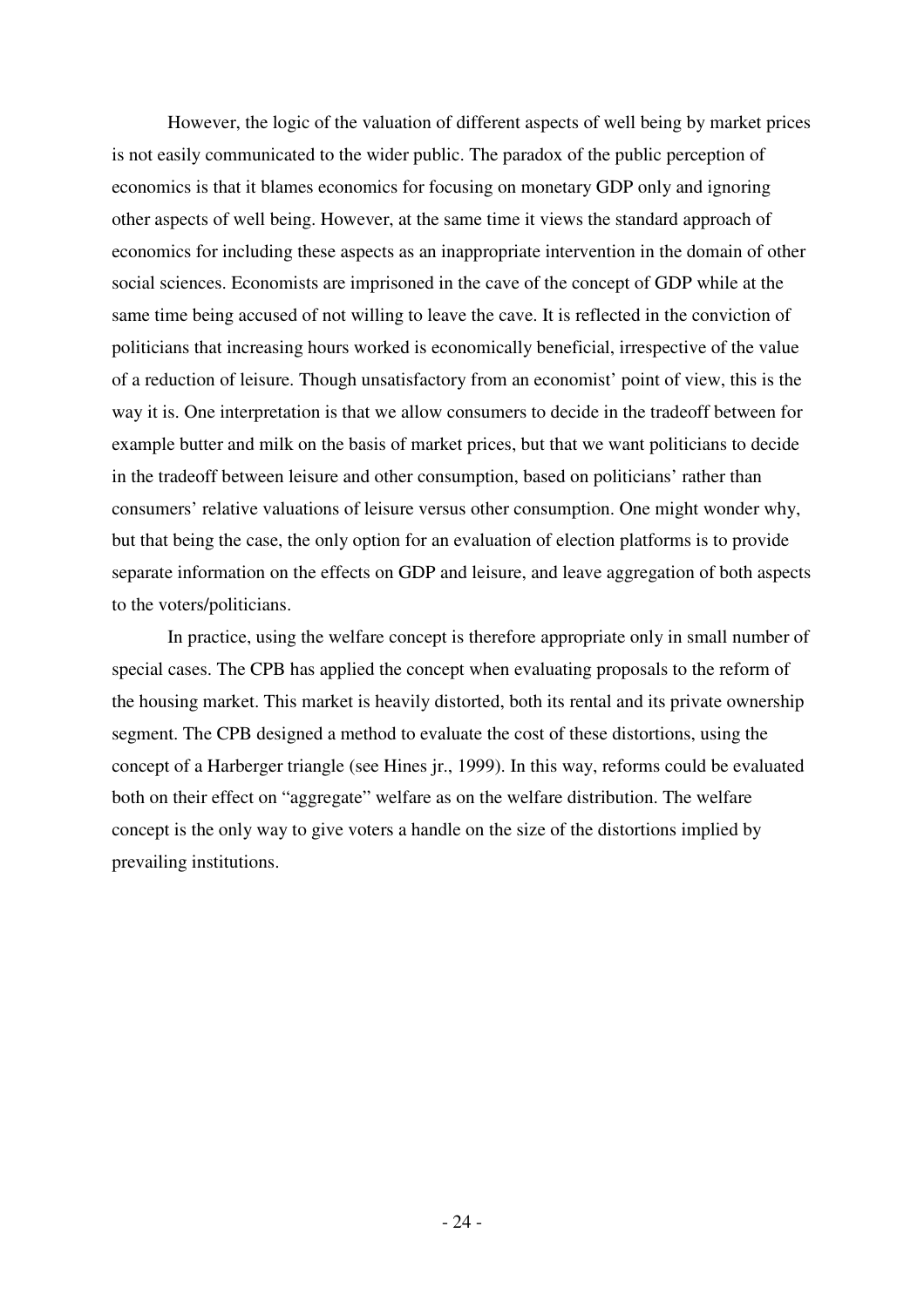# **4. Which rules of the game?**

The evaluation of elections platforms can be regarded as a game in which political parties compete for maximizing the number of votes for their party while respecting their fundamental political preferences. The benefits of evaluating election platforms depend critically on the rules of this game. For example, it is important that the rules give the right incentives to political parties: they should not try to manipulate the game, they should reveal their real preferences and should not adjust their policy proposals for the wrong reasons, e.g. due to an unbalanced or inaccurate presentation of trade offs and effects.

 Rules used for evaluating election platforms serve different purposes. Three different purposes of such rules can be distinguished:

- Independence of the political process;
- Good communication between the political parties and the evaluator;
- Good quality of the evaluation and limited room for gaming and free lunches.

# **Table 4. Rules for independence of the political process.**

- 1. Election platforms are only evaluated on request of the political party involved.
- 2. All political parties (likely to be) represented in the parliament can participate.
- 3. All political parties are treated as equally important.
- 4. Election platforms are evaluated as if the party is the government and has all seats in Parliament.
- 5. The evaluator informs the parties in advance about the time schedule, rules, topics and presentation.
- 6. Political parties do not get information about the policy proposals made by other political parties.
- 7. The evaluator does not communicate with the press about first results.
- 8. Policy proposals and results are presented in a uniform way; the text is descriptive and neutral.
- 9. In text and tables, parties are ranked by the current number of seats in Parliament.

Tables 4, 5 and 6 provide for each of these purposes an overview of the rules used in the Netherlands.

 An election platform is only evaluated on request of political parties (rule 1 in Table 4). What are the advantages and drawback of this rule in comparison to the alternative of obligatory participation? The rule of voluntary participation has two drawbacks. Firstly, evaluation will only occur on requested by a political party, even when political and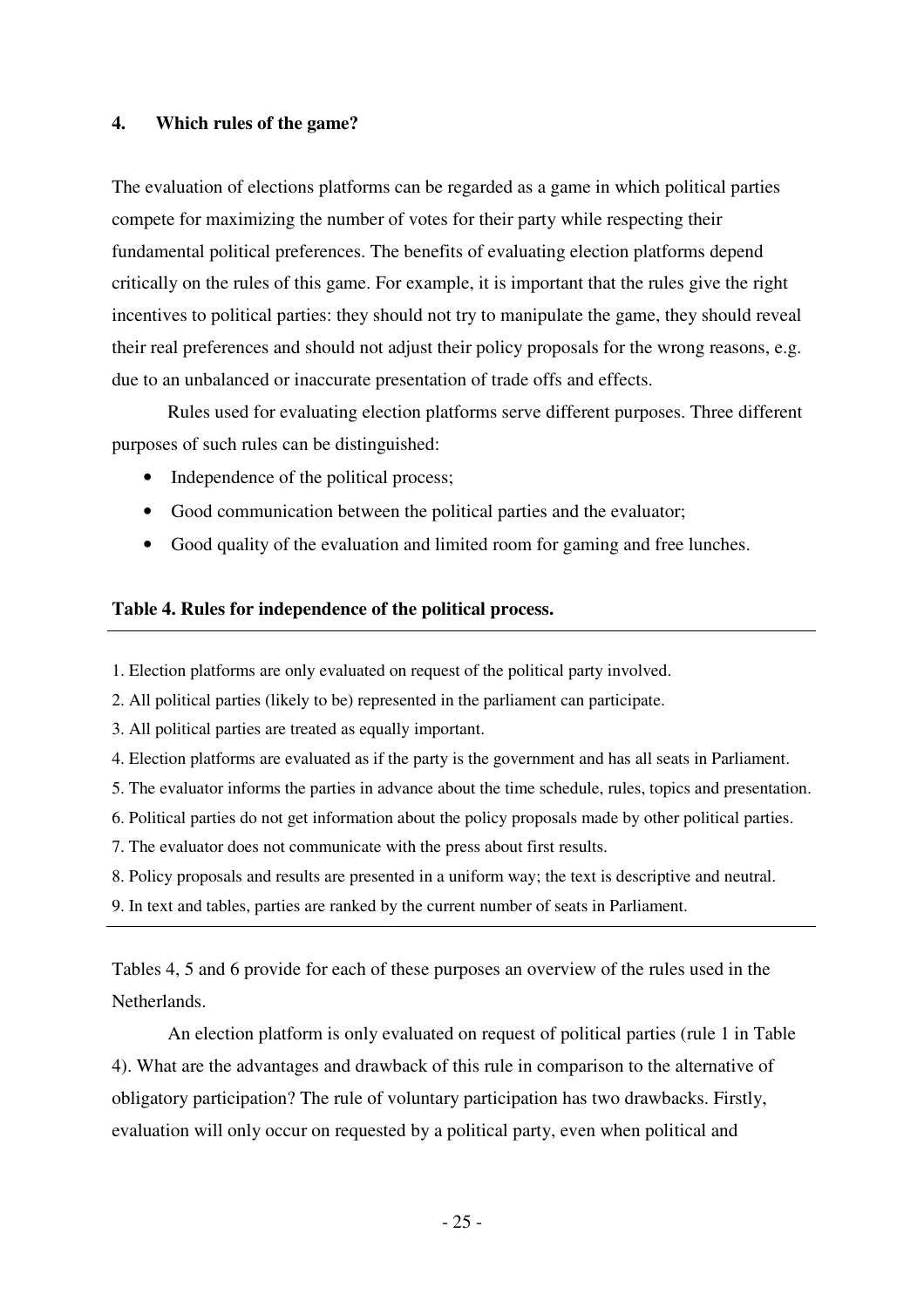economic circumstances indicate major benefits of such analysis. Secondly, when not all political parties request an evaluation, voters will get an incomplete set of information.

 Nevertheless, this Dutch rule has some clear merits. It avoids a conflict with a political party that does not want its political platform being analyzed. Ensuring the cooperation of the political party is also important for a proper interpretation of the policy proposals. Furthermore, the number of parties participating in the analysis of election platforms has gradually increased to nearly all political parties. As a consequence, the evaluation now compares the election platforms of nearly all political parties.

 A major reason for this seems to be the revelation principle (see also Lecq, 2003). The parties with the 'best' and most solid and honest economic plans have an incentive to participate. But then not participating provides a negative signal to the voters. The revelation principle will also apply in case of obligatory participation, i.e. when an expert institute decides unilaterally to start evaluating election platforms irrespective of whether the political party consents or not. Knowing that their election platform will be analyzed anyhow, political parties may decide to cooperate and provide extra details on their plans in order to avoid negative signaling and publicity.

 A major drawback of obligatory participation is that parties do not want to cooperate and do not want to clarify and specify their policy proposals. This limits the quality, detail and scope of the evaluation. However, also for obligatory participation, the revelation principle may work in the longer run and induce political parties to cooperate and provide more information.

 During the evaluation process, political parties are not allowed to see the policy plans of the other political parties (rule 6 in table 4). Similarly, they are informed about the draft and final results of the effects of their policy plans, but they are not informed about those of the other parties. This information is only disclosed after official publication of the evaluation of election platforms. Such information may then contain surprises. For example, some party may have innovative proposals that would have also suited their party. It may also turn out that they cut/spend less on a specific policy theme than another party. This may conflict with their political profile, e.g. being the party that is most environmental friendly, champion for education, best for the poor income, best for realizing a smaller government or solid public finance.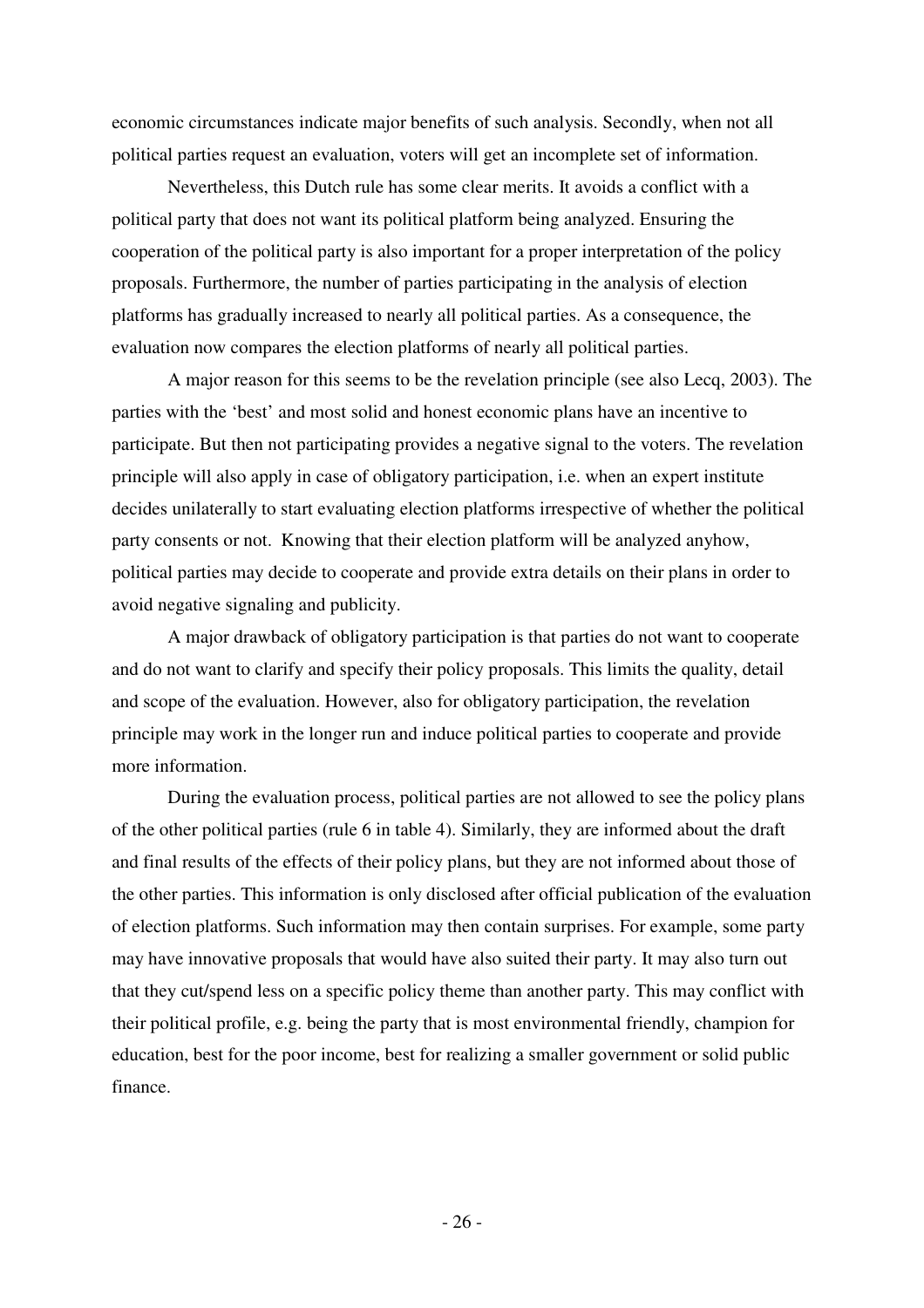## **Table 5. Rules for good communication between political parties and the evaluator**

- 1. Policy proposals send to the evaluator are regarded as the election platform.
- 2. Statements by political parties in the press are not the responsibility of the evaluator.
- 3. The evaluator is transparent about the methodology to be used.
- 4. The evaluator publishes the baseline projection before the analysis of election platforms.
- 5. Political parties can change their policy proposals during the game.
- 6. Political parties can ask the evaluator for advice, e.g. how to meet their targets in alternative ways.
- 7. Political parties can put forward text proposals for the description of their policy proposals.

The proposals send to the evaluator are evaluated and not the election platforms officially published by political parties (rule 1 in table 5). This is done for two reasons.

 The first reason is that official election platforms do not contain sufficiently clear and well-specified information about the policy proposals. Official election platforms are mostly qualitative, focused on convincing potential voters and without much specification of policy measures proposed. A frequent annex of such official election platforms is a simple budgetary overview. What is needed for the evaluation can be regarded as extended and more detailed version of such a budgetary overview. For example, the simple budgetary overview may show that subsidies are to be cut by 1 billion euro. But in order to assess whether this is practically and legally feasible and to be able to say something about its consequences more specification is needed: which subsidies are to be cut by which amount?

 The second reason is the interactive nature of the evaluation (see rules 4 and 5 in table 5). When the evaluation is published some months after official election platform, this interaction is likely to have resulted in some changes in a party's policy proposals. The analysis of election platforms has therefore much similarities with a mix of topdown- and bottom-up budgeting (see Ljungman, 2009): some general targets in terms of government deficit and debt or other variables like the purchasing power of various groups of households are usually defined at the start and these are then made consistent with the initial set of specific policy proposals after one or more rounds of negotiations and deliberations. This may result in changing or deleting such specific policy proposals or adding new ones, but it may also imply that the level of ambition in terms of general targets is adjusted.

Advantages of this interaction between political parties and the evaluator are that the policy proposals become more realistic, detailed and effective in reflecting and meeting the party's economic and political preferences. Drawbacks are that the evaluation takes more

- 27 -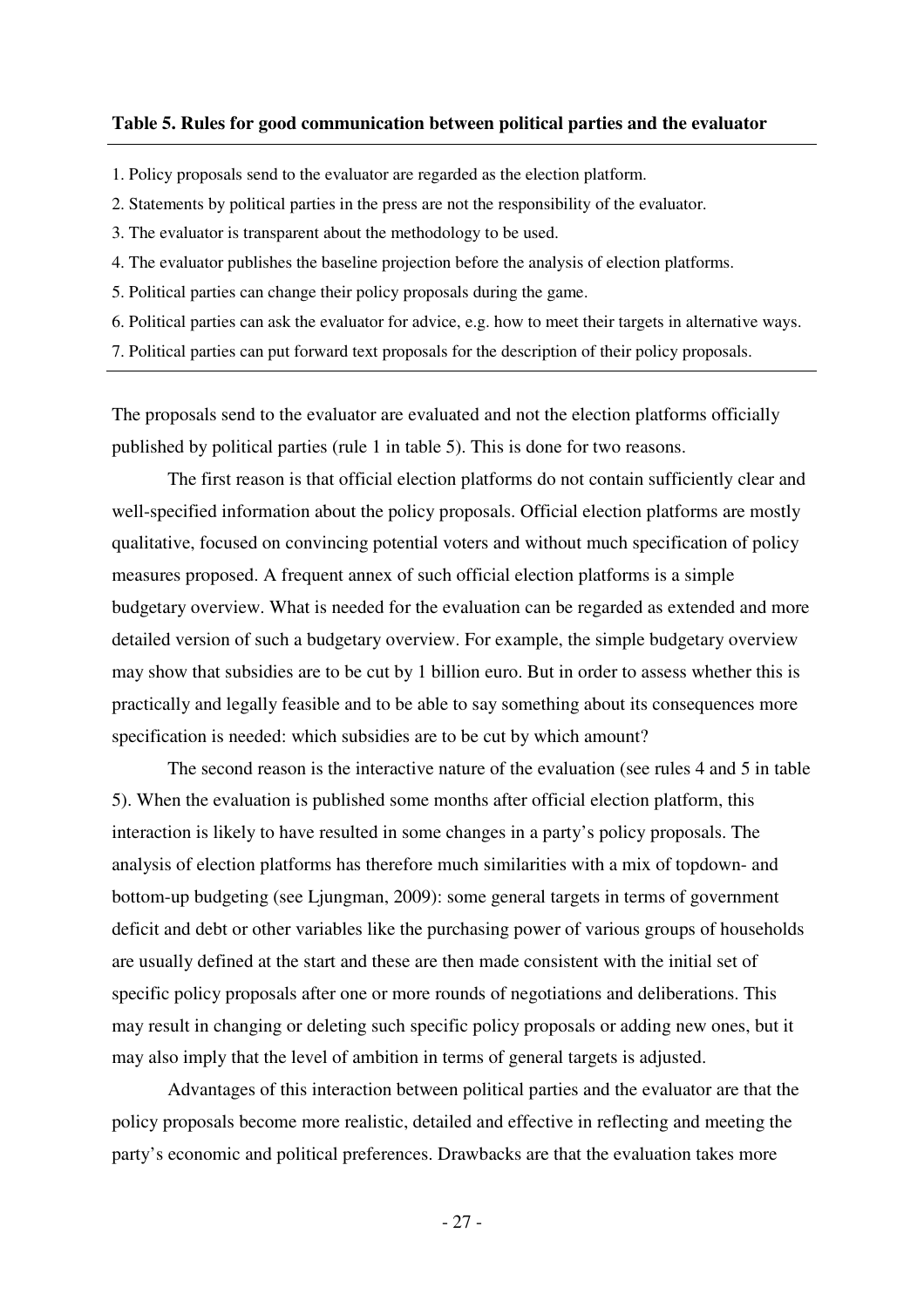time and resources and may also allow more room for strategic and misleading behaviour by political parties.

 More in general, evaluation of election platforms could be regarded as two way interaction between policy makers and economists<sup>15</sup>. First, it gives economists an opportunity to inform politicians. This is well appreciated by Dutch politicians: "The evaluation of election platforms is one of the most pleasant of our jobs, a real highlight. We have a special team put together for this. You learn a lot, for example how to translate general policy ideas into specific policy proposals. You get a good notion of the major policy tools for the various policy targets." "We often use the booklet. It is well written. The overview comparing the policy platforms does not always provide good news, but gives a fair view of the choices made by the different political parties."<sup>16</sup>

 Secondly, the evaluation of election platforms gives politicians also an opportunity to inform economists, e.g. about their political preferences and the issues and trade-offs they are interested in. The evaluation of election platforms can therefore provide important feedback for the economic expert institute involved: by analyzing a broad range of policy proposals from (many) different political parties, the relevance and quality of models, knowledge and skills are tested. Economists involved in the evaluation are also generally very positive: "It is one of the most exciting and interesting jobs for a young economist at CPB and well worth the many extra working hours." "Good for CPB and good for the country."

 The evaluator is transparent about the methodology to be used (rule 3 in table 4.2). This may include separate publications on the models used, literature surveys on the effectiveness of various type of policy measures (e.g. with respect to education) or studies on the efficiency of national institutions with respect a policy area (e.g. housing market, education, health care or social security).

The evaluator publishes the baseline projection before the evaluation of election platforms (rule 4 in table 5). Publications on the baseline may also include statements on the consequences of specific policy proposals. For example, a study on the sustainability of public finance may include also an overview of major policy proposals that could be considered to improve sustainability.

<sup>&</sup>lt;sup>15</sup> A similar conclusion but about empirical models and policy making was drawn by Butter and Morgan (2000).

<sup>&</sup>lt;sup>16</sup> Statement during evaluation of last year's evaluation of election platforms.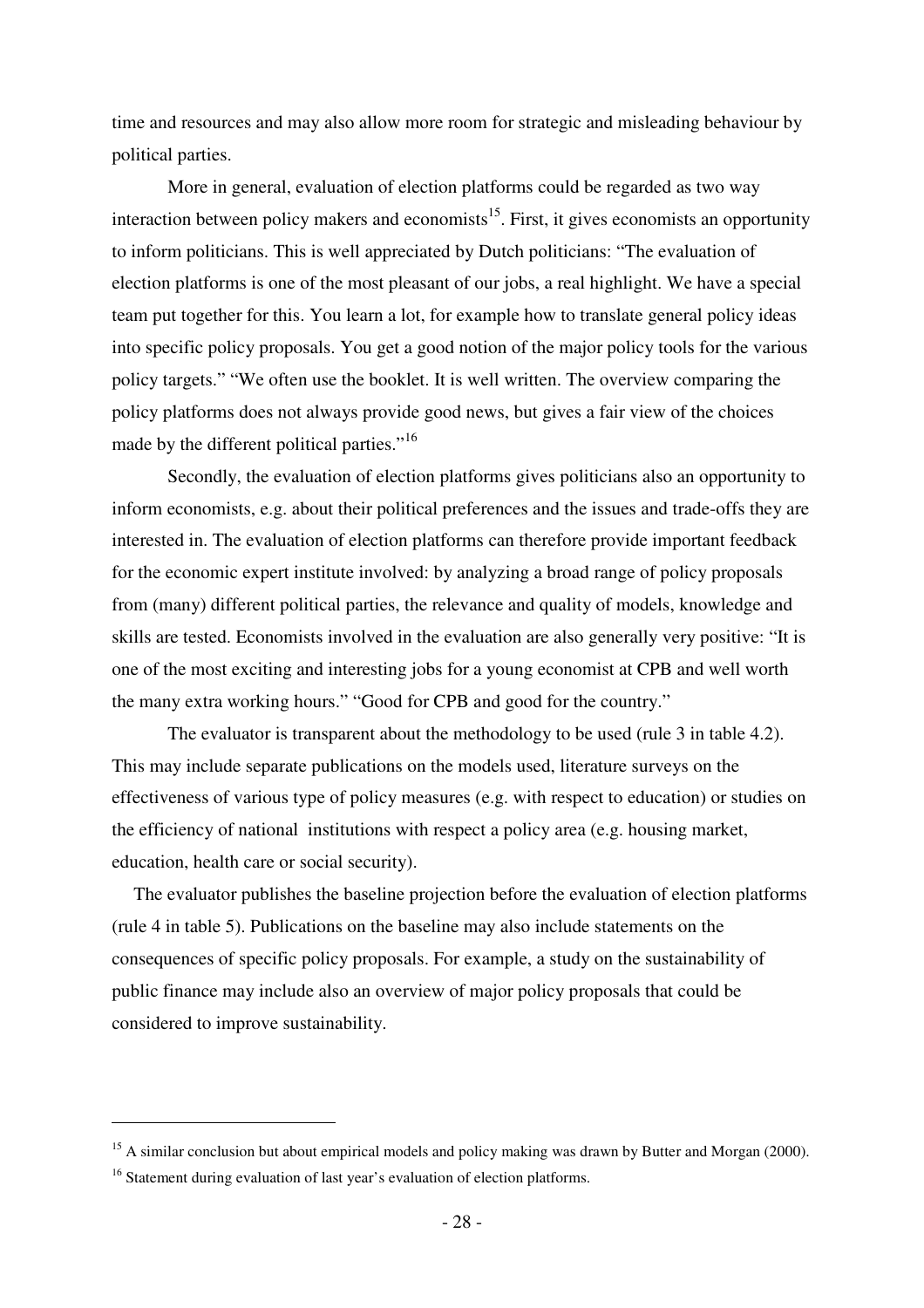Political parties can put forward text proposals for the description of their policy plans (rule 6 in table 5). However, the text should be neutral and descriptive and should not contain all kinds of unwarranted marketing statements.

 Political parties are not allowed to opt out for one or more issues (rule 1 in table 6); they could only decide not to participate at all or participate on all issues. One political party did not want an analysis of the consequences for the environment, but decided nevertheless to participate. This rule of not allowing opting out for some issues seems to contradict the rule that political parties are free to decide whether to participate.

Analyzing election platforms is quite different from forecasting. Macro-economic forecasts by CPB and other institutes are indeed not very accurate. The uncertainty of the baseline projection as such is not a problem provided it is not (politically) biased and people are sufficiently aware of the uncertainty of the projection. Furthermore, for analyzing and comparing election platforms the same baseline projection is used for all political parties, e.g. on the macro-economic development and the sustainability of public finance.

## **Table 6. Rules for quality and objectivity of the evaluation**

- 1. Political parties cannot opt out for one or more topics.
- 2. The baseline projection is a neutral extrapolation based on the assumption of unchanged policy.
- 3. Only new policy proposals are included; this excludes policy in the baseline projection.
- 4. The same methodology is used for evaluating the election platforms of all parties.
- 5. Only policy proposals are included that are sufficiently clear and well-specified.
- 6. Only policy proposals that can be made (unilaterally) by central government are included.
- 7. Policy proposals should be legally and practically feasible during the next period of government.
- 8. Policy measures of which the effects cannot be assessed sufficiently reliably are not included.
- 9. Policy proposals should have real effects during the next period of government.

However, the baseline is very important for the framing of policy proposals, e.g. because politicians and voters are myopic and loss-averse (see Tversky and Kahneman, 1986 and Kahneman, 2003). The baseline used is a neutral extrapolation based on unchanged policy. But different macro-economic assumptions influence the perceptions of the sustainability of public finance and the development of real income of households.

 Also the definition of unchanged policy is very important for such perceptions. What is unchanged policy, e.g. for taxes, social benefits and expenditure on education,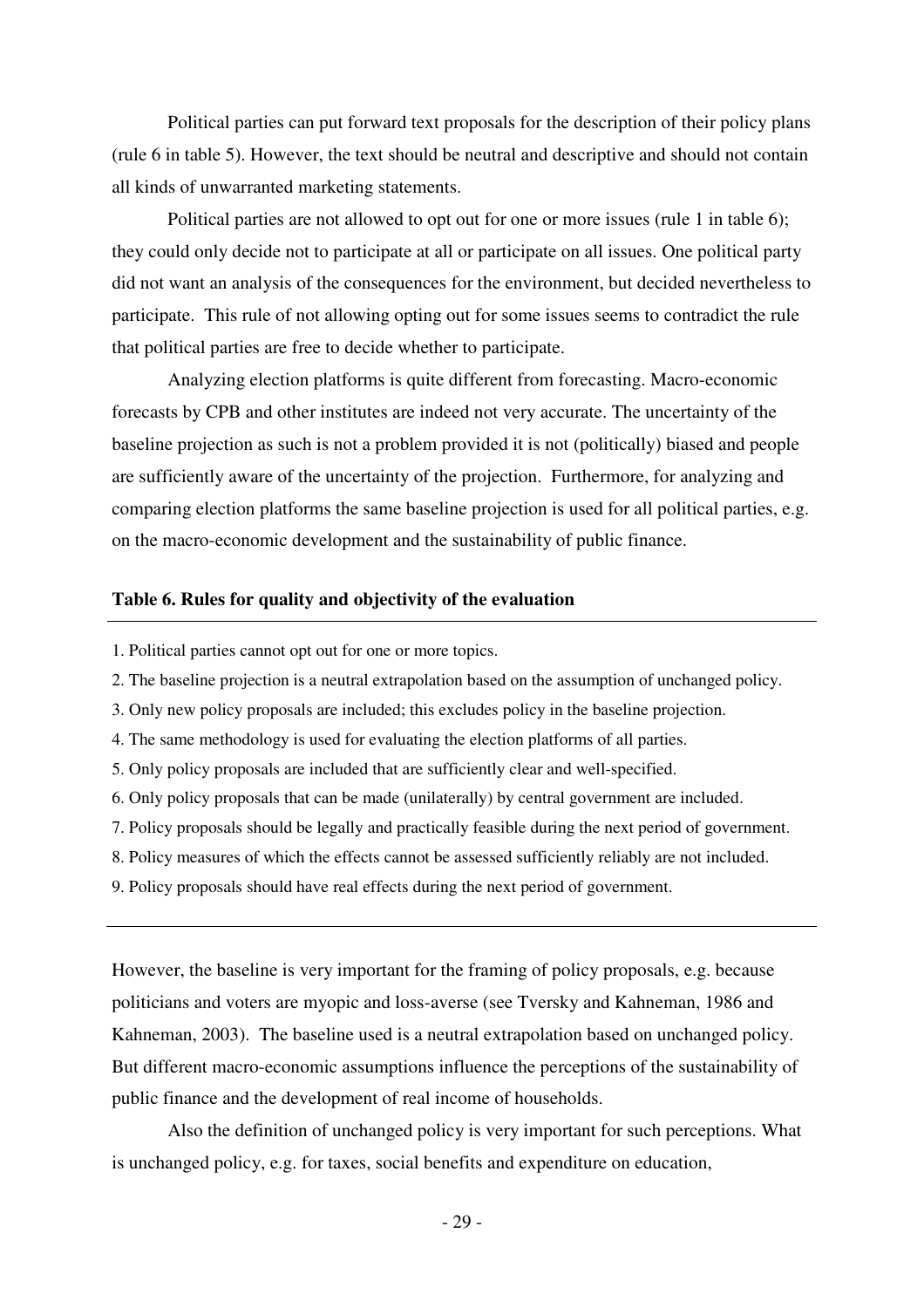infrastructure and health care? Should a strict legalistic approach be taken or should e.g. the developments during last 5 or 10 years corrected for policy changes and demographic changes be extrapolated? Policy included in the baseline is by definition not included in the evaluation of election platforms. As a consequence, depending on the baseline, a policy proposal can be included in the evaluation or not. Promises by political parties in their election platforms about not raising taxes or guaranteeing the real income of poor households will have a different meaning depending on the baseline. Different assumptions about unchanged policy can also sketch a rather different picture of the problems to be solved by the next government. For example, according to a strict legalistic approach, public finance may be sustainable, but according to a more economic and plausible approach there may be serious budgetary problems to be solved.

 The baseline by the evaluator used for the next period of government (see CPB, 2010c) is to a substantial extent legalistic, but is in several respects also quite different from a purely legalistic approach. A major example is health care. The total public and private expenditure on health care are expected to increase by 4% per year in real terms, i.e. corrected for the general price change of GDP. This is more than could be expected due to only economic growth (1 3/4%) and ageing. It is assumed that public expenditure on health care for each age cohort increase in line with economic growth and that the remaining 1% increase per year is financed privately. This would mean a drastic increase of private expenditure on health care that would affect the real income of households substantially. In their election platforms, politicians can decide whether to agree with the assumption of a drastic increase in private health care expenditure, or whether to take supplementary measures, e.g. further increasing social security contributions for health care or find ways to reduce the rise of total health care expenditure, e.g. by efficiency gains.

 Similarly, the baseline for the long term calculations on sustainable public finance assumes constant arrangements, i.e. the same quality of social benefits and public services for the same level of tax-rates (see van der Horst et al, 2010, p. 15-17). This assumption is also used by similar studies by the European Commission and OECD. What does this assumption mean? Individual public expenditure, like old age benefits, unemployment benefits and expenditure on health care and education, the expenditure per person/pupil (by age cohort) are linked to the general increase in wage rates. Collective public expenditure, like that for defense, infrastructure, subsidies to corporations and public administration, are linked to the development of GDP and are therefore assumed to stay constant as a percentage of GDP. Taxes are assumed to remain constant as a percentage of the tax base, e.g. income for the

- 30 -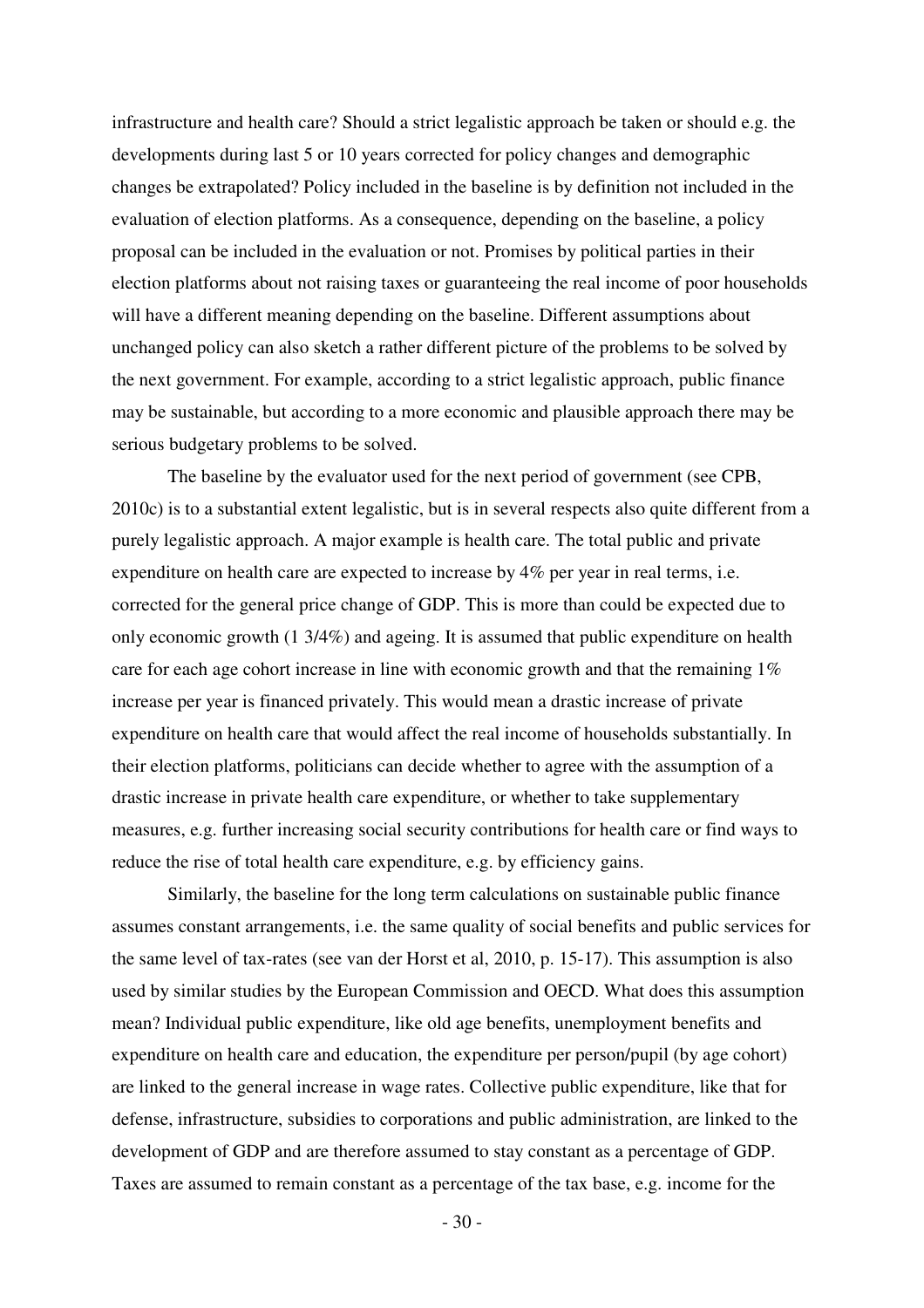income tax and private consumption expenditure for VAT and excise duties. This is clearly not a legalistic approach. For example, according to Dutch law the major tax bracket for income tax should increase in line with price change and not in line with wage rates. A legalistic approach would mean that in the long run all households become subject to the highest tax rate of 52%. This would solve all problems of the sustainability of Dutch public finance, but would not provide a realistic picture of the future.

 Widening the scope of analysis is often important to provide a more balanced picture of the effects and trade-offs of policy proposals (see section 3). It also helps to avoid free lunches, i.e. policy proposals which seem to have only benefits and no drawbacks. However, in order to avoid free lunches, specific rules are needed to decide which policy proposals should not be included in the evaluation at all. The latter implies to serve no lunch at all for the political party.

 Some policy measures amount simply to double-counting, e.g. policy measures already included in the baseline scenario. For example, the future revenues of natural gas and the financial assets of the social security funds are already included in the baseline projection on the government budget. As a consequence, proposals to use future revenue of natural gas or the assets of social security funds to improve the government budget, to reduce tax rates or to finance extra expenditure are not accepted.

 Some policy measures are no policy measures, as they are just an alternative estimate of some revenue or expenditure in the baseline.

 Other policy measures only amount to a re-arrangement of the financial portfolio of the government or a re-arrangement of revenue and expenditure between various parts of the general government should also be ignored. For example, the sale of offices and leasing them back. Introducing transfers or financial transactions between various parts of general government without changing the overall budget deficit and net worth will also be ignored, e.g. transferring the substantial financial assets of Dutch provinces to the Dutch central government.

 Some policy measures are presented as 'magical solutions' for improving government finance. Tanzi's chronicle of the bankruptcy of Argentine (2007) gives some beautiful examples, e.g. tax revenues would be boosted by privatization of tax collection, more sophisticated computers for tax collection or the introduction of a single tax on all transactions while abolishing all other taxes. In general, it is wise to be very skeptic to such magical solutions, to ignore them in scoring and to motivate why it is not only uncertain but also very unlikely that such proposals will solve any of the budgetary problems.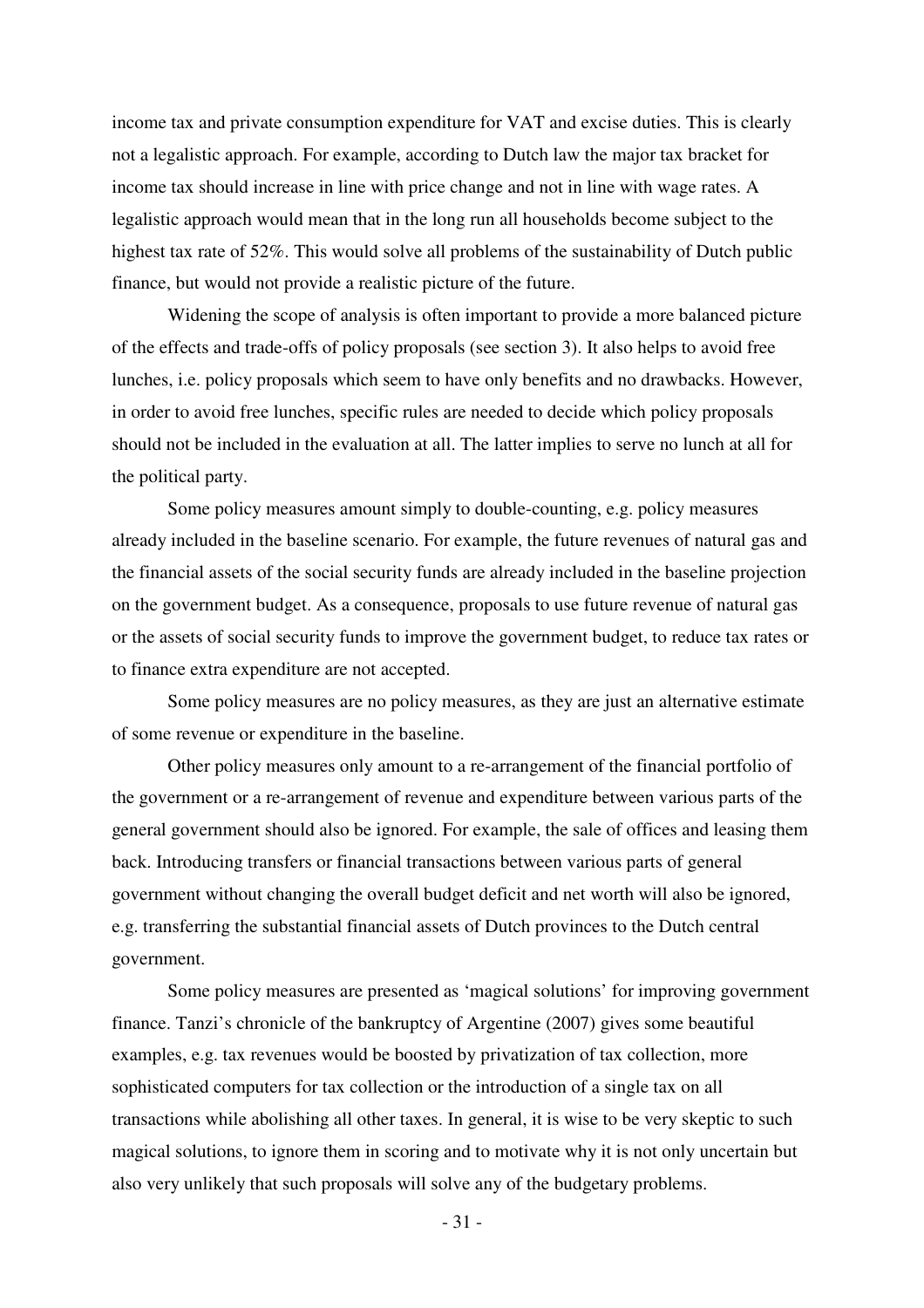Several specific rules serve also as a filter for accepting policy proposals. A first rule is that policy proposals should be specified sufficiently. For example, a proposal to improve the labour market position of the young, the elderly or the low-educated should be specified further. Not only the amount of money available should be known, but also the design of the specific policy proposals, e.g. via more schooling, less social benefit or a tax credit. Without specification, the efficiency of these proposals and the distributional consequences cannot be assessed.

 A second rule is that policy proposals should be (unilaterally) subject to decisionmaking by the central government. For example, the central government cannot decide how local government, the European Commission or private social housing corporations should spend their money. The government has also a limited influence on agreements between employers and trade unions, e.g. on wage moderation and pension contracts. Only decisions that can be made by the central government are included in the evaluation, e.g. cutting general or specific transfers to local government or changing the tax treatment of pensions. Contributions to the EU cannot be reduced unilaterally by the government, as this is the subject of negotiations at European level. Similarly, wage rates of civil servants cannot be reduced unilaterally, as this is the subject of negotiations with the trade unions. The outcome of such negotiations depends critically on the labour market.

 A third rule is that the policy proposal should be legally and practically feasible during the next period of government. For example, abolishing provinces requires a change in the constitution and can therefore not be realized in one period of government. Similarly, European laws and international agreements on human rights drastically limit the possibilities to further tighten asylum policy.

 A fourth rule is that policy proposals whose consequences cannot be assessed reliably are ignored. For example, the economic effects of major reform of the institutions in health care –introducing a free market for hospitals: allowing the free entry of privately funded hospitals and allowing loss making hospitals to go bankrupt- are hard to assess.

 The sustainability analysis opened the way for proposals that were relevant only for their effects on the long run. Hence, the evaluator has imposed a number of constraints for the long term effects of a policy to be included in the sustainability analysis: First, the proposal must have real effects during the current election cycle. Second, the proposal must be logically defendable. E.g. a proposal to raise the retirement age by 1 day by the end of the election cycle, and by 5 years in some 20 years from now, is not viewed as logical proposal. Obviously, the 1 day increase is only included to meet the first requirement. Third, we cut off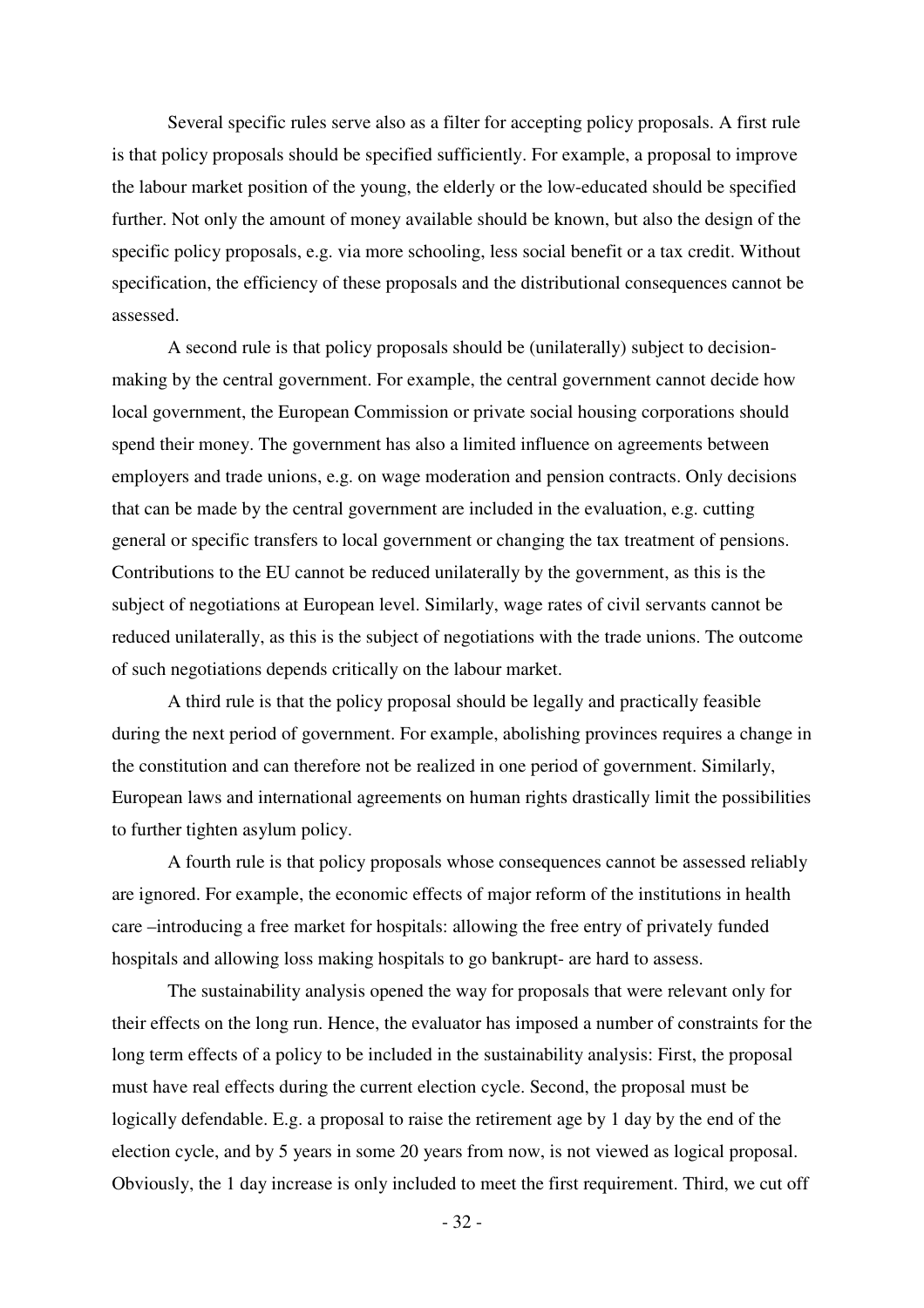the effect of gradual changes by 2040, to avoid proposals with effects that are quantitatively important only after 2040. One party proposed to cap mortgage deductibility at 1 million euro and not to index this cap forever. Practically nobody has a house above this cap today, but without indexing that will be totally different 40 years from now. Hence, the big revenues come in the far future. Finally, the evaluator is very reluctant to include proposals that affect tax rates and the like, because tax rates are typically decided upon in a yearly policy cycle. Claiming that you raise the tax rate in 10 years from now is therefore non-credible. To the contrary, raising the retirement age by one month a year over the next 24 years is credible. Societies do not decide on the rules for retirement every year. Hence, such a proposal is credible.

 The latter constraint introduces a distinction between institutions with and without commitment value. True as this distinction between credible and non-credible proposals may be, it introduces a large degree of discretion on the side of the evaluator. This is undesirable, since the evaluator can easily be accused of being a politician instead of evaluating political platforms. However, this type of judgments is unavoidable if one wants to include an analysis of the long term effects of election platforms in their evaluation. Indeed, experience shows that political parties seek the boundaries of the rules outline before. They seek proposals that minimize the impact on purchasing power next election cycle, but that maximize the impact on the sustainability gap. Clearly, these rules are a binding constraint.

 Most policy proposals are not free lunches but involve trade-offs or effects that may be difficult to quantify. Two examples can illustrate how the evaluator then nevertheless tries to come up what pragmatic solutions. This can be done quantitatively, but could also be solved by a qualitative analysis or restatement of the proposal or in the description of the proposal in the evaluation. Sometimes, it may also be necessary to introduce an additional rule, e.g. a maximum on the budget cut for civil servants.

 A very common proposal is to reduce fraud with taxes and social security benefits by 'better inspection and detection methods'. Without any specification of the difference with current methods to detect and reduce fraud, no savings are recorded. Also, such new or more intensive methods generally first cost extra money. A practical compromise often used is that the political party 'invests' some money (say 300 mln euro) for improving or extending detection methods and that this leads to a saving of exactly the same amount of money by reducing tax and social benefit fraud.

 Our second example refers to proposals for reducing the number of civil servants. This often seems to be a free lunch, as possible negative effects of such budget cuts on

- 33 -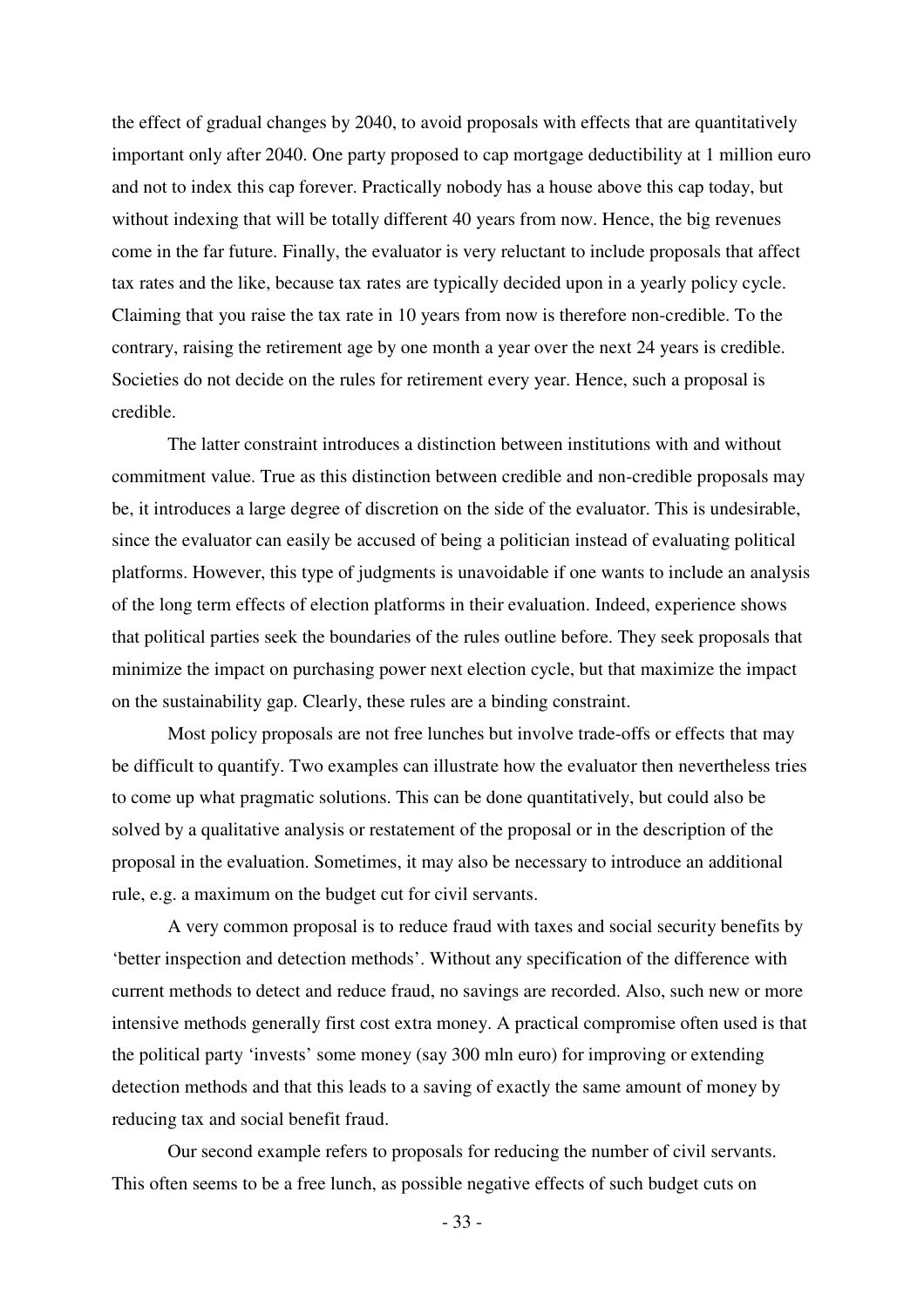quality and quantity of the services provided are difficult to assess in advance. In case of substantial cuts on the tax office, reduction of tax revenue may even seem to be likely, but how to estimate then by how much? However, when political parties have to specify their proposal, these proposals become much less a free lunch. For example, reducing the number of civil servants of the central government by 20% would imply that all major units are cut by this percentage. However, 25% of the number of civil servants of the central government is the tax office, 30% consist of police, prison and administration of justice and 8% work on road maintenance or planning new infrastructure. Political parties are generally not willing to make major cuts in these units of central government; such cuts become also visible in overview table on budget cuts, e.g. in the functions public administration, safety and infrastructure and in the table on employment effects for the government sector. Many of the proposals are often also overlapping, e.g. proposals for a general efficiency cut, a reduction of overhead, a reduction of the purchase of consultancy services, some years no compensation for inflation and many additional cuts for specific units of government. As a consequence, by having to specify their plans they usually also substantially modify and reduce their proposed budget cuts. In the description of such proposals, the evaluator makes also explicit that these budget cuts are generally not or only to a limited extent increases in efficiency.

A new situation occurred last year: in the baseline scenario already substantial budget cuts were included for the central and local government and nearly all political parties wanted on top of that very substantial extra budget cuts. Making the consequences of their proposals explicit via tables and text was not sufficient anymore. In order to keep the proposals realistic for only one period of government, maxima for budget cuts -on top of what was already in the baseline scenario- had to be set by the evaluator. These maxima were partly inspired by just released government reports discussing various alternatives for fundamental reform of the government budget. For central government, the maximum was 9% for some parts and 6% for the rest. For local government, 20% reduction of the general transfer to provinces was accepted and 10% of those to municipalities. On some other parts, more budget cuts were allowed, e.g. for defense a larger percentage is plausible in one period of government considering the high share of short term contracts, the importance of purchases of military goods and investments and the possibility to obtain substantial revenue by selling military and non-military assets.

 Such rules for filtering policy proposals are intended to make the evaluation more reliable and realistic. However, they could also serve as a filter biased against innovative policy proposals. Skepticism of the evaluator regarding the existence of free lunches might in

- 34 -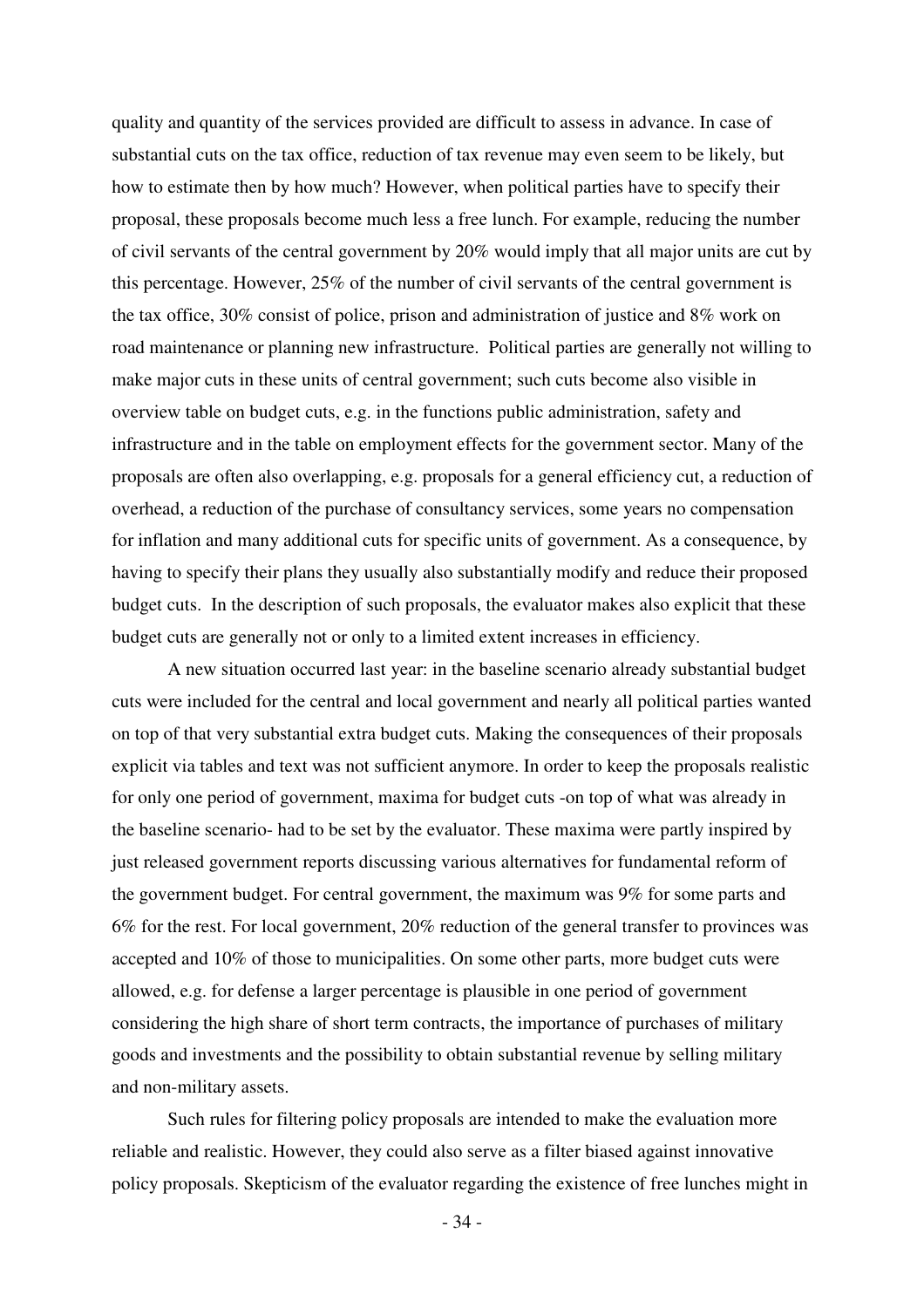fact favor small groups of insiders who collect large rents that could potentially be extracted to the benefit of the wider public. The skepticism regarding the feasibility of such reforms acts as a conservative force. Changing the rules during the game and inventing rather ad hoc rules, e.g. a maximum on specific budget cuts, introduces a substantial amount of arbitrariness. When this occurs, this should be well motivated by the evaluator. The quality of these arguments in combination with the general reputation of the evaluator is then crucial for retaining the credibility of the evaluation.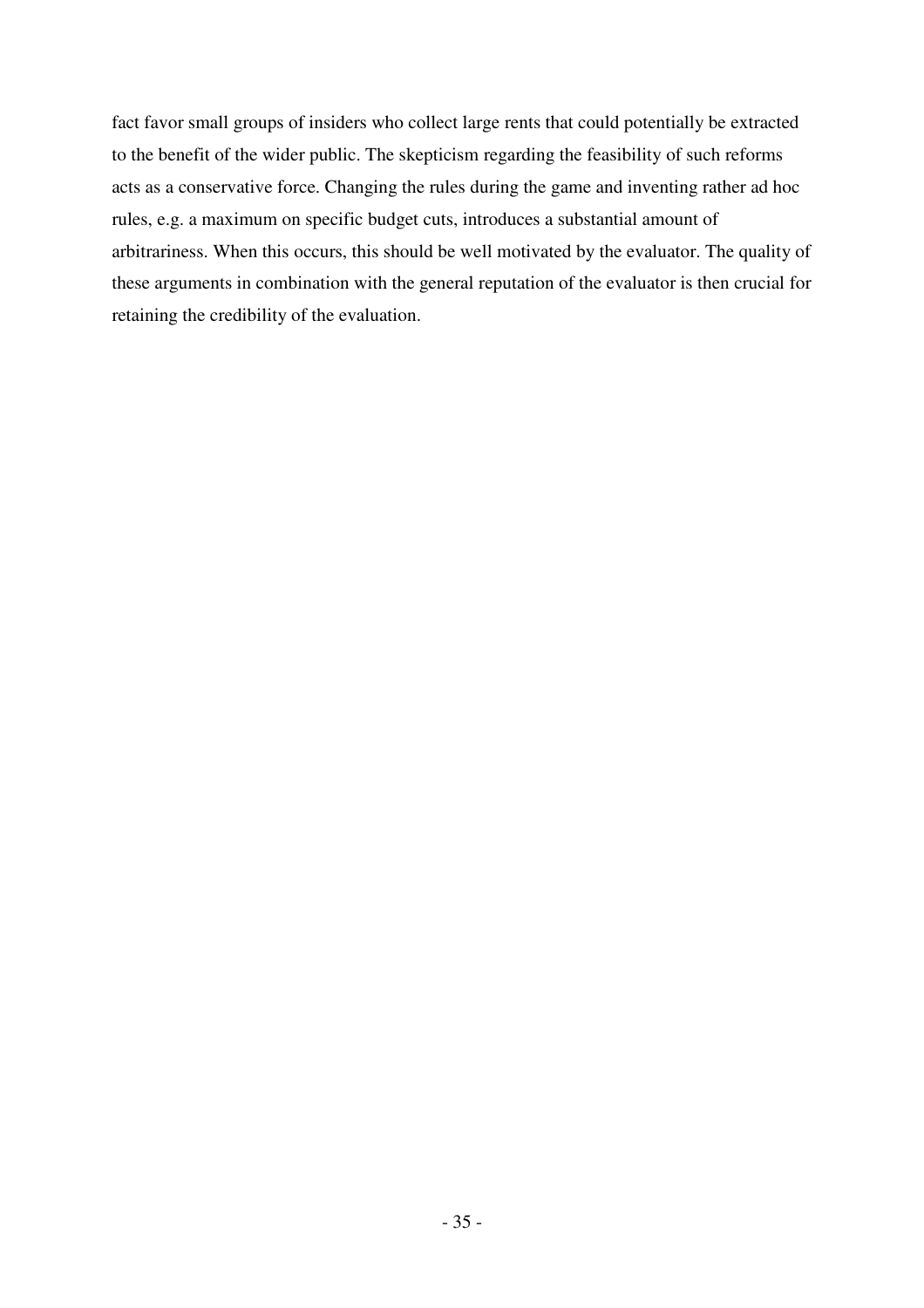# **5. Conclusions**

Summing up, there is a wide variety of approaches to the evaluation of election platforms, each with their own pros and cons. A comprehensive and long term analysis allows a more balanced presentation of all relevant tradeoffs and implications that are otherwise easily swept under the carpet. However, showing these tradeoffs and implications in a sufficiently reliable and impartial way may be hard and will demand substantial resources and economic skills. Moreover, the presentation of these tradeoffs by the evaluator must be perceived by an overwhelming majority of the political parties and the voters as being fact based and scientifically justified. If such resources and skills are not available or if a broad agreement on the relevant tradeoffs is absent, then it is preferable to constrain the scope of the analysis. In general, the evaluator should take great care not to become part of the political game. That requires that he constrains himself to positive statements, and that he is aware of the fact that constraining political decision making to a choice of the appropriate welfare distribution is trying to lock politicians up in a far too small domain.

 Evaluating election platforms is in many respects not high tech-economic analysis, e.g. based on one very big econometric model with thousands of equations. It is a mixed bag of analyses, assumptions and facts: simple and sophisticated analysis, bookkeeping and behavioural analysis, macro and micro, quantitative and qualitative, assumptions about unchanged policy and use of all relevant information, in particular about the government budget and the national economy, institutions and laws.

 Evaluating election platforms could be regarded as a game for competing political parties. The rules of this game should ensure the objectivity and quality of the evaluation, give the right incentives to political parties and limit the room for gaming and free lunches.

 Voluntary participation by political parties seems to give voters an incomplete set of information. However, in the Netherlands nearly all political parties request for participation, as they do not want to give voters the negative signal that they have something to hide or fear from such evaluation. This information revelation principle may also apply in case of obligatory participation. Knowing that their election platform will be analyzed anyhow, political parties may decide to cooperate with the evaluator in order to avoid negative signaling and publicity.

 Over time the scope of analysis is likely to increase in order to cover the loopholes of more partial evaluation or to better incorporate the major different political preferences and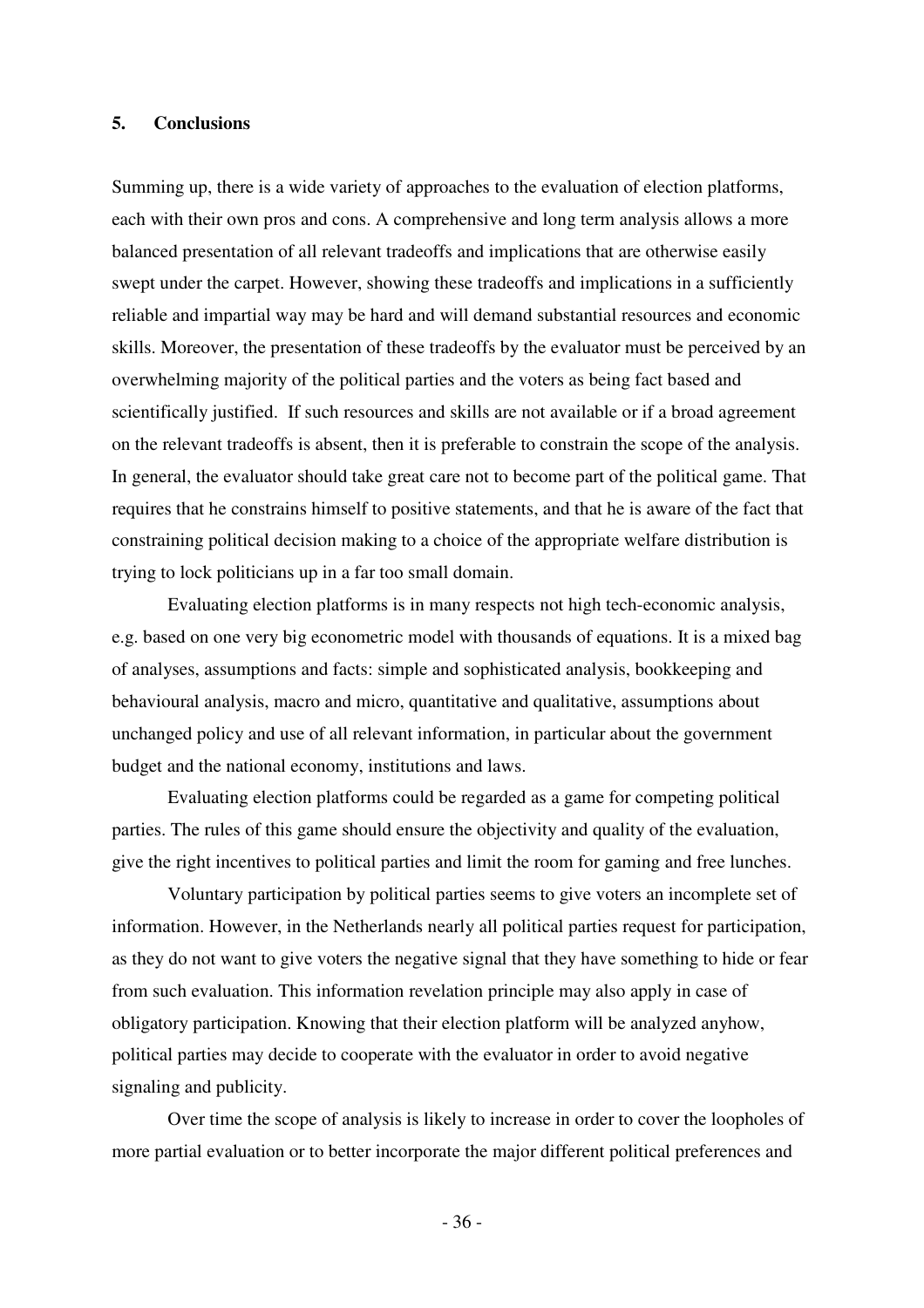issues. A more encompassing scope of analysis will then also increase the willingness of political parties to participate.

 Dutch practice shows that evaluating election platforms can help to reach consensus on policy issues. For example, to what extent are budget cuts needed to improve the health of public finance, to what extent are the budget cuts proposed sufficient for this, what are the consequences of policy measures for the real income of poor households and how effective are the various tools to reduce unemployment?

 The credibility and commitment of election platforms depends critically on their link with actual policy, i.e. to what extent will the promises made in the election platforms be reflected in coalition agreements and policy practice? It is therefore very important that the evaluation of election platforms is embedded in the political calendar and decision-making process.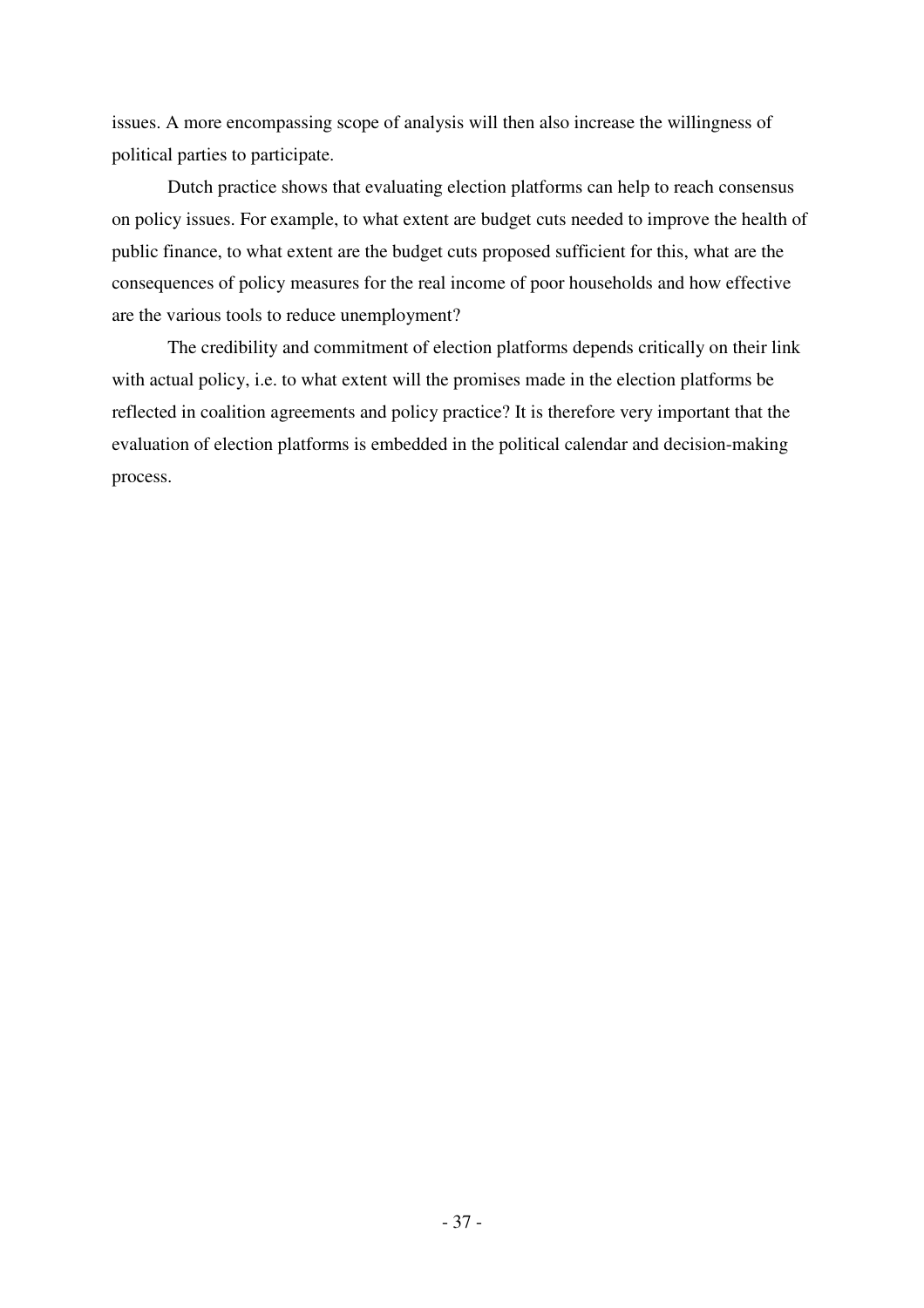#### **References**

Acemoglu, D., 2003, Why Not A Political Coase Theorem? Social Conflict, Commitment, And Politics, Journal of Comparative Economics, Volume 31 (4, Dec), pp. 620-652.

Bos, F., 2008, The Dutch Fiscal Framework; History, Current Practice and the Role of CPB, *OECD Journal on Budgeting*, pp. 1-48. Also published as CPB Document 150.

Bos, F. and C. Teulings, 2010, CPB and Dutch Fiscal Policy in View of the Financial Crisis and Ageing, CPB Document 218; an earlier version was presented at the Conference on Independent Fiscal Institutions, Budapest, March 18-19, 2010.

Butter, F.A.G., den, 2003, An Economic Perspective [on Analysing Election platforms], in Graafland and Ros, pp. 33-44.

Butter, F.A.G. den and M.S. Morgan (eds.), 2000, Empirical Models and Policy Making: Interaction and Institutions, Routledge, London.

Calmfors, L., 2011, The role of independent fiscal policy institutions, CESIfo Working paper No 3367. Also published as Report of the Swedish Fiscal Policy Council 2010/9.

Calmfors, L. and S. Wren-Lewis, 2011, What should fiscal councils do?, CESIfo Working paper No 3382.

CPB, 2006, Charting choices 2008-2011; economic effects of eight election platforms, CPB Document 139.

CPB, 2010a, Focusing on quality; report from the CPB Review Committee 2010 (M.F. Hellwig, T.M. Andersen, R.W. Boadway, J. Elmeskov, R. Griffith and S. van Wijnbergen).

CPB, 2010b, *Keuzes in kaart 2011-2015*; effecten van negen verkiezingsprogramma's op economie en milieu ('Charting choices 2011-2015; nine election plans and their effects for the national economy and the environment"), joint publication with Planning bureau for the Environment.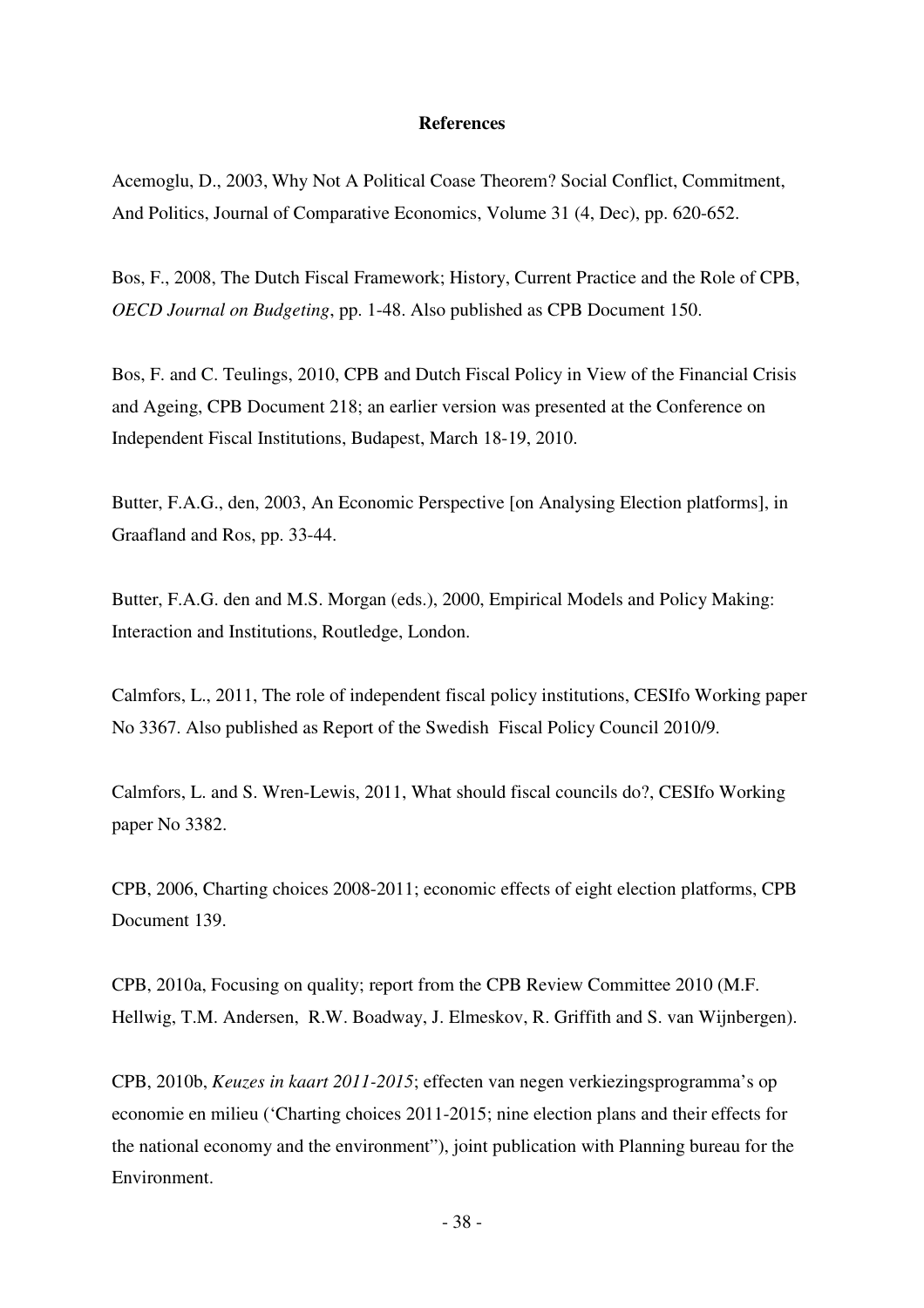CPB, 2010c, Economische Verkenning 2011-2015, CPB Document 203.

Di Tella, R., R.J. MacCulloch and A.J. Oswald, 2001, Preferences over inflation and unemployment: evidence from surveys of happiness, The American Economic Review, Vol 91 (1), pp. 335-341.

Di Tella, R., R.J. MacCulloch and A.J. Oswald, 2003, The macro economics of happiness, The Review of Economics and Statistics, vol 85 (4), pp. 809-827.

Dobbelsteen, S., Levin, J. and H. Oosterbeek, 2002, The causal effect of class size on scholastic achievement: Distinguishing the pure class size effect from the effect of changes in class composition, Oxford Bulletin of Economics and Statistics, 64, pp. 17-38.

Don, F.J.H., 2003, Economic Analysis of Election Programmes: What, How, and Why?, in Graafland and Ros, pp. 21-30.

Don, F.J.H. and J. Verbruggen, 2006, Models and methods for economic policy; 60 years of evolution at CPB*, Statistica Neerlandica*. Also published as CPB Document.

Donders, J.H.M. and J.J. Graafland, 2000, CPB models and employment policy in the Netherlands, Chapter 2, pp. 10-25, in Butter and Morgan (eds.), 2000.

Draper, D.A.G. and A.M. Armstrong (eds.), 2007, GAMMA, a Simulation Model for Ageing, Pensions and Public Finances, CPB Document 147.

Folmer, K., 2009, Why do macro wage elasticities diverge; a meta-analysis, CPB Memorandum 224.

Gelauff G.M.M. en J.J. Graafland, 1994, Modeling welfare state reform, MIMICing tax policies and the labour market, Amsterdam: Elsevier.

Graafland, J.J. and A.P. Ros (eds.), 2003, *Economic Assessment of Election Programmes: Does it Make Sense?,* Kluwer Academic Publishers, Dordrecht/Boston.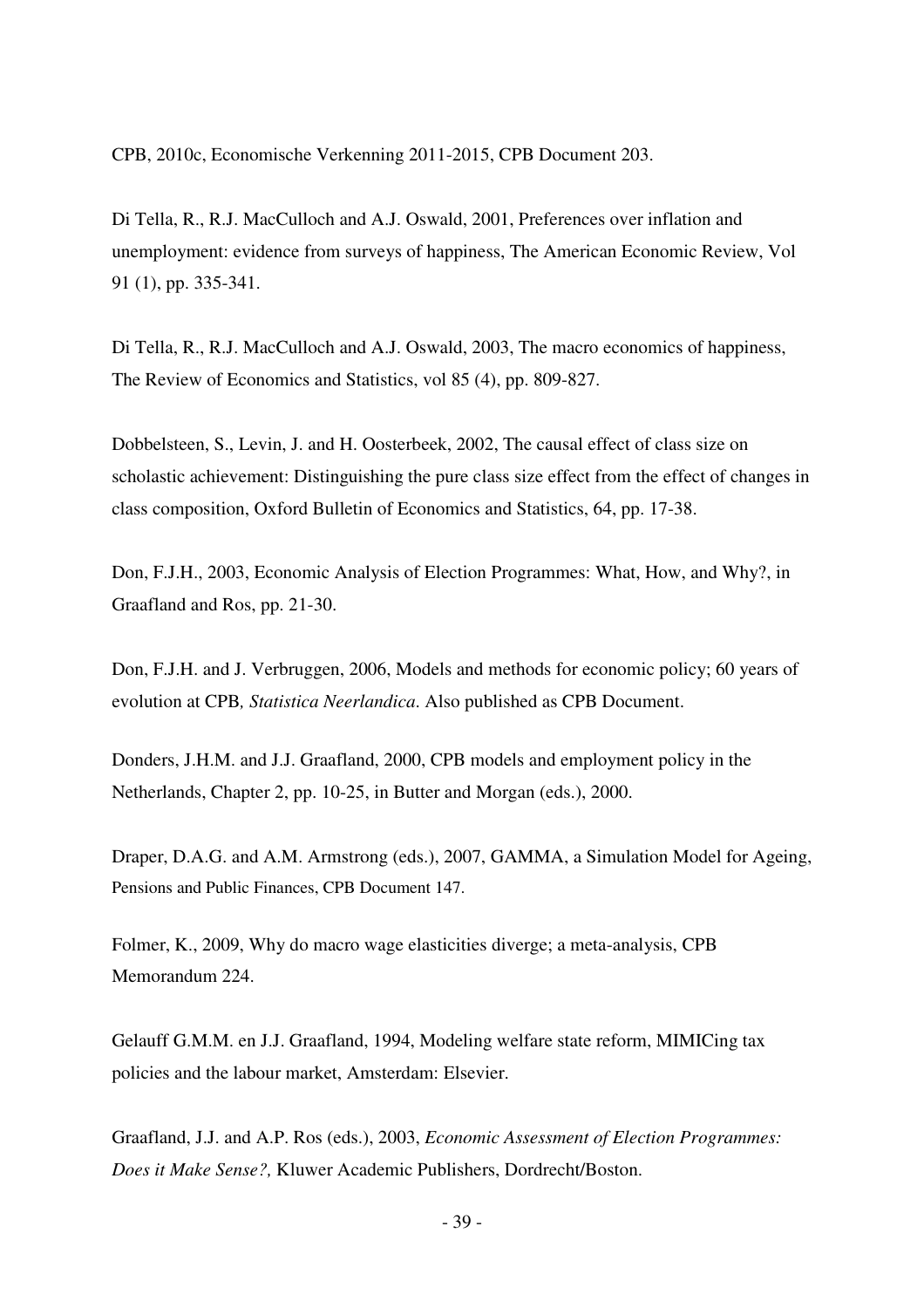Haffner, R.C.G. and P.A.G. van Bergeijk, 1994, The economic consequences of Dutch politics, De Economist Vol. 142, nr. 4, pp. 497-505.

Hagemann, R., 2010, Improving Fiscal Performance Through Fiscal Councils, OECD Economics Department, Working Papers no. 829.

Hanushek, E.A, and L. Woessmann, 2010, How much do educational outcomes matter in OECD countries?, NBER Working Papers 16515.

Hines jr, J.R., 1999, Three sides of Harberger triangles, Journal of Economic Perspectives, Vol. 3, issue 2, pp. 167-188.

Horst, A. van der, L. Bettendorf, N. Draper, C. van Ewijk, R. de Mooij en H. ter Rele, 2010, *Vergrijzing verdeeld; toekomst van de Nederlandse overheidsfinanciën* [Ageing and distribution; the future of Dutch public finance], CPB Special Publication 86.

Jonung, L. and M. Larch, 2004, Improving fiscal policy in the EU: the case for independent forecasts, European Commission, *Economic Papers* no. 210.

Kahneman, D., 2003, A psychological perspective on economics, American Economic Review, Vol. 93, No. 2, pp. 162-168.

Lecq, F. van der, 2003, Calculated choices: Who profits?, in Graafland and Ros (2003), pp. 83-96.

Liedekerke, L. van, 2003, The views of the political parties, in Graafland and Ros (2003), pp. 137-144.

Ljungman, G., 2009, Top-Down Budgeting—An Instrument to Strengthen Budget Management, IMF Working Paper 09/243.

Piketty, T., 1995, Social mobility and redistributive politics, The Quarterly Journal of Economics, vol. 110, no 3., pp. 551-584.